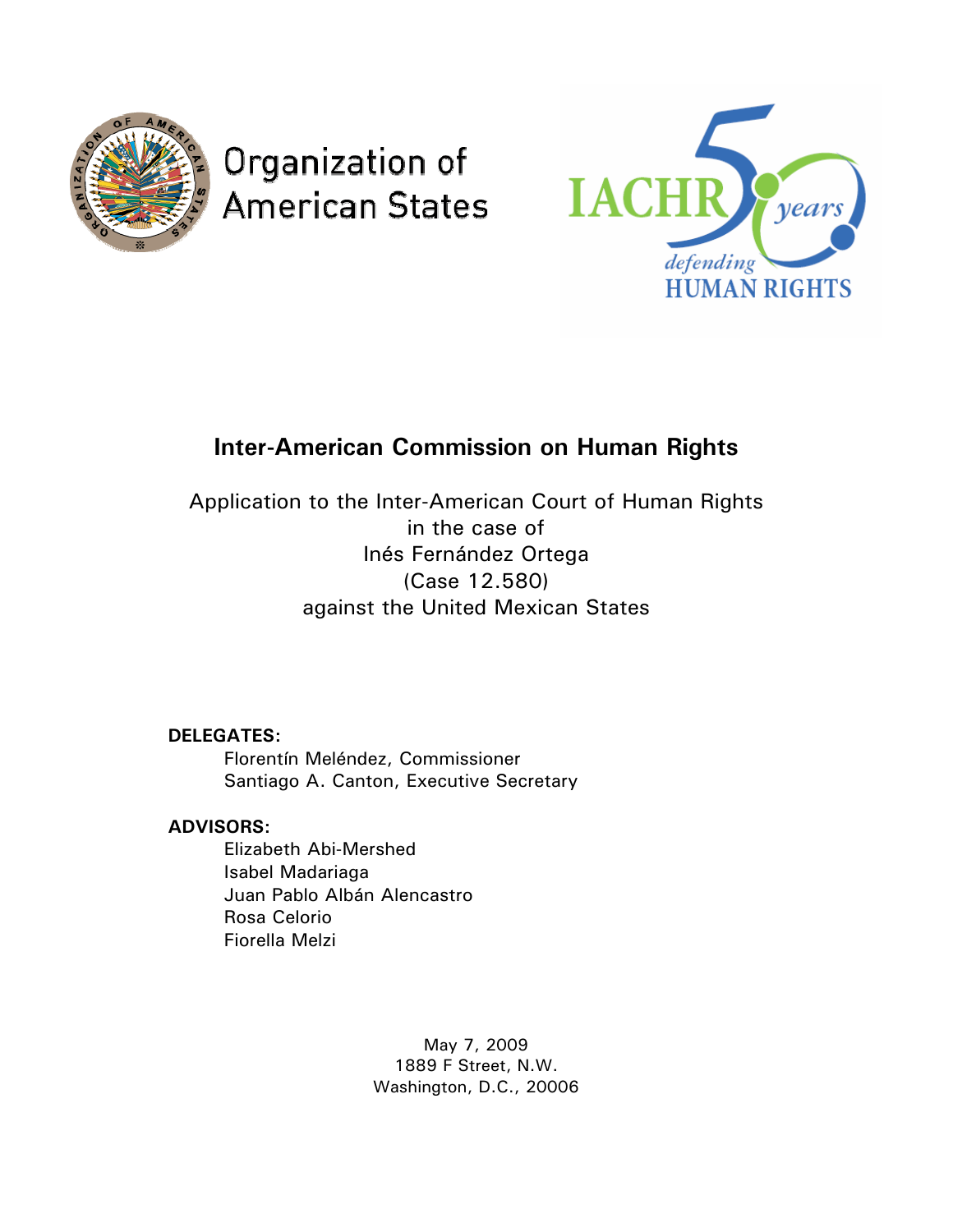# **CONTENTS**

| I.      |                                                                                   |    |
|---------|-----------------------------------------------------------------------------------|----|
| $\Pi$ . |                                                                                   |    |
| III.    |                                                                                   |    |
| IV.     |                                                                                   |    |
| V.      |                                                                                   |    |
| VI.     |                                                                                   |    |
|         |                                                                                   |    |
|         |                                                                                   |    |
|         |                                                                                   |    |
|         | $1 \quad$                                                                         |    |
|         | The indigenous population of Mexico and, in particular, the Me'phaa<br>2.         |    |
|         |                                                                                   |    |
|         |                                                                                   |    |
| В.      |                                                                                   |    |
| $C_{1}$ |                                                                                   |    |
|         |                                                                                   |    |
|         | 2.                                                                                |    |
|         | 3.                                                                                |    |
|         |                                                                                   |    |
|         | Violation of the right to humane treatment and the right to privacy<br>A.         |    |
|         | (Articles 5 and 11 of the American Convention, in conjunction with                |    |
|         |                                                                                   |    |
|         | 1.                                                                                |    |
|         | 2.                                                                                |    |
|         | 3.                                                                                |    |
| В.      | Violation of the right to a fair trial and judicial protection (Articles 8 and    |    |
|         | 25 of the American Convention, in conjunction with Article 1.1 thereof). 29       |    |
|         | 1.                                                                                |    |
|         | 2.                                                                                |    |
|         | Investigation initiated after Inés Fernández Ortega filed her complaint  37<br>3. |    |
|         | C. Violation of the right to a life free of violence and discrimination (Article  |    |
|         |                                                                                   |    |
| D.      | Noncompliance with the obligation of investigating and punishing torture          |    |
|         | (Articles 1, 6, and 8 of the Convention against Torture)                          | 44 |
| Х.      |                                                                                   | 45 |
| А.      |                                                                                   |    |
| В.      |                                                                                   | 47 |
|         | $1_{-}$                                                                           | 48 |
|         | 2.                                                                                |    |
|         | 3.                                                                                |    |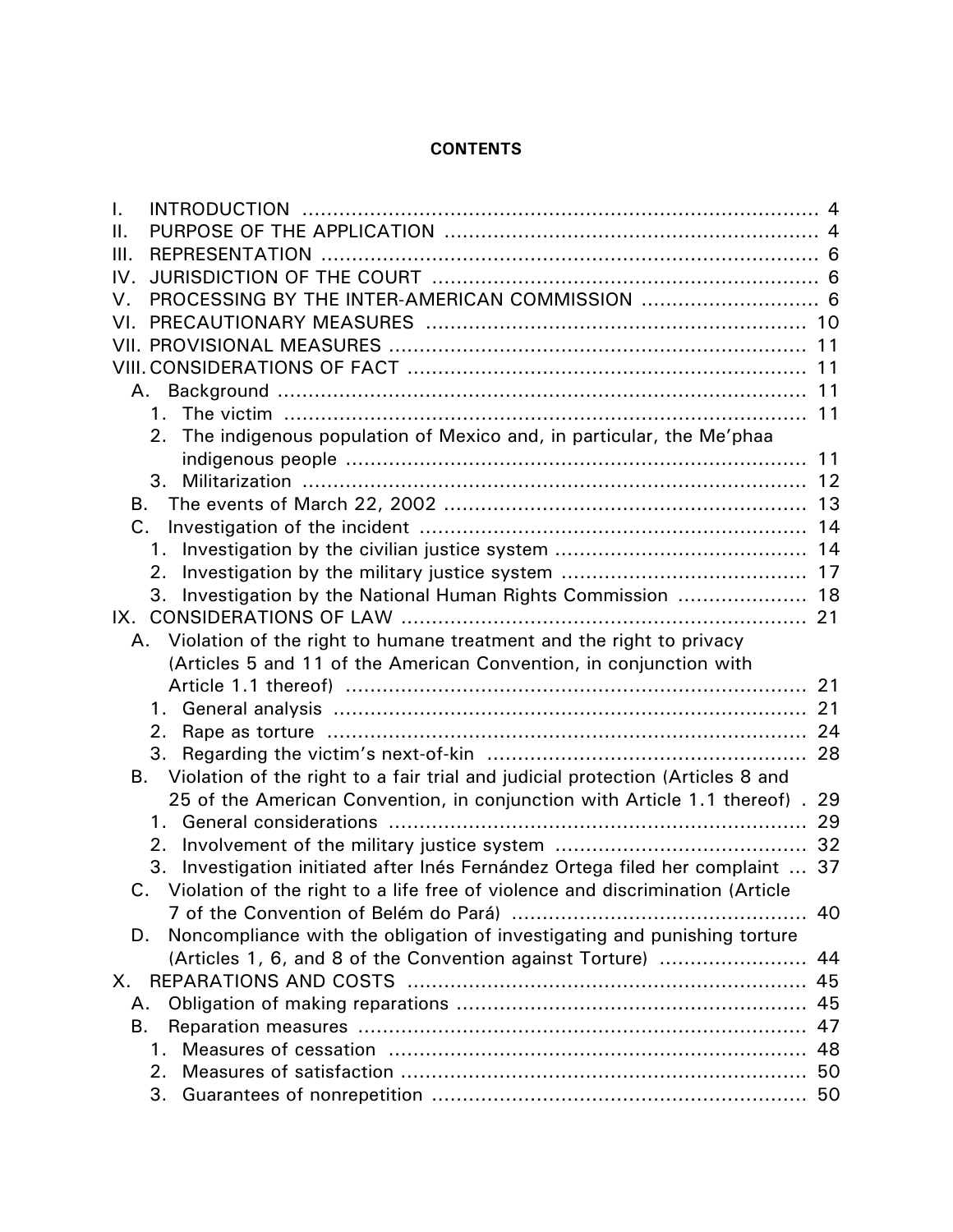| XIV. INFORMATION ON THE VICTIMS AND THEIR REPRESENTATIVES |  |  |  |
|-----------------------------------------------------------|--|--|--|
| 59                                                        |  |  |  |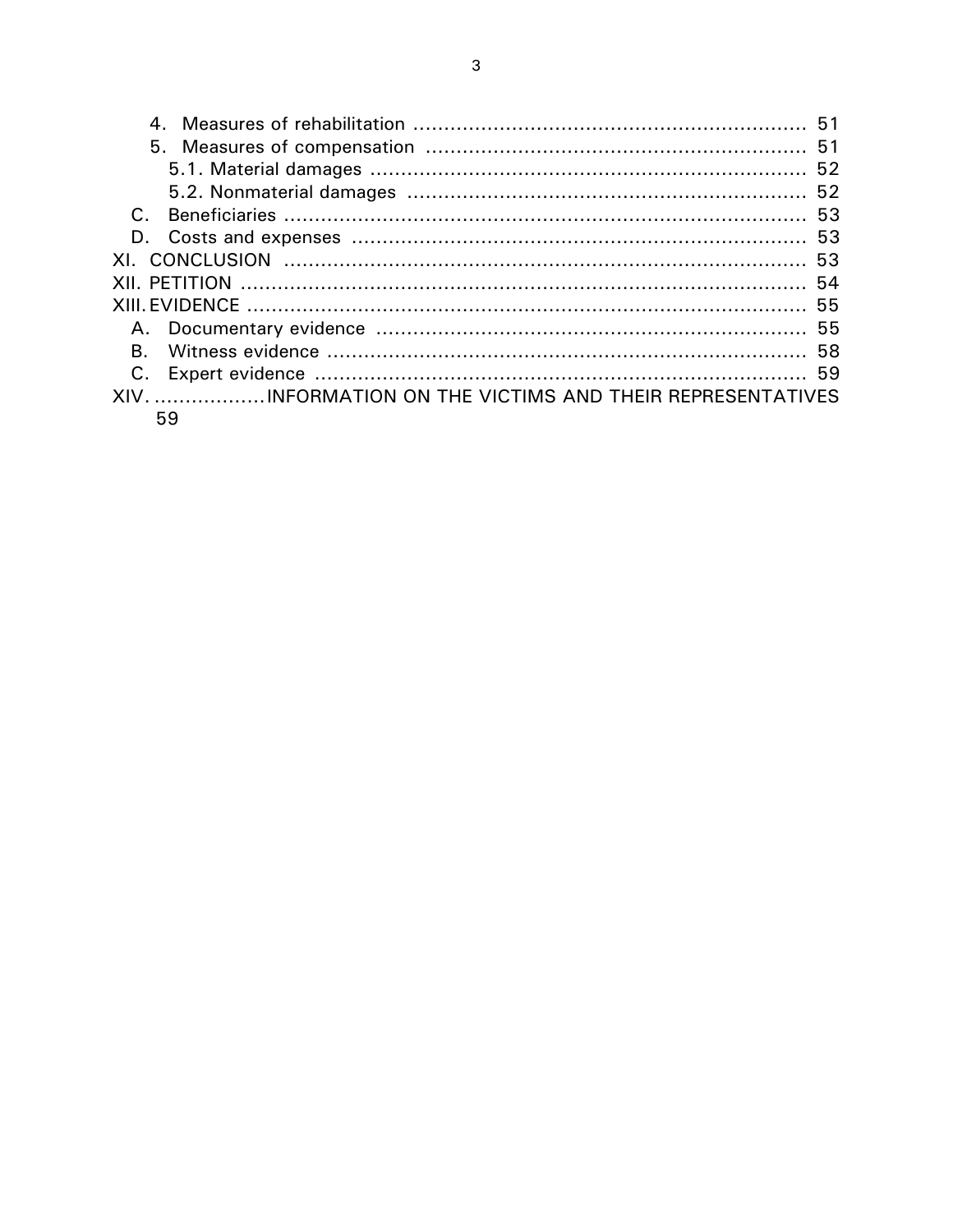# <span id="page-3-0"></span>**APPLICATION FROM THE INTER-AMERICAN COMMISSION ON HUMAN RIGHTS TO THE INTER-AMERICAN COURT OF HUMAN RIGHTS AGAINST THE UNITED MEXICAN STATES**

# **CASE 12.580 INÉS FERNÁNDEZ ORTEGA**

# **I. INTRODUCTION**

1. The Inter-American Commission on Human Rights (hereinafter "the Inter-American Commission," "the Commission," or "the IACHR") refers this application to the Inter-American Court of Human Rights (hereinafter "the Inter-American Court" or "the Court") in Case No. 12.580, Inés Fernández Ortega, against the United Mexican States (hereinafter "the State," "the Mexican State," or "Mexico") for its responsibility in the rape and torture of Inés Fernández Ortega of the Me'phaa indigenous people (hereinafter "Mrs. Fernández Ortega" or "the victim"),<sup>1</sup> in an incident that occurred on March 22, 2002, in the community of Barranca Tecuani, municipality of Ayutla de los Libres, in the state of Guerrero.

2. The application also deals with the lack of due diligence in investigating and punishing those responsible for the incident; the failure to provide due redress to the victim and her next-of-kin; the use of the military justice system to investigate and prosecute human rights violations; and the difficulties encountered by indigenous people, women in particular, in securing access to justice.

3. This case has been processed in accordance with the terms of the American Convention and is submitted to the Court in compliance with Article 34 of its Rules of Procedure. Attached hereto, in the appendixes, is a copy of Report No. 89/08, drawn up according to Article 50 of the American Convention on Human Rights (hereinafter "the American Convention" or "the Convention").<sup>[2](#page-3-2)</sup>

4. The Commission believes it is justified in referring this case to the Court on account of the need to secure justice and redress for the victim and her next-of-kin. In addition, the Commission believes that the case illustrates the abuses committed against the indigenous population by the military deployed in the state of Guerrero, and in particular the use of rape as a form of torture against Me'phaa indigenous women and the impunity surrounding such incidents, which is largely due to the involvement of the military justice system in their investigation and prosecution.

#### **II. PURPOSE OF THE APPLICATION**

 $\overline{a}$ 

5. The purpose of this application is to respectfully request that the Court conclude and declare that:

> a) The Mexican State is responsible for violating Articles 5 (right to humane treatment), 8 (right to a fair trial), 11 (right to privacy), and 25 (right to judicial protection) of the Convention, in conjunction with the general obligation of respecting and ensuring

<span id="page-3-2"></span><span id="page-3-1"></span>As detailed below, the members of Mrs. Inés Fernández's family are also victims in the case at hand. However, the term "victim" is used solely to refer to her, and the term "victim's next-of-kin" to refer to the members of her family.

<sup>&</sup>lt;sup>2</sup> IACHR, Report No. 89/08 (Merits), Case 12.580, *Inés Fernández Ortega*, Mexico, October 30, 2008; Appendix 1.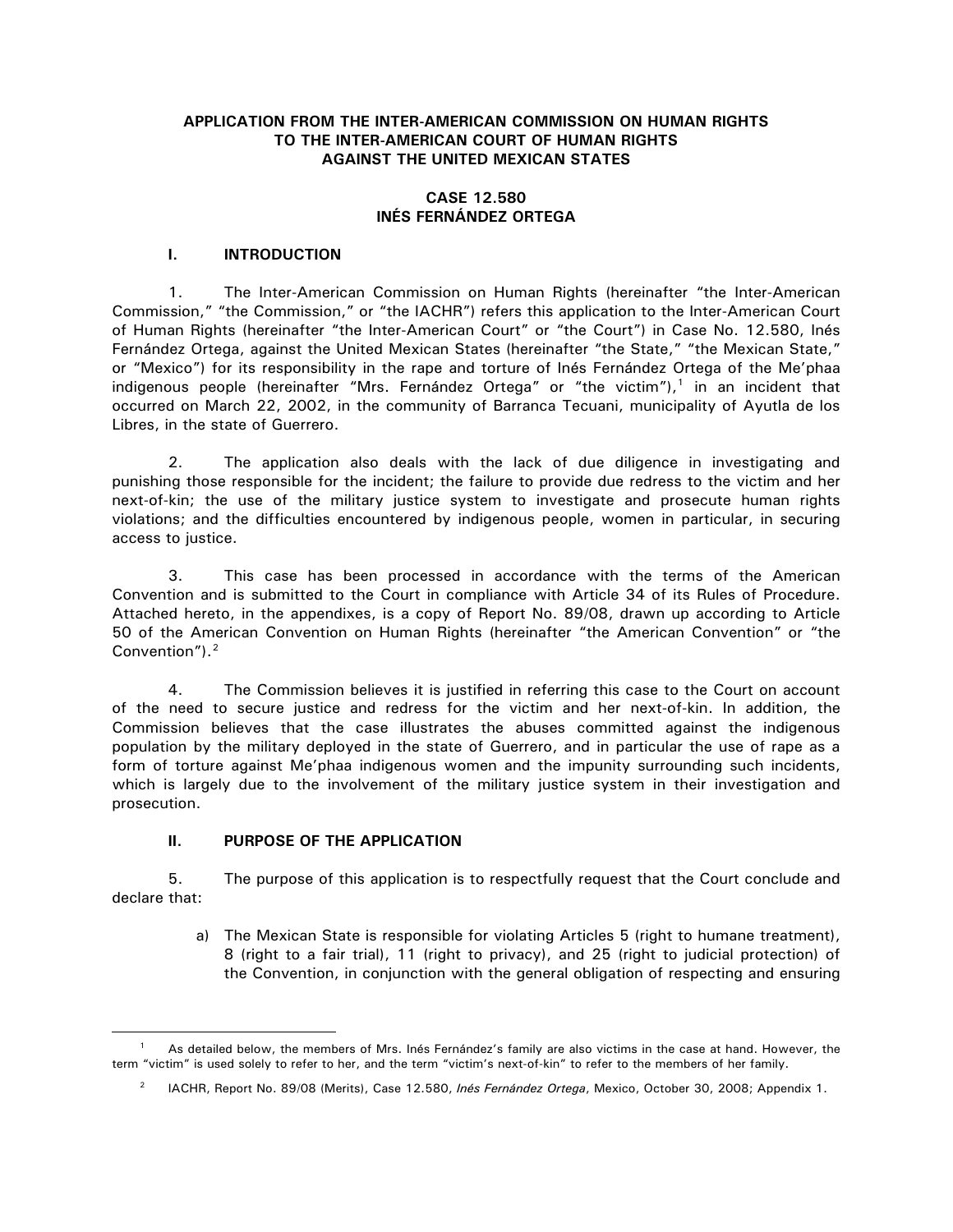human rights enshrined in Article 1.1 thereof, with respect to Mrs. Inés Fernández Ortega;

- b) The Mexican State is responsible for violating Articles 5 (right to humane treatment), 8 (right to a fair trial), and 25 (right to judicial protection) of the Convention, in conjunction with the obligation of respecting and ensuring human rights enshrined in Article 1.1 thereof, with respect to following members of Mrs. Inés Fernández Ortega's family: Fortunato Prisciliano Sierra (husband), Noemí, Ana Luz, Colosio, Nélida, and Neptalí Prisciliano Fernández (children), María Lidia Ortega (mother), and Lorenzot and Ocotlán Fernández Ortega (brothers);
- c) The Mexican State is responsible for violating Article 7 of the Inter-American Convention on the Prevention, Punishment, and Eradication of Violence Against Women (hereinafter "the Convention of Belém do Pará") with respect to Mrs. Inés Fernández Ortega; and,
- d) The Mexican State failed to meet its obligations under Articles 1, 6, and 8 of the Inter-American Convention to Prevent and Punish Torture (hereinafter "the Convention against Torture").

6. In consideration of the above, the Inter-American Commission asks the Court to order that the Mexican State:

- a) Conduct a serious, impartial, and exhaustive investigation before the regular criminal courts to clarify the incident in which Mrs. Inés Fernández Ortega was a victim; to identify those responsible, be they members of the military or civilians; and to punish them accordingly. Also, to refer all previous proceedings conducted before the military justice system to the civilian courts;
- b) Adopt the measures necessary to impose on the military justice system a restrictive and exceptional scope, limited exclusively to the prosecution of members of the military for the commission of crimes or offenses that, by their nature, affect legal interests particular to the military order. In particular, take the legislative, administrative, and other measures necessary to ensure that the military justice system is disqualified from hearing human rights violations, particularly cases involving sexual violence;
- c) Extend rehabilitation measures to the victim and her next-of-kin;
- d) Design and implement mental health plans, agreed on in conjunction between mental health practitioners and indigenous women, for the recovery, rehabilitation, and full community reincorporation of indigenous women who have been victims of rape;
- e) Design protocols to facilitate and encourage the effective, uniform, and transparent investigation of acts of physical, sexual, and psychological violence, including a description of the complexity of the evidence and a detailing of the minimum evidence that must be gathered to provide an adequate evidentiary grounding, in consideration of the international provisions set forth in the Istanbul Protocol;
- f) Develop training programs for state officials, taking into account the international provisions set forth in the Istanbul Protocol, to ensure those officials have the technical and scientific elements necessary for evaluating potential cases of torture or cruel, inhuman, or degrading treatment;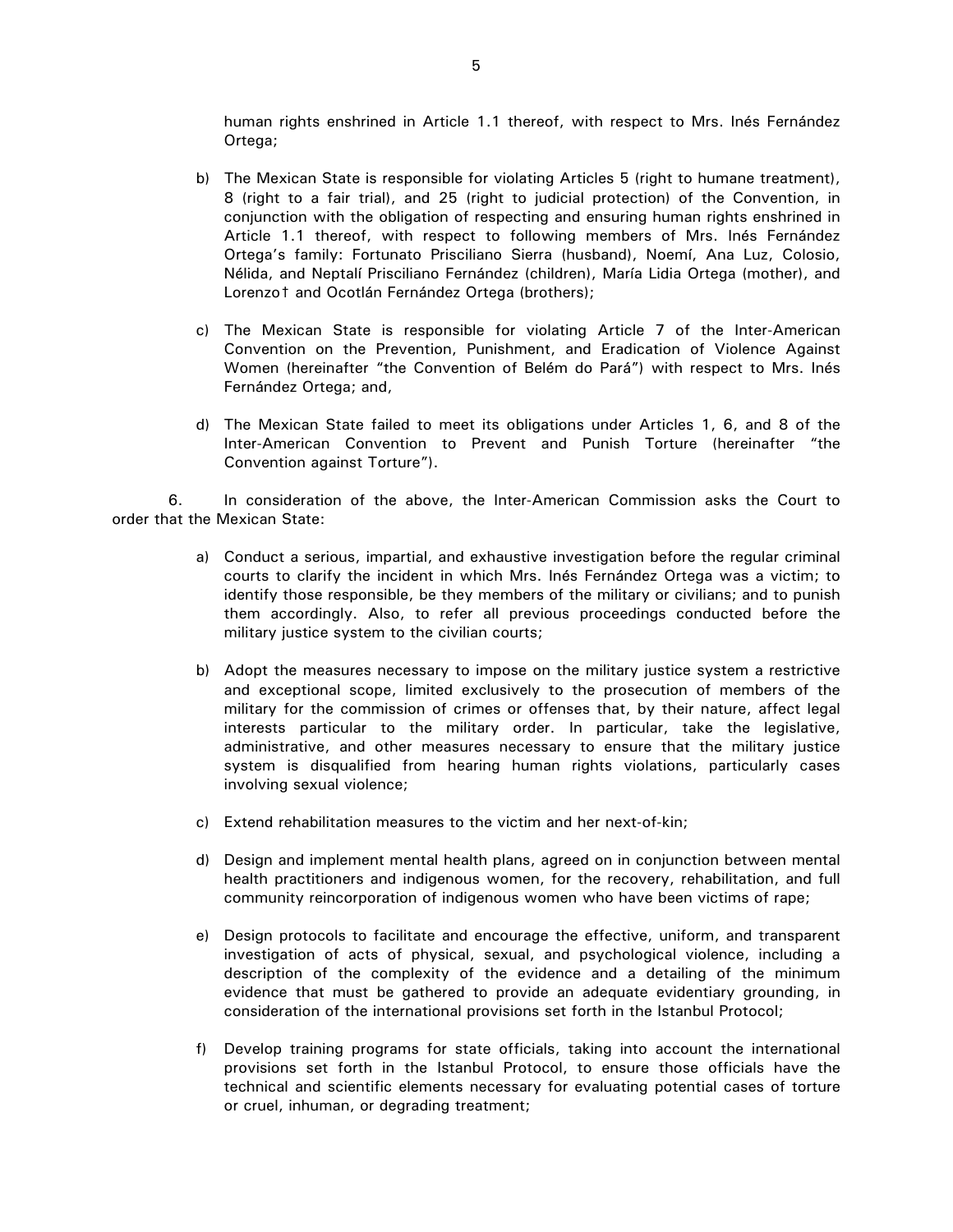- <span id="page-5-0"></span>g) Guarantee indigenous women access to justice through the design of a policy that respects their cultural identity;
- h) Implement permanent human rights education programs within all hierarchical levels of the Mexican Armed Forces, and include in the curriculum of those training programs a particular reference to international human rights instruments, specifically those related to the protection of the rights of women, particularly their right to a life free of violence and discrimination;
- i) Provide the victim and her next-of-kin with redress for the material and nonmaterial damages suffered, and adopt measures of satisfaction on their behalf;
- j) Guarantee the security of the victim, her next-of-kin, and her representatives against acts of persecution and harassment against them as a result of their quest for justice in the case at hand; and,
- k) Reimburse the legal costs and expenses incurred in processing this case.

# **III. REPRESENTATION**

<span id="page-5-1"></span> $\overline{a}$ 

7. In accordance with the provisions of Articles 23 and 34 of the Court's Rules of Procedure, the Commission has appointed Commissioner Florentín Meléndez and Executive Secretary Santiago A. Canton to serve as its delegates in this case. Assistant Executive Secretary Elizabeth Abi-Mershed and attorneys Isabel Madariaga, Juan Pablo Albán Alencastro, Rosa Celorio, and Fiorella Melzi, specialists with the Executive Secretariat of the Commission, have been appointed to serve as legal advisors.

# **IV. JURISDICTION OF THE COURT**

8. Under Article 62.3 of the American Convention, the Inter-American Court is competent to hear all cases concerning the interpretation and application of the provisions of the Convention that are submitted to it, provided that the states parties to the case recognize or have recognized its jurisdiction.

9. The Court has jurisdiction to hear this case. The State adhered to the American Convention on March 2, 1981, deposited its instrument of accession thereto on March 24, 1981, and accepted the Court's contentious jurisdiction on December 16, 1998.

10. In addition, the Court has jurisdiction to hear the instant case in that the Mexican State deposited its instrument of ratification of the Inter-American Convention on the Prevention, Punishment, and Eradication of Violence Against Women on November 12, 1998, and its instrument of ratification of the Inter-American Convention to Prevent and Punish Torture on June 22, 1987.

# **V. PROCESSING BY THE INTER-AMERICAN COMMISSION**[3](#page-5-1)

11. On June 14, 2004, Mrs. Inés Fernández Ortega, the Indigenous Organization of the Tlapanec People, A.C. (hereinafter "OIPT"), and the Tlachinollan Human Rights Center of the Mountain (hereinafter "CDHT") lodged the complaint in the case at hand.

<sup>&</sup>lt;sup>3</sup> The formalities referred to in this section may be found in the record of the case before the IACHR; Appendix 3.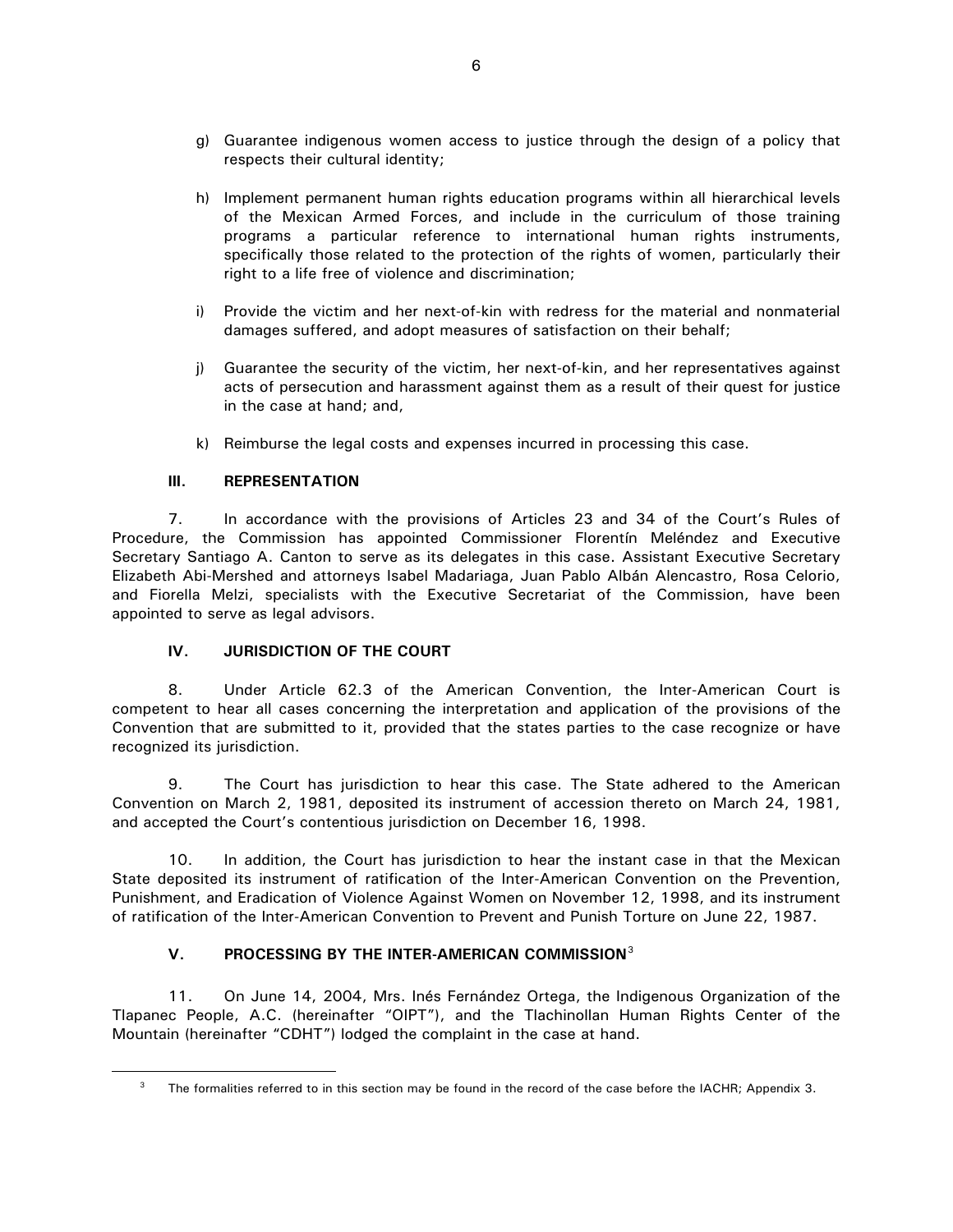12. In accordance with Article 29 of its Rules of Procedure, the Commission recorded the complaint as No. 540/04 and proceeded to carry out its preliminary analysis. On February 2, 2005, pursuant to Article 30 of the Rules of Procedure of the Inter-American Commission on Human Rights (hereinafter "the Commission's Rules of Procedure"), the relevant parts of the complaint were forwarded to the State, along with a deadline of two months for it to submit its response.

13. On July 12, 2005, the State submitted its response to the petition, which was forwarded to the petitioners on July 18, 2005, with a period of one month for them to return any comments deemed relevant.

14. On October 21, 2006, the Commission declared Petition No. 540/04 formally admissible as regards Articles 5.1, 7, 8.1, 11, 17, 19, 21, and 25 of the American Convention, in conjunction with Article 1.1 thereof, and as regards Article 7 of the Convention of Belém do Pará and Articles 1, 6, and 8 of the Convention against Torture.<sup>[4](#page-6-0)</sup> It also decided to continue with its analysis of the merits and consequently proceeded to open Case No. 12.580.

15. In communications dated November 9, 2006, the Commission conveyed the report on admissibility to the State and to the petitioners, granting them a period of two months in which to present any additional comments deemed necessary regarding the merits of the case. On that same occasion, in accordance with Article 48.1.f of the American Convention, the Commission made itself available to the parties in order to attempt to reach a friendly settlement agreement.

16. On April 26, 2007, the IACHR forwarded the petitioners' observations on the merits to the State and granted it two months to submit its own observations.

17. The State presented its observations on the merits in note OEA-01761, dated July 4, 2007, the relevant parts of which were forwarded to the petitioners on July 26, 2007, along with a period of one month to submit their observations. By means of note OEA-01935 of July 25, 2007, the State submitted annexes to its comments on the merits, which were forwarded to the petitioners in a communication dated August 20, 2007. In a communication dated October 2, 2007, received on October 10, 2007, the petitioners returned their comments on the State's submission.

18. On October 12, 2007, during the Commission's 130th regular session, a public hearing on the case was held, attended by the Mexican State and the petitioners. At the end of that hearing, the State submitted additional documents.

19. By means of note OEA-02650, dated October 15, 2007, the State forwarded the case file of the investigation to the Commission. It also requested that those documents be kept confidential, since they referred to "lines of investigation and procedures that are currently open and ongoing. To publish this information could cause serious damage to the investigation and hence to serving justice in this case." In light of that statement and the State's request for confidentiality, those documents were not incorporated into the case file on account of the fact that they could not be conveyed to the petitioners in accordance with the principle of mutual disclosure.

20. In communications dated October 16, 2007, the Commission conveyed to the State the petitioners' comments on its claims regarding the merits of the case, and it forwarded the additional documents submitted by the State during the public hearing to the petitioners.

<span id="page-6-0"></span><sup>4</sup> See: IACHR, Report No. 94/06 (Admissibility), Petition 540/04, *Inés Fernández Ortega*, Mexico, October 21, 2006; Appendix 2.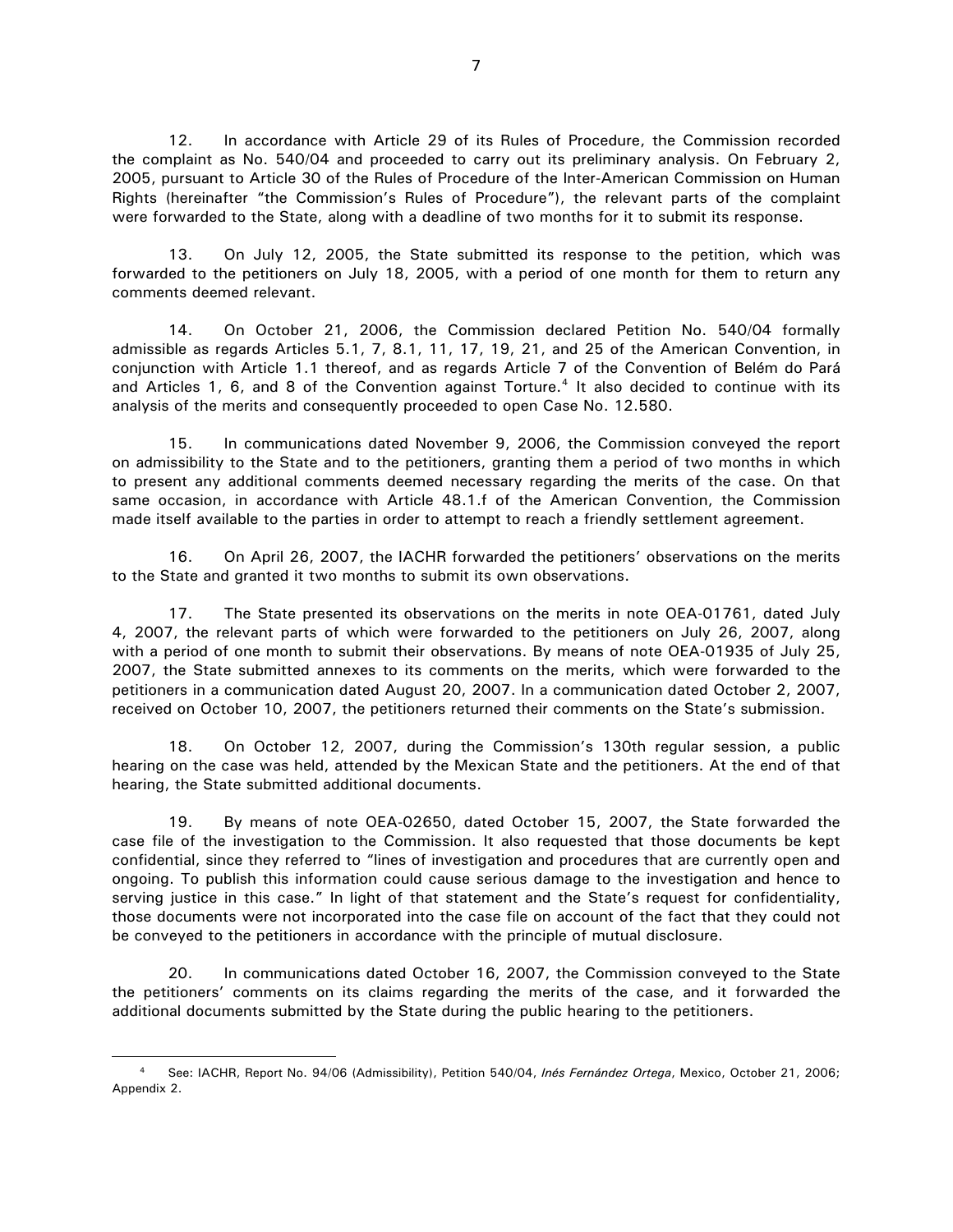21. In a communication of May 8, 2008, the petitioners informed the Commission that as of that date, the Center for Justice and International Law (hereinafter "CEJIL") was joining the case as a co-petitioner.

22. By means of note OEA-01567 of May 29, 2008, the State presented additional comments on the merits, the pertinent parts of which were forwarded to the petitioners on August 27, 2008, along with a deadline of one month in which to return their comments.

23. In note OEA-02193 of August 14, 2008, the State submitted additional information on the case, which was conveyed to the petitioners on August 20, 2008.

24. The petitioners submitted information about the case in communications received by the Commission on June 16, 2008, and June 19, 2008. Both communications were forwarded to the State on August 28, 2008.

25. The State submitted additional information in note OEA-02830 of October 16, 2008, and this was forwarded to the petitioners for their information on October 31, 2008.

26. On October 30, 2008, during its 133rd regular session, the Commission adopted Report on Merits 89/08, drawn up in compliance with Article 50 of the Convention. In that report it concluded that:

The State of Mexico is responsible for the violation of the rights to a fair trial and judicial protection provided for by Articles 8.1 and 25 of the American Convention, in connection with Article 1.1 thereof; Articles 5.1 and 11 of the American Convention, in connection with Article 1.1 thereof. It also concludes that the State is responsible for the violation of Article 7 of the Convention of Belém do Pará, and of Articles 1, 6, and 8 of the Inter-American Convention to Prevent and Punish Torture, with prejudice to Inés Fernández Ortega. Regarding her next of kin, the Commission concludes that the State is responsible for violations of Article 5.1 of the American Convention in connection with the general obligation to respect and ensure the rights provided for by Article 1.1 of that treaty.

27. In that report, the Commission extended the following recommendations to the Mexican State:

- 1. Complete the investigation in a timely, immediate, serious, and impartial manner under ordinary criminal jurisdiction to clarify the facts object of the complaint filed by Inés Fernández Ortega, in order to identify those responsible, be they members of the military or civilians, and punish them accordingly. Also, to refer all previous proceedings conducted before the military justice system to the civilian courts.
- 2. Compensate Inés Fernández Ortega and her next-of-kin for the violations of human rights herein established.
- 3. Adopt the measures necessary to impose on the military justice system a restrictive and exceptional scope, limited exclusively to the prosecution of members of the military for the commission of crimes or offenses that, by their nature, affect legal interests particular to the military order. In particular, take the legislative, administrative, and other measures necessary to ensure that the military justice system is disqualified from hearing human rights violations, particularly cases involving sexual violence.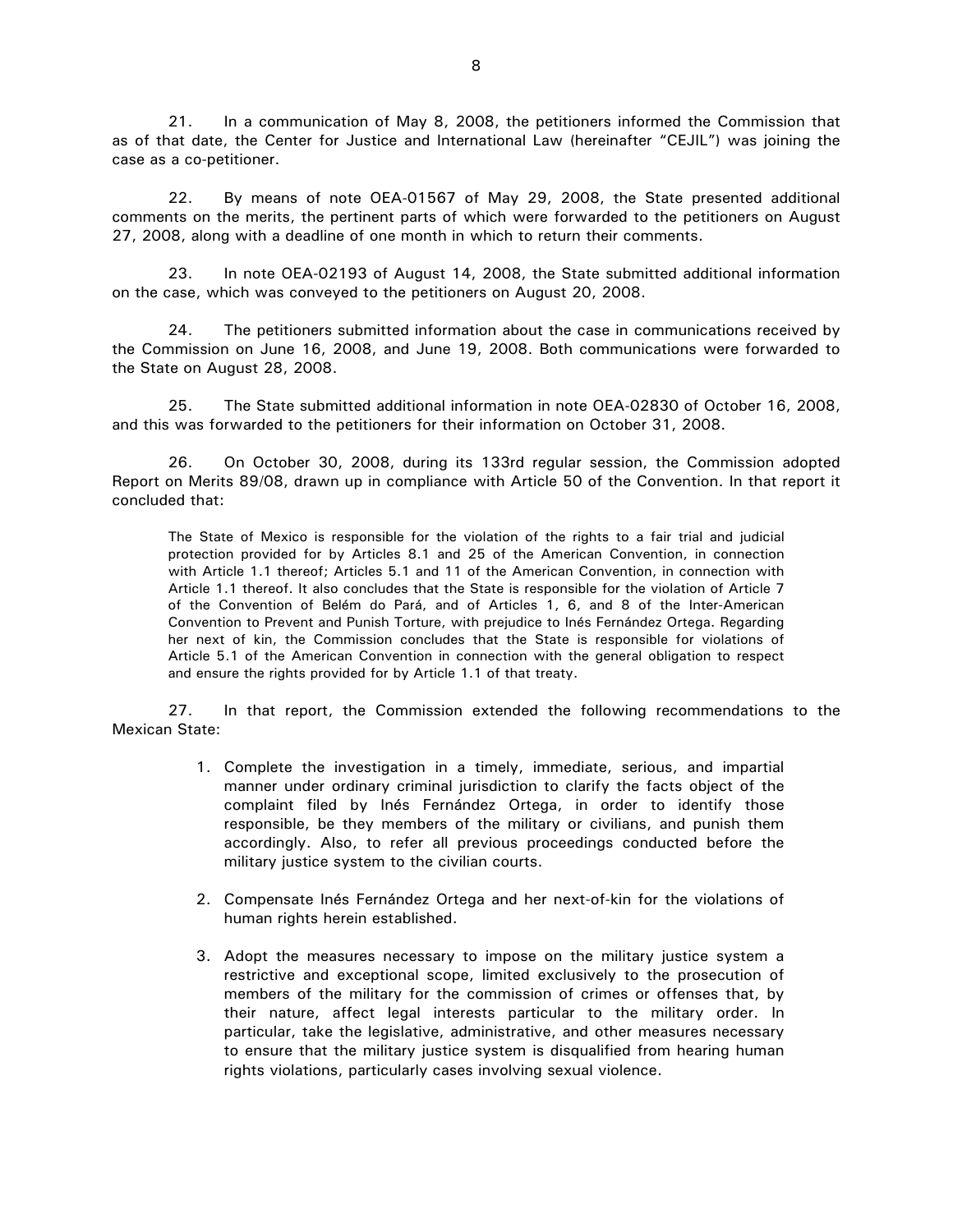- 4. Guarantee indigenous women access to justice through the design of a policy that respects their cultural identity.
- 5. Design and implement mental health plans, agreed on in conjunction between mental health practitioners and indigenous women, for the recovery, rehabilitation, and full community reincorporation of indigenous women who have been victims of rape.
- 6. Design protocols to facilitate and promote effective, uniform, and transparent investigations of acts of physical, sexual, and psychological violence, including a description of the complexity of the tests, and a listing of the minimum tests that should be made to provide adequate evidentiary grounding, bearing in mind the international norms established by the Istanbul Protocol.
- 7. Develop training programs for state officials that take into account the international norms established by the Istanbul Protocol, to the end that said officials dispose of the technical and scientific tools necessary to assess possible situations of torture or cruel, inhuman, or degrading treatment.
- 8. Implement, within a reasonable time, permanent human rights education programs within all hierarchical levels of the Mexican Armed Forces, and include in the curriculum of those training programs a particular reference to international human rights instruments, specifically those related to the protection of the rights of women, particularly their right to a life free of violence and discrimination.

28. The report was sent to the State on November 7, 2008, together with a period of two months for it to report back on the steps taken in implementing the recommendations, as provided for in Article 43.2 of the Commission's Rules of Procedure.

29. On that same date, pursuant to Article 43.3 of its Rules of Procedure, the Commission informed the petitioners that a report on the merits had been adopted and had been transmitted to the State, and it asked them to indicate, within the following month, their position and that of the victim regarding the possible referral of the case to the Inter-American Court.

30. In a communication dated December 7, 2008, received on December 11, 2008, the petitioners expressed their wish for the case to the taken to the Inter-American Court of Human Rights.

31. On December 12, 2008, the State submitted a preliminary report and requested a 12-month extension of the deadline for meeting the recommendations set out in Report 89/08, to begin on February 7, 2009. In its submission the State noted that if the extension requested was granted, "it would waive the three-month deadline set by Article 51 of the American Convention on Human Rights and Article 45 of the Rules of Procedure of the Inter-American Commission of Human Rights."

32. On December 29, 2008, the petitioners lodged with the Commission a series of documents as annexes to their communication of December 7, 2008, offering them as new evidence with a view toward the possible litigation of the case before the Court. These documents, together with the petitioners' position regarding the referral of the case to the Court, were forwarded to the State by means of a note dated April 21, 2009.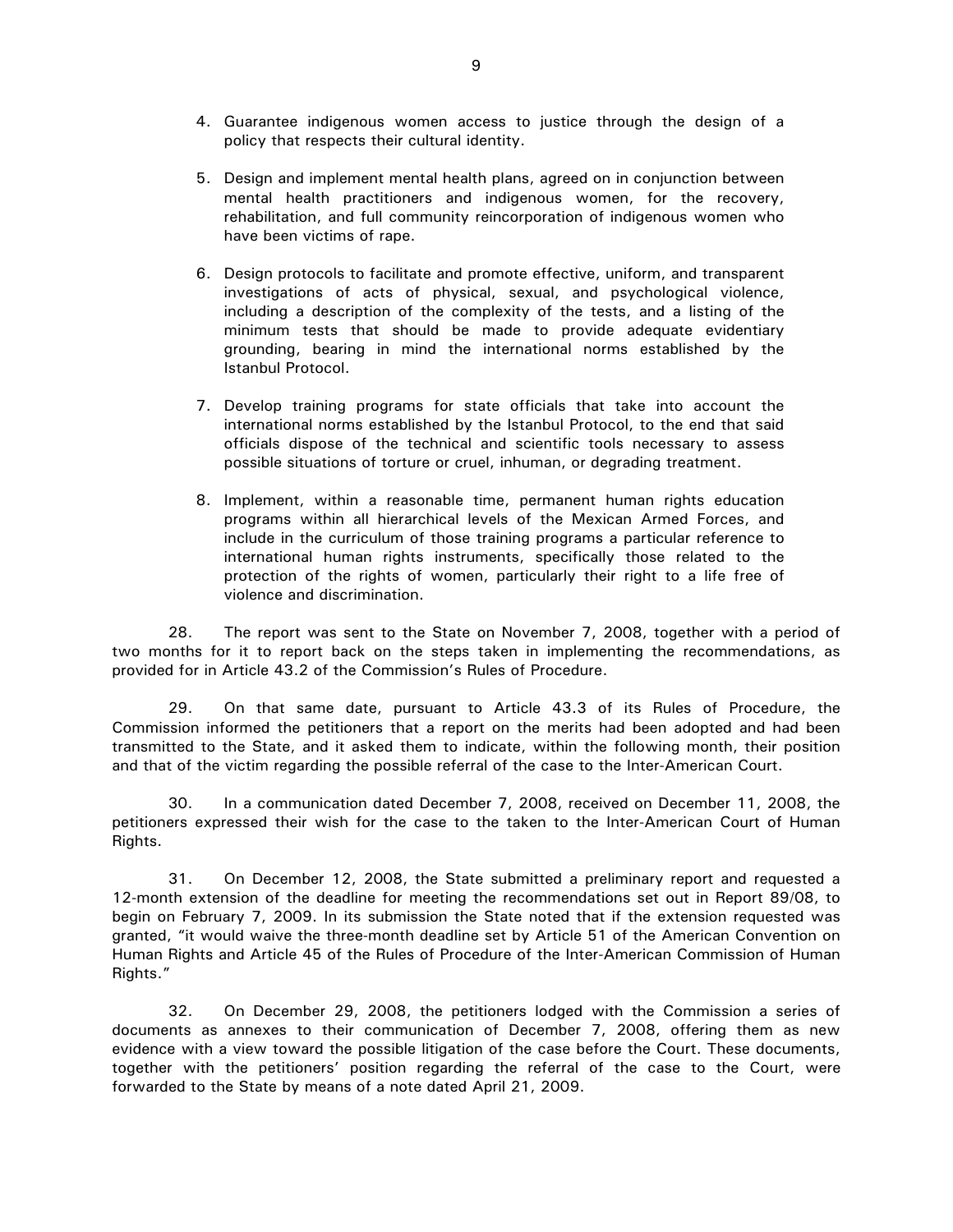<span id="page-9-0"></span>33. On February 5, 2009, the State was informed that in a decision adopted on February 4, 2009, the Commission had resolved to grant the requested extension for a period of three months.

34. By means of note OEA-00995 of April 20, 2009, the State submitted a final report on the state of its compliance with the recommendations contained in Report 89/08.

35. After reviewing the information furnished by the parties on the execution of the recommendations contained in the Report on the Merits, and taking into consideration the absence of any substantive progress with their effective implementation, the Commission resolved to refer the case to the Inter-American Court.

#### **VI. PRECAUTIONARY MEASURES**

36. On August 27, 2007, Inés Fernández Ortega and her husband Fortunato Prisciliano Sierra filed a request for precautionary measures with the Commission, on account of a series of continuous threats from an alleged informant of the State intended to interfere with their pursuit of justice before the inter-American system for the harm inflicted on them by Mexican Army personnel. Those measures were granted by the Commission on September 20, 2007, and were registered as No. MC 167-07.<sup>[5](#page-9-1)</sup>

37. Obtilia Eugenio Manuel, attorney of the petitioners in this case and director of the Indigenous Organization of the Tlapanec People, A.C., has been under precautionary measures (No. MC 6/05) since the year 2005, on account of receiving death threats and being followed by persons unknown.<sup>[6](#page-9-2)</sup>

38. Within the context of the precautionary measures, on May 30, 2008, the Commission was informed of the death of Lorenzo Fernández Ortega, the brother of Inés Fernández Ortega and a member of the OPIT. His body, with signs of torture, was found in the river that goes through the city of Ayutla. The petitioners said that the legally mandated autopsy was not carried out, and they also reported that in the days prior to his death, Lorenzo Fernández told Fortunato Prisciliano Sierra (Inés Fernández Ortega's husband) and Obtilia Eugenio that he was afraid because lately certain unknown individuals had approached him to ask about the organization. The petitioners assume that Lorenzo Fernández Ortega was murdered on account of his activism and participation in the OPIT and because he was the brother of Inés Fernández Ortega.

39. On June 27, 2008 the Commission expanded Precautionary Measures No. MC 6-05 to cover another 41 members of the OPIT following the extrajudicial killing of Lorenzo Fernández Ortega.

 $5$  See Annex 25.

<span id="page-9-2"></span><span id="page-9-1"></span>In June 2007, the petitioners stated that the precautionary measures had not been complied with and that Obtilia Eugenio Manuel had been harassed by members of the Office of the Attorney General for Justice of the state of Guerrero and by officials of the Public Prosecution Service. They further stated that she filed a complaint before the Guerrero State Human Rights Commission, which in turn issued a recommendation to the Attorney General for him to order an investigation of the officials who harassed the beneficiary. In July 2007, in connection with the recommendation of the Guerrero State Human Rights Commission, the State reported that the Office of the Attorney General had initiated an inquiry, currently ongoing, for the crime of making threats; that, in addition, administrative proceedings had been initiated against Miguel Ángel Benítez Palacios, an officer of the Ministerial Police of the State of Guerrero; and a request had been made to the director of the Guerrero Ministerial Police to instruct police officers to abstain from injurious behavior against Mrs. Obtilia Eugenio Manuel; Annex 24.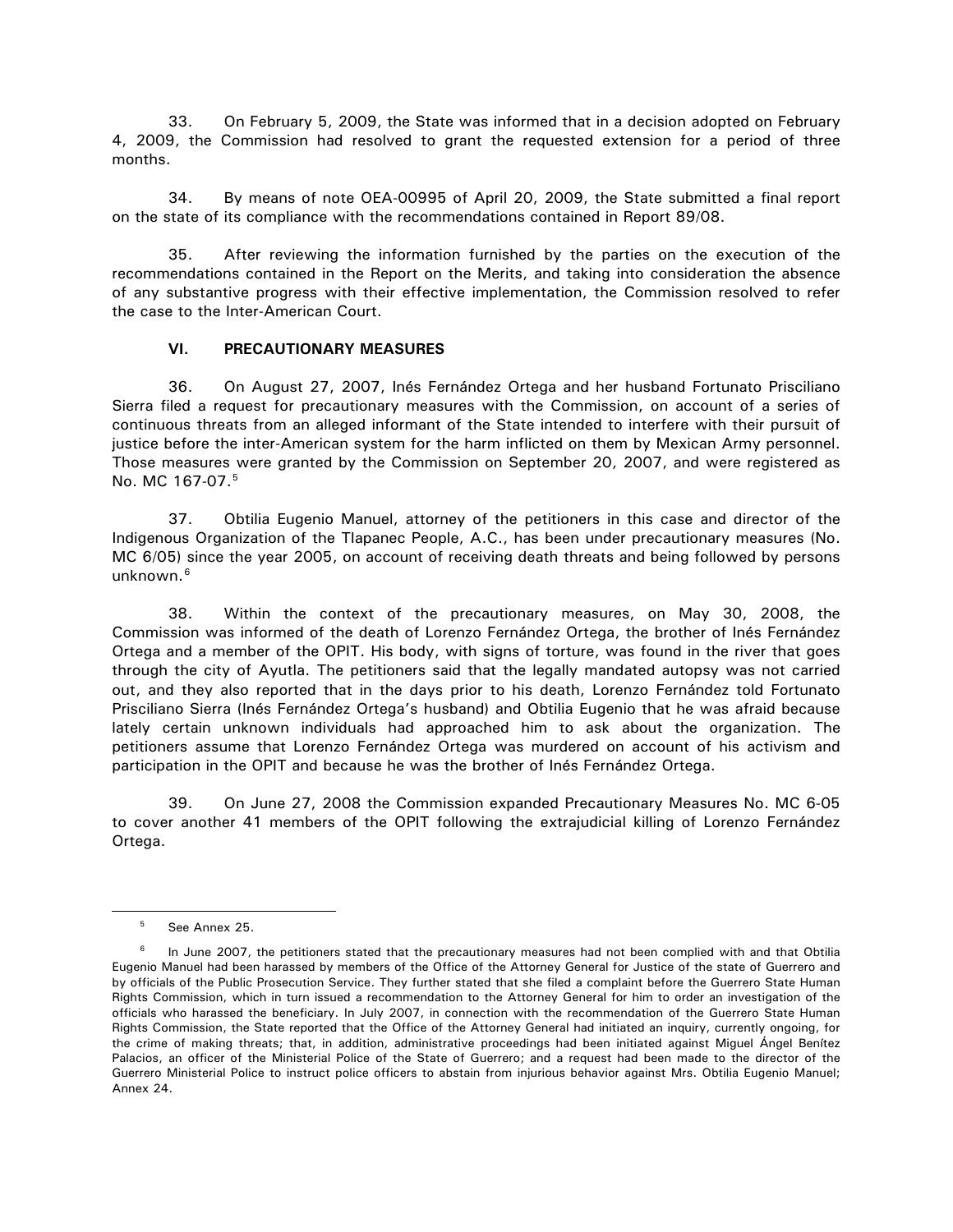<span id="page-10-0"></span>40. On February 3, 2009, Fortunato Prisciliano Sierra, Inés Fernández Ortega's husband, saw 50 soldiers, armed with rifles, searching for something on a plot of land belonging to him. He therefore decided to spend that day locked inside his home with the members of his family, out of fear that one of them might be stopped and interrogated by the military. The following day, Fortunato Prisciliano saw the damage caused by the soldiers and noted that they had stolen a part of his harvest.

41. During the time these measures have been in force, and in spite of them, the beneficiaries have continued to receive threats against their lives and persons and to be harassed, and the situation has worsened in the past two months.

# **VII. PROVISIONAL MEASURES**

42. On April 7, 2009, in accordance with Article 63.2 of the American Convention, Article 26 of the Rules of Procedure of the Court, and Article 74 of the Commission's Rules of Procedure, the Commission asked the Court to order provisional measures for the State to protect the lives and persons of: Obtilia Eugenio Manuel and her family; forty-one members of the Indigenous Organization of the Tlapanec People; Inés Fernández Ortega and her family; twenty-nine members of the Tlanichollan Mountain Organization; and the families of Messrs. Raúl Lucas Lucía and Manuel Ponce Rosas.

43. By means of an order of April 9, 2009, the President of the Inter-American Court resolved to "request that the State maintain such measures as it has in force, and also to immediately adopt such additional measures as may be necessary to protect the lives and persons of [*inter alia*] the following persons, taking into consideration the gravity of the situation and the particular circumstances of the risks they face": Obtilia Eugenio and her family, Inés Fernández Ortega and her family, the members of the OPIT, and the members of the CDHT.

# **VIII. CONSIDERATIONS OF FACT**

# **A. Background**

**1. The victim** 

<span id="page-10-1"></span> $\overline{a}$ 

44. Inés Fernández Ortega is an indigenous woman, a member of the Me'phaa (Tlapanec) people. At the time of the incident in question, she was 27 years old and her family comprised her husband and four minor-aged children.

# **2. The indigenous population of Mexico and, in particular, the Me'phaa indigenous people**

45. Mexico's indigenous population accounts for around 12% of the total (13 million in  $2005$ <sup>[7](#page-10-1)</sup> and is mostly concentrated in the poorest states, such as Oaxaca, Guerrero, and Chiapas.

46. Four indigenous peoples coexist alongside each other in the state of Guerrero: Mixtecs, Nahuas, Amuzgos, and Me'phaas (Tlapanecs). They pursue subsistence agriculture for selfconsumption in a harsh, rural environment where the indigenous–impoverished combination is the

<sup>&</sup>lt;sup>7</sup> Information from the National Statistics and Geography Institute, [http://www.inegi.gob.mx.](http://www.inegi.gob.mx/)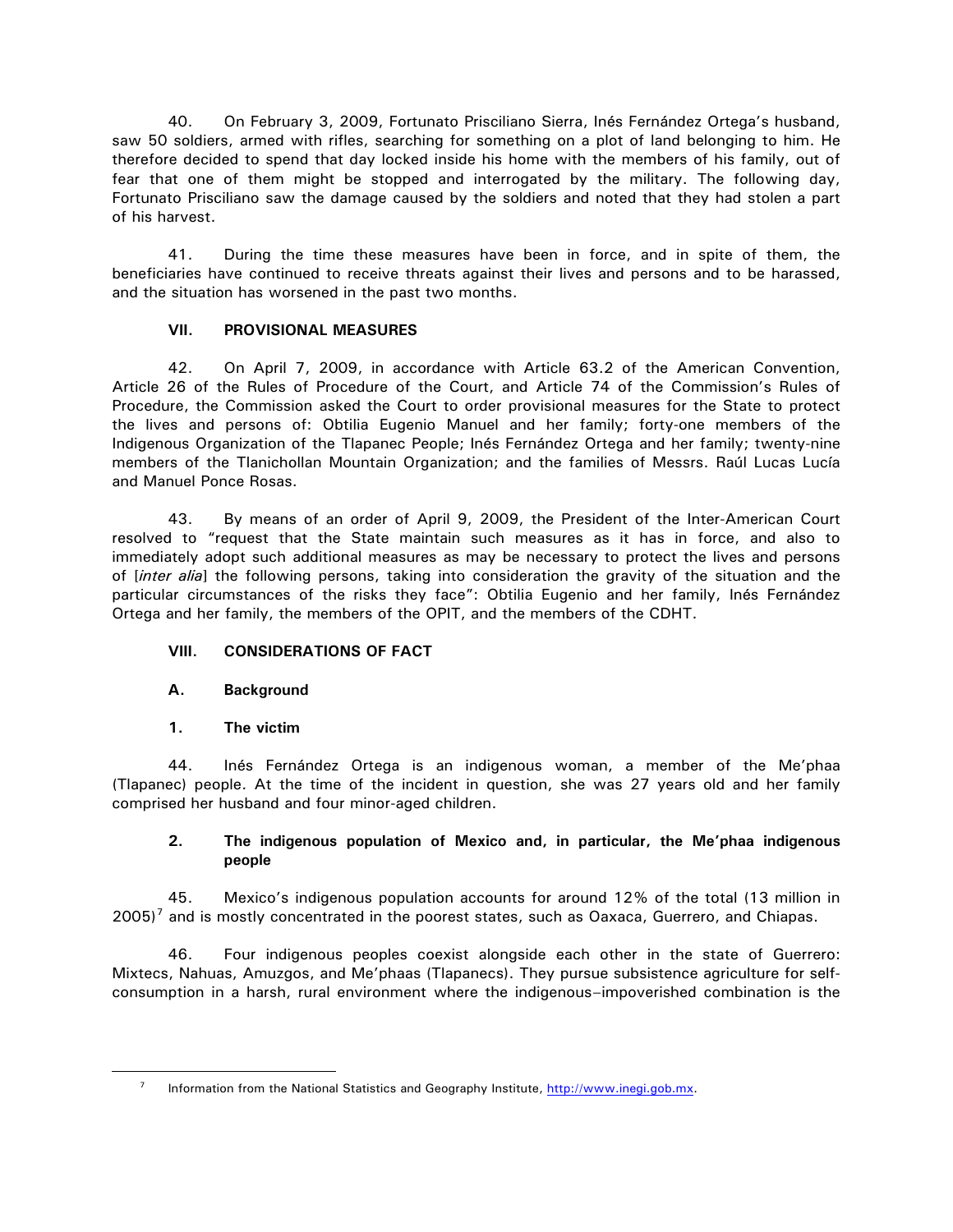<span id="page-11-0"></span>result of a complex historical process in which the basic rights of indigenous peoples were undermined over centuries. $8$ 

47. On account of the irregular topography, there are only three rough trails that lead in to the region of the Me'phaas (Tlapanecs), and so it is extremely isolated. Relations between the Me'phaa and the Mestizo population are essentially commercial in nature and, given their fear of exploitation, they avoid contact with them to the extent that is possible.<sup>[9](#page-11-2)</sup>

48. The small Me'phaa rural communities preserve their traditions and strongly express the cultural identity of indigenous peoples: language, social organization and institutions, spirituality and world view, rites and ceremonies, medicine, oral literature, and other artistic expressions.

#### **3. Militarization**

 $\overline{a}$ 

49. Following the Zapatista uprising in Chiapas, the State increased the presence of the army in indigenous territories. Numerous complaints have been voiced regarding the militarization of indigenous areas in the state of Guerrero, with camps and military bases located near to indigenous communities, military patrols, and army checkpoints on roads, and this situation contributes to an atmosphere conducive to provocations and clashes with the civilian population.[10](#page-11-3)

50. The State has not disputed the presence of the army in the area. The State has said that the function of the military personnel in the area was to enforce the firearms law and to pursue the permanent fight against drug trafficking, which is very common in the region.<sup>[11](#page-11-4)</sup>

51. In its report *Indigenous Women and Military Injustice,* the international nongovernmental organization Amnesty International stated that the military operations in the area were also intended to obtain information on indigenous communities:<sup>12</sup>

Today, military operations primarily focus on search and destroy operations of drug crops in remote mountainous areas. However, these operations are also linked to gathering intelligence on indigenous communities and identifying those individuals the military consider subversive elements.

In a recent visit to the state of Guerrero, Amnesty International delegates learned of a range of abuses against indigenous communities by the military, as well as the various police forces, judicial, state and municipal. These included serious human rights violations committed over recent years, such as rape, arbitrary arrest and ill-treatment as well as intimidation and threats, and other arbitrary acts of destruction of property and crops, robbery, cutting off water supplies to the community, and illegally entering homes.

<span id="page-11-1"></span><sup>8</sup> *Diagnosis of the Situation of Human Rights in Mexico*, Office of the United Nations High Commissioner for Human Rights in Mexico, 2003, p. 153, available at: [http://www.sre.gob.mx/derechoshumanos/docs/Diagnostico.pdf;](http://www.sre.gob.mx/derechoshumanos/docs/Diagnostico.pdf) Annex 2.

National Indigenous Institute (INI), *Peoples of Mexico*, Monograph Series, Me'phaa Tlapanecs. <sup>9</sup>

<span id="page-11-3"></span><span id="page-11-2"></span><sup>10</sup> *Diagnosis of the Situation of Human Rights in Mexico*, Office of the United Nations High Commissioner for Human Rights in Mexico, 2003, pp. 156 and 157, available at: <http://www.sre.gob.mx/derechoshumanos/docs/Diagnostico.pdf>; Annex 2.

<span id="page-11-4"></span><sup>&</sup>lt;sup>11</sup> CD containing the recording of the hearing held at the Inter-American Commission on Human Rights on October 12, 2007, Case 12.580, Inés Fernández Ortega; Annex 4.

<span id="page-11-5"></span><sup>12</sup> Amnesty International, *Mexico: Indigenous Women and Military Injustice*, AI: AMR 41/033/2004, November 23, 2004, p. 12, available at: [http://www.amnesty.org/es/library/asset/AMR41/033/2004/es/c9fa2e2d-d57c-11dd-bb24-](http://www.amnesty.org/es/library/asset/AMR41/033/2004/es/c9fa2e2d-d57c-11dd-bb24-1fb85fe8fa05/amr410332004es.pdf) [1fb85fe8fa05/amr410332004es.pdf;](http://www.amnesty.org/es/library/asset/AMR41/033/2004/es/c9fa2e2d-d57c-11dd-bb24-1fb85fe8fa05/amr410332004es.pdf) Annex 3.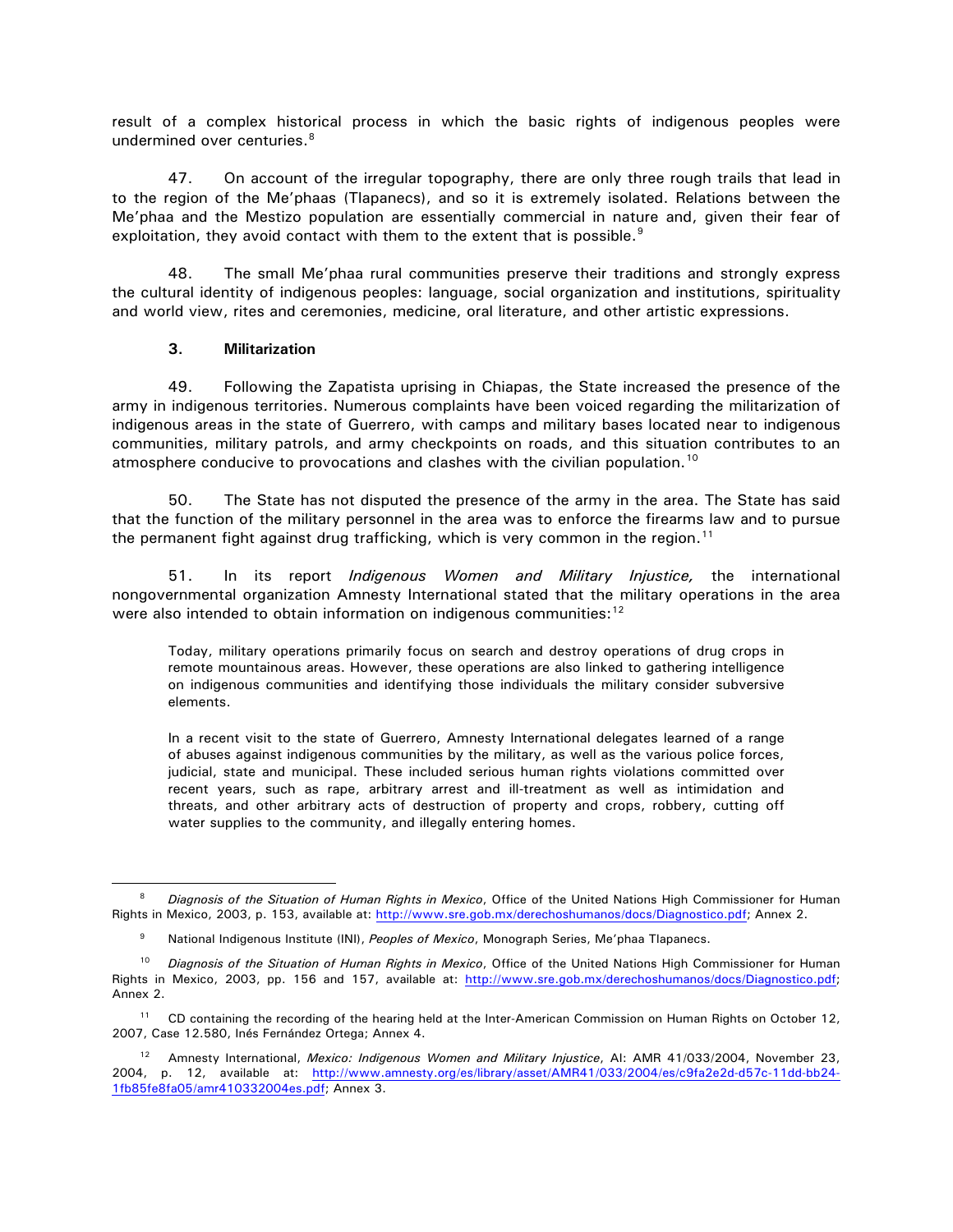<span id="page-12-0"></span>52. This situation was also described in 2003 by the United Nations Special Rapporteur on the situation of human rights and fundamental freedoms of indigenous people following his mission to Mexico:  $13$ 

Many human rights organizations informed the Special Rapporteur that the military on occasion participate in civilian public security operations and criminal investigations that fall outside their constitutional mandate: numerous checkpoints and searches on main and secondary roads, for example, arbitrary arrests and detention; body searches and inspection of possessions, raids on communities and properties, intimidating interrogations, death threats, extrajudicial or summary executions and sexual harassment and abuse of indigenous women, to mention only some of the complaints.

53. Among his recommendations, the Special Rapporteur said:  $14$ 

When the indigenous communities so request, the army should fall back in the environs of indigenous communities; the army presence and activities in indigenous areas should be strictly compatible with its constitutional duties.

54. In the mountains of Guerrero there are reports of multiple violations of the human rights of the region's indigenous peoples at the hands of municipal authorities or members of the police or the armed forces.<sup>[15](#page-12-3)</sup> The World Organization Against Torture compiled a series of cases involving rapes allegedly committed by regular members of the Mexican Army, in which neither the perpetrators nor their superiors have been prosecuted and/or punished in accordance with the law. Noteworthy among the cases described are six complaints made by indigenous women in the state of Guerrero between 1997 and 2002.<sup>[16](#page-12-4)</sup>

# **B. The events of March 22, 2002**

 $\overline{a}$ 

55. The evidence made available to the Court and, in particular, the testimony given by Inés Fernández Ortega at the hearing held at the Commission in October 2007[17](#page-12-5) indicates that the victim, through her defense counsel and interpreter, informed the authorities on March 24, 2002, that she had suffered sexual assault at the hands of members of the Mexican Army on March 22, 2002.

56. Part of her statement, given through her interpreter to the Public Prosecution Service for local jurisdiction offenses, reads as follows:

On March 22, 2002, at approximately three in the afternoon, I was at home along with my children […] I was preparing a fruit drink […] Then, eleven soldiers arrived, and my four dogs began to bark. Three soldiers, members of the Mexican national army, entered my home without my consent, pointed at me with their guns, and said, "where did your husband go to

<span id="page-12-1"></span><sup>13</sup> *Diagnosis of the Situation of Human Rights in Mexico*, Office of the United Nations High Commissioner for Human Rights in Mexico, 2003, available at: [http://www.sre.gob.mx/derechoshumanos/docs/Diagnostico.pdf;](http://www.sre.gob.mx/derechoshumanos/docs/Diagnostico.pdf) Annex 2.

<span id="page-12-2"></span><sup>14</sup> *Diagnosis of the Situation of Human Rights in Mexico*, Office of the United Nations High Commissioner for Human Rights in Mexico, 2003, p. 160, available at: [http://www.sre.gob.mx/derechoshumanos/docs/Diagnostico.pdf;](http://www.sre.gob.mx/derechoshumanos/docs/Diagnostico.pdf) Annex 2.

<span id="page-12-3"></span><sup>15</sup> *Diagnosis of the Situation of Human Rights in Mexico*, Office of the United Nations High Commissioner for Human Rights in Mexico, 2003, p. 155, available at: [http://www.sre.gob.mx/derechoshumanos/docs/Diagnostico.pdf;](http://www.sre.gob.mx/derechoshumanos/docs/Diagnostico.pdf) Annex 2.

<span id="page-12-4"></span><sup>&</sup>lt;sup>16</sup> World Organization Against Torture, article "Alleged rape of an elderly indigenous woman by members of the military results in her death," Geneva, March 8, 2007, available at: <http://www.omct.org/index.php?id=EQL&lang=es&articleSet=Appeal&articleId=6913>; Annex 22.

<span id="page-12-5"></span><sup>&</sup>lt;sup>17</sup> CD containing the recording of the hearing held at the Inter-American Commission on Human Rights on October 12, 2007, Case 12.580, Inés Fernández Ortega; Annex 4.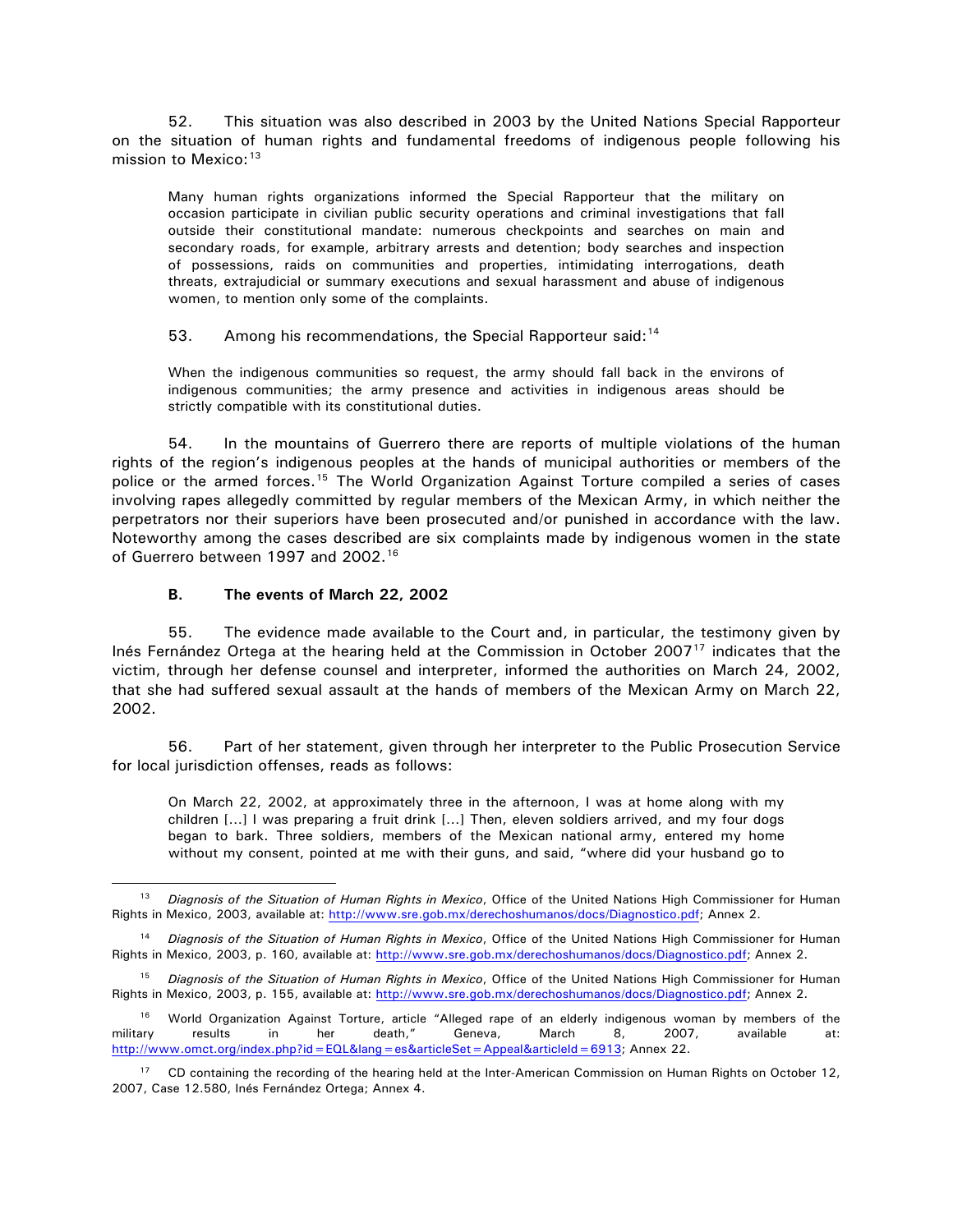<span id="page-13-0"></span>steal meat; where did your husband go to steal meat; are you going to talk and tell us where it was or not?" And the three pointed their rifles at me and one of them shouted at me again, asking if I was going to talk […]

Then one of the soldiers grabbed my hands, told me to get on the floor, and pointed at me with this gun […] This soldier grabbed my hands with his right hand and stuck his left hand under my skirt and lifted it up and pulled my underpants on the right side and pulled them down and took them off. He then dropped his pants to his knees and lay on top of me and put his penis into my vagina and stayed on top of me for about ten minutes, and then he ejaculated. When he had finished the soldier got up, pulled up his pants, and they left  $[...]^{18}$ 

57. Later, in the expansion of her statement given on April 18, 2002, to the Public Prosecution Service for local jurisdiction crimes of the Allende Judicial District, Inés Fernández Ortega, through her interpreter, stated that during the violent attack she suffered, she was able to see that the Mexican Army soldiers belonged to the 41st Infantry Battalion, because they wore the insignia of that battalion on their shoulders: $19$ 

On March 22 of this year, when three soldiers of the Mexican Army raped me (facts that I have already narrated in my prior deposition on March 24 of this year), I could see that they belonged to the Forty-first Infantry Battalion, since as they were on top of me abusing me sexually, I could see that on their shoulders they wore the insignia of that battalion, and if I could see them in a lineup I would fully recognize them.<sup>[20](#page-13-3)</sup>

I also wish to tell Your Honor that although it is true that on the day I filed my complaint I did not include what I am now stating, it was because of the emotional state I was in, caused by the rape that I was victim of by soldiers of the Mexican Army.

#### **C. Investigation of the incident**

 $\overline{a}$ 

#### **1. Investigation by the civilian justice system**

58. On account of the complaint filed on March 24, 2002, the civilian justice system opened preliminary inquiry ALLE/SC/03/76/2002.

59. In her statement as an eyewitness of the incident, given to the authorities through an interpreter, Noemi Prisciliano Fernández, Inés Fernández Ortega's 9-year-old daughter, stated that her mother was sexually attacked by soldiers: $21$ 

I was inside my house with my mother, Inés Fernández Ortega, when three soldiers came and the three raped my mother; first they took off her dress and then her petticoat, and her underpants, and after they had finished stripping her one soldier unbuttoned his pants, pulled down his fly, and struck my mother with his hand, the soldier did, and I got very frightened and went running to my grandmother.

<span id="page-13-1"></span><sup>&</sup>lt;sup>18</sup> Complaint filed by Inés Fernández Ortega on March 24, 2002, with the Public Prosecution Service for local jurisdiction crimes of the Allende Judicial District; Annex 5.

<span id="page-13-2"></span>Expansion of statement given by Inés Fernández Ortega to the Public Prosecution Service for local jurisdiction crimes of the Allende Judicial District, April 18, 2002; Annex 6.

<span id="page-13-3"></span><sup>&</sup>lt;sup>20</sup> Expansion of statement given by Inés Fernández Ortega to the Public Prosecution Service for local jurisdiction crimes of the Allende Judicial District, April 18, 2002; Annex 6.

<span id="page-13-4"></span><sup>&</sup>lt;sup>21</sup> Partial transcript of Noemí Prisciliano Fernández's statement, submitted by the Mexican State in note OEA-01761 of July 4, 2007; Annex 9. The presence of Inés Fernández Ortega's daughter during the incident was also referred to by the State at the hearing held at the IACHR; Annex 4.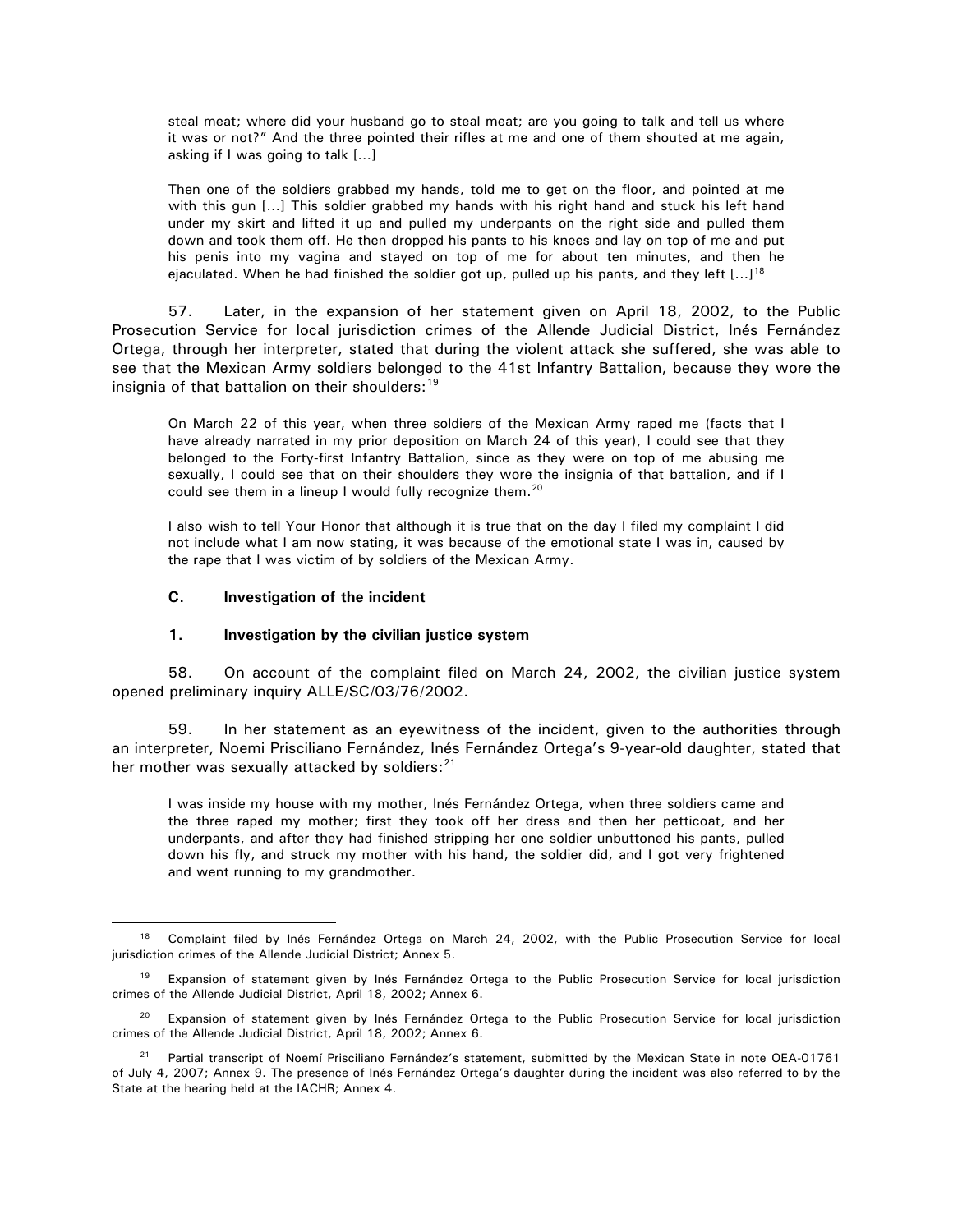60. On March 24, 2002, Mrs. Fernández Ortega went to the General Hospital in Ayutla, Guerrero, seeking medical care. She refused to be examined by a male physician and requested an examination by female medical personnel; at that time, however, none were on duty. At the hearing held at the IACHR, the victim reported that the male doctor on duty said to her, "They weren't women who raped you, but men; why won't you let me examine you?" This statement was not contested by the Mexican State.

On March 25 she went down to Ayutla, to the people of the Public Prosecution Service, where she was told she was going to be examined to see if she was raped and she requested a woman, but the doctor was a man; she did not want a male doctor, she wanted a female doctor to examine her, and the doctor said to her, "It wasn't women who raped you, but men; why don't you let me examine you?"<sup>[22](#page-14-0)</sup>

61. The victim was examined and treated on March 25, 2002, by Dr. Griselda Radilla López, a general physician at the hospital in Ayutla, Guerrero, who requested a series of laboratory tests. $23$ 

62. On July 9, 2002, the chemistry expert of the General Directorate of Expert Services of the office of the Attorney General of Guerrero issued a forensic chemical report on the samples taken from Inés Fernández Ortega's vaginal cavity; in this report she noted the positive reaction of acid phosphatase and the presence of sperm: "The presence of seminal fluid in the swabs taken, and the samples analyzed proved positive for the presence of sperm cells.<sup>"[24](#page-14-2)</sup>

63. In a communication dated August 16, 2002, the forensic chemistry coordinator of the General Directorate of Expert Services informed the agent of the Military Prosecution Service that the samples obtained from Inés Fernández Ortega's vaginal cavity were not in the biological archive because they were exhausted in the study. $25$  According to the Directorate of Expert Services, the two slides taken from Inés Fernández Ortega were exhausted in the analysis procedure because they had been attached with spray fix.<sup>[26](#page-14-4)</sup>

64. The State Attorney General's office, in communication 555 of May 17, 2002, declined jurisdiction in the investigation and forwarded the preliminary inquiry to the Military Prosecution Service attached to the 35th Military Zone, on the grounds that there existed evidence indicating the possible participation of military personnel in the facts object of the complaint:

These proceedings are hereby forwarded to the Prosecutor attached to the 35th Military Zone headquartered in the city of Chilpancingo, Guerrero, for the purpose of continuing with the preliminary inquiry initiated for the crime of rape, larceny, breaking and entering, and other crimes that may become evident, because persons who are members of the Mexican Army

<span id="page-14-0"></span><sup>&</sup>lt;sup>22</sup> CD containing the recording of the hearing held at the Inter-American Commission on Human Rights on October 12, 2007, Case 12.580, Inés Fernández Ortega; Annex 4.

<span id="page-14-1"></span><sup>&</sup>lt;sup>23</sup> Document 0176/02 of March 26, 2002, issued by the director of the General Hospital of Ayutla, Guerrero, addressed to the agent of the civilian Public Prosecution Service of the Allende Judicial District; Annex 8.

<span id="page-14-2"></span>Report No. PJGE/DGSP/XXVI-II/305/02, dated July 9, 2002, by expert chemist Estrella Carrera Malagón, addressed to the agent of the Military Prosecution Service attached to the 35th Military Zone; Annex 10.

<span id="page-14-3"></span> $25$  Communication of August 16, 2002, from Oscar Zepeda Castarena, coordinator of forensic chemistry, addressed to the agent of the Military Prosecution Service attached to the 35th Military Zone; Annex 11.

<span id="page-14-4"></span><sup>&</sup>lt;sup>26</sup> Communication from the office of the Attorney General of Guerrero, Directorate of Expert Services, dated September 25, 2002; Annex 12.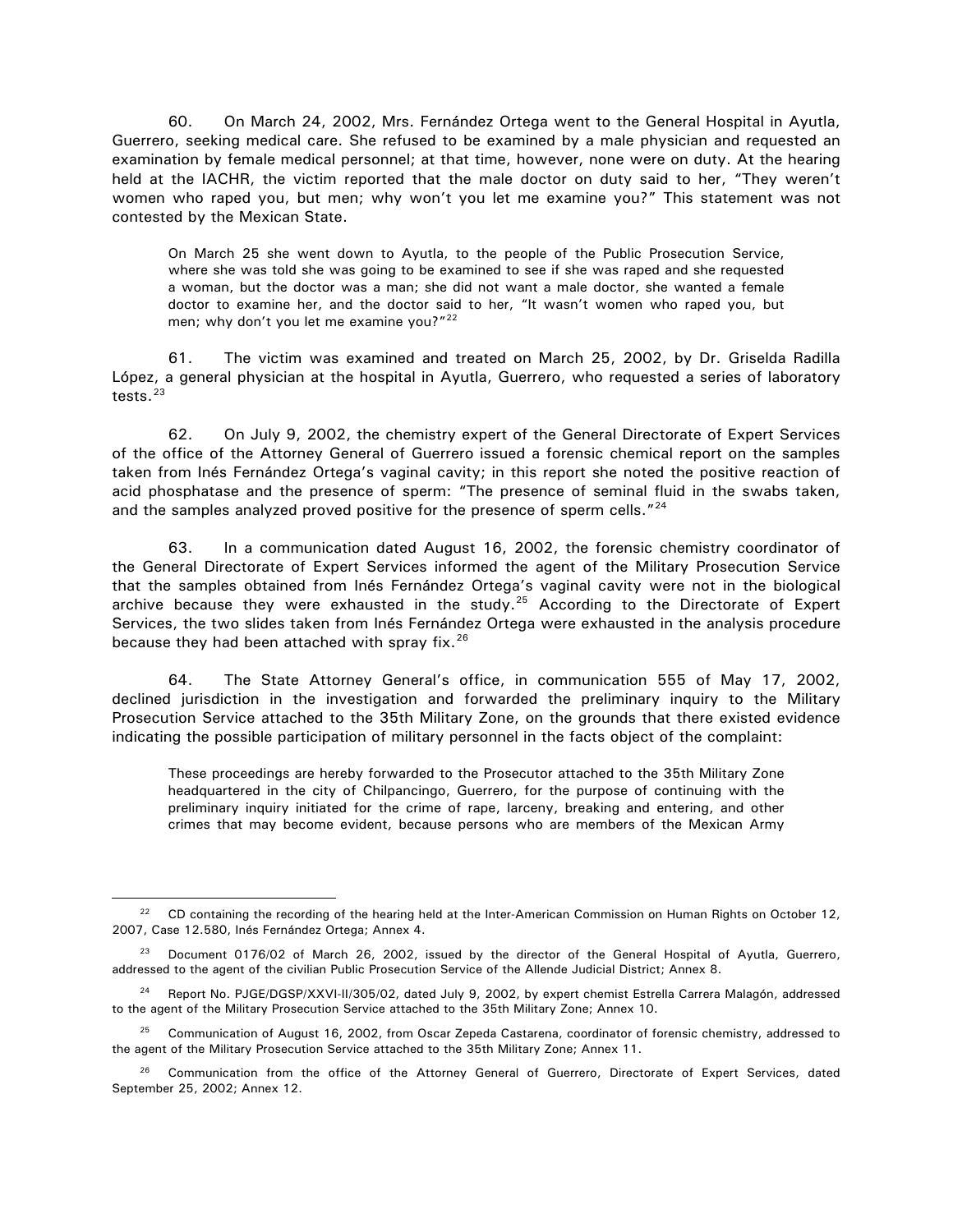are involved as those likely to be responsible, and it is appropriate to carry out the procedures of this inquiry.<sup>[27](#page-15-0)</sup>

65. In response to the declination of jurisdiction, by means of a brief dated March 13, 2003, Inés Fernández Ortega asked the agent of the Military Prosecution Service attached to the 35th Military Zone headquartered in Chilpancingo, Guerrero, to inform her whether he had accepted jurisdiction or not and, should the answer be in the affirmative, to abstain from taking cognizance of the matter on the grounds that military jurisdiction would be unconstitutional, given that the victim of the crime was a civilian. The military justice system informed her on March 17, 2003, that her request was not admissible since the preliminary inquiry was in accordance with Mexican law.

66. Faced with this response, Inés Fernández Ortega filed petition 405/2003 for *amparo* constitutional relief with the First District Court of Chilpancingo, Guerrero, claiming that it was unconstitutional for the case to be investigated under military jurisdiction and that the military justice system lacked independence and impartiality. The amparo petition was ruled inadmissible on September 3, 2003, on the grounds that Inés Fernández Ortega lacked standing to appeal for constitutional protection because the act object of the appeal was not covered by Article 10 of the Amparo Law, i.e., acts involving: (a) the reparation of injury; (b) civil liability as a result of the commission of a crime; (c) those that arise from criminal procedure, immediately or directly related to the safeguarding of the object of the crime and of the property attached for reparations or civil liability; and (d) against decisions on the part of the Public Prosecution Service either confirming criminal action or its voluntary dismissal.<sup>[28](#page-15-1)</sup>

67. On September 19, 2003, Inés Fernández Ortega filed an appeal for the review of the amparo decision with the Second Collegiate Circuit Court of Chilpancingo, Guerrero. On November 27, 2003, the Court upheld the first-instance decision and the amparo proceedings were abated.<sup>[29](#page-15-2)</sup>

68. No further formalities took place within the civilian justice system until January 16, 2007, when the agent of the Public Prosecution Service for local jurisdiction crimes of the Allende Judicial District reopened the preliminary inquiry into the case.

69. At the hearing held at the IACHR, the State reported that the following procedures were still pending within that preliminary inquiry: information for the artist's sketch of the alleged perpetrators; a psychological report on Inés Fernández Ortega; and a lineup of the alleged perpetrators.[30](#page-15-3) The Commission notes that the case remains at the preliminary investigation stage after almost seven years, and that the most basic formalities have not been conducted, nor have the alleged perpetrators been identified.

70. The State has not disputed the fact that Inés Fernández Ortega received no assistance from the State as the victim of a crime of sexual violence. At the hearing before the IACHR, the State contended that in 2005 it created the office of the Assistant Attorney General for Legal Affairs and Attention to Crime Victims, which offers psychological support and legal

<span id="page-15-0"></span><sup>&</sup>lt;sup>27</sup> Document No. 555 of May 17, 2002, sent from the Public Prosecution Service for local jurisdiction crimes to the Military Prosecution Service attached to the 35th Military Zone, declining jurisdiction and referring preliminary inquiry ALLE/SC/03/76/2002; Annex 13.

<span id="page-15-1"></span> $28$  Judgment of September 3, 2003, issued by Rafael González Castillo, First District Judge of the state of Guerrero; Annex 16.

<span id="page-15-2"></span><sup>&</sup>lt;sup>29</sup> Judgment of November 27, 2003, handed down by Judges Agustín Raúl Juárez Herrera, José Luis García Vasco, and Arturo Rafael Segura Madueño, members of the Second Collegiate Court of the 21st Circuit; Annex 17.

<span id="page-15-3"></span><sup>&</sup>lt;sup>30</sup> CD containing the recording of the hearing held at the Inter-American Commission on Human Rights on October 12, 2007, Case 12.580, Inés Fernández Ortega; Annex 4.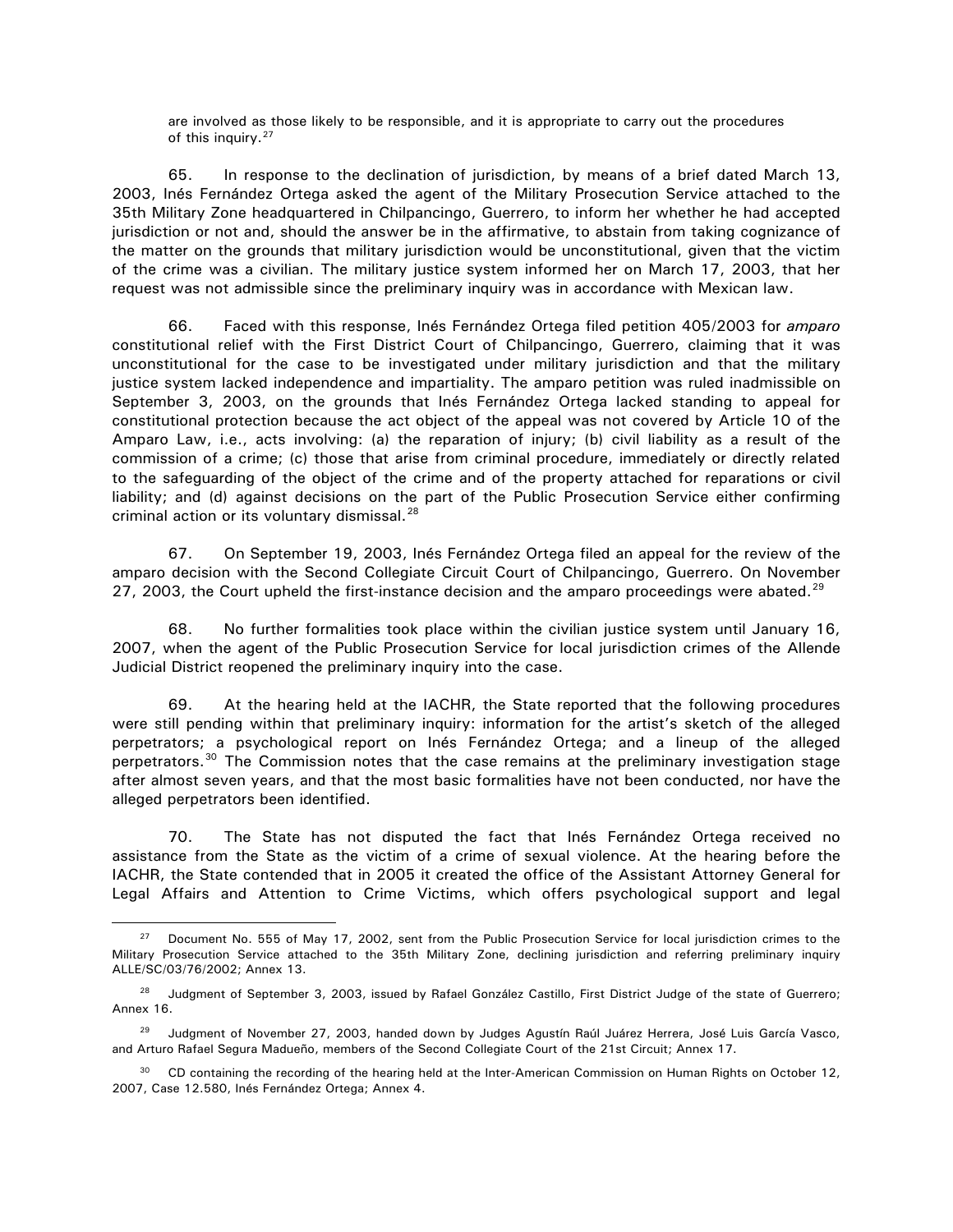<span id="page-16-0"></span>counseling; however, it had only recently begun setting up the support centers for crime victims,  $31$ and so the victim in the instant case had not benefited from those services.

# **2. Investigation by the military justice system**

71. The investigation of the case was carried out under military jurisdiction from May 2002 until September 15, 2006, when the case was closed based on the opinion issued by the fourth and twelfth agents of the Military Prosecution Service, "regarding the crime of rape she says she was the victim of and since to date no direct and personal involvement of any member of the Mexican Army has been detected." The report about the decision leading to the closure of the inquiry stated as considerations: the statements of the soldiers who, at the time the complaint was filed, were assigned to the Méndez Operations Base, and who denied the accusation made by Inés Fernández Ortega; the testimony of hearsay witnesses; the failure to appear of the alleged victim to offer more information to identify the suspect or suspects; the contradictions between the facts as they were narrated by the complainant and by her minor daughter; and the medical tests carried out, which did not establish the participation of military personnel in the facts of the complaint. $32$ 

72. During the hearing on this case held at the IACHR, the State reported that the military justice system had investigated whether the military personnel deployed in the area where the incident occurred did at any time become separated from their group, because if that were established, the case should be investigated by the civilian justice system:

When a member of the military engages in unlawful conduct not related to military service, he or she is tried by the civilian courts. In this respect, I wish to clarify that the intervention or the preliminary inquiry initiated by the military prosecutor in this case was exclusively to verify if there was an infraction of military discipline; at no time was jurisdiction requested or assumed. In other words, the substance of the investigation, and the closing of the inquiry, is to verify whether the personnel deployed in the area, for example […]

What was investigated, and specifically the inquiry was closed regarding this military jurisdiction, but the itemized report for jurisdictional purposes was forwarded to the civilian prosecution service for it to investigate whether these actions taken against Mrs. Inés Fernández Ortega took place or not; it is not an action that can be considered under military jurisdiction, because that was verified and that is why it was closed, i.e., that the military personnel deployed in the area did not move away from its area of responsibility, there were no charges, nor was there any fact that we could find any person in particular responsible for, and that is why the investigation was left up to the civilian authorities.  $33$ 

73. Statements made by Gen. Mario López Gutiérrez, at the time the commanding officer of the Ninth Military Region headquartered in Guerrero, indicated that "in Barranca Tecuani the military have always been the object of a series of false accusations."[34](#page-16-4)

74. Although the State provided details on the military investigation during the Commission's processing phase, it did so on a confidential basis; consequently, the Commission

<span id="page-16-1"></span><sup>&</sup>lt;sup>31</sup> CD containing the recording of the hearing held at the Inter-American Commission on Human Rights on October 12, 2007, Case 12.580, Inés Fernández Ortega; Annex 4.

<span id="page-16-2"></span><sup>&</sup>lt;sup>32</sup> Partial transcription of the recommendations adopted by the fourth and twelfth agents of the Military Prosecution Service, in State's reply No. OEA-01761, dated July 4, 2007; Annex 19.

<span id="page-16-4"></span><span id="page-16-3"></span><sup>&</sup>lt;sup>33</sup> CD containing the recording of the hearing held at the Inter-American Commission on Human Rights on October 12, 2007, Case 12.580, Inés Fernández Ortega; Annex 4.

<sup>&</sup>lt;sup>34</sup> News report published in *El Sur* newspaper, dated February 11, 2004; Annex 22.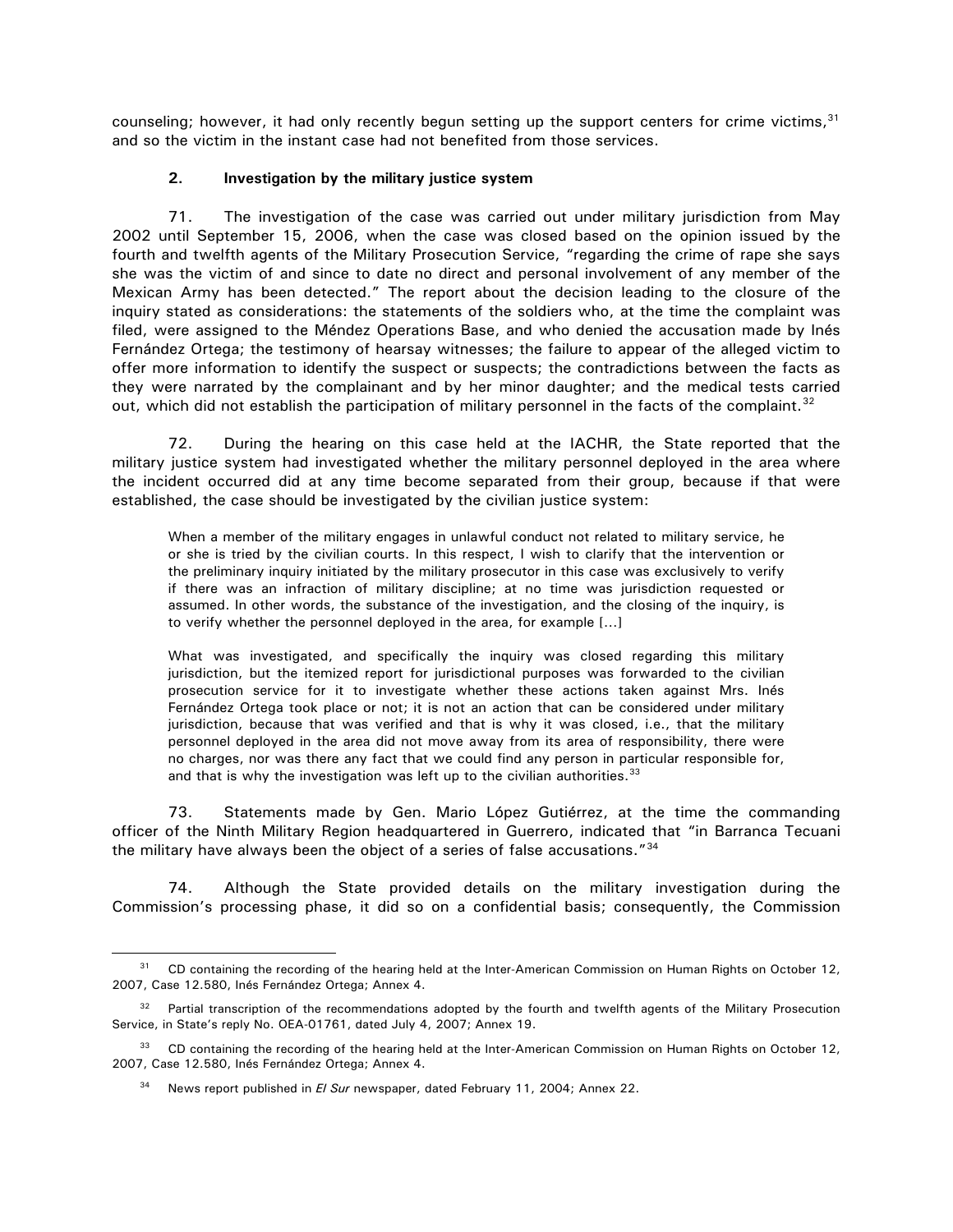<span id="page-17-0"></span>was unable to take that information into account because it was unable to convey it to the other party for them to offer any comments thereon that they might deem relevant.

75. Irrespective of the above, at the hearing before the Commission on October 12, 2007, Mrs. Fernández Ortega said that one of the formalities in the investigation pursued by the military justice system was to report to her home with a military platoon carrying a typewriter for her to give a statement in front of the soldiers.<sup>[35](#page-17-1)</sup> This claim was not contested by the State.

Soldiers also came to her home and brought a typewriter, and said that she should come out and give a statement; she did not come out of her house because she was very afraid that they were going to do the same thing to her again.<sup>36</sup>

76. The office of the Attorney General for Military Justice issued a decision on March 28, 2006, forwarding the details of the inquiry to the office of the Attorney General of Guerrero for it to investigate, within the scope of its jurisdiction, the facts object of the complaint, because of the possibility of civilian involvement in them. $37$ 

#### **3. Investigation by the National Human Rights Commission**

77. On April 1, 2002, the National Human Rights Commission received a complaint from Inés Fernández Ortega, lodged with the Commission for the Defense of Human Rights of Guerrero on March 25, 2002.

78. After examining that complaint, the National Human Rights Commission, in its Recommendation 48/2003, found that public servants working for the Secretariat of National Defense and for the office of the Attorney General of Guerrero had violated the alleged victim's human rights to legality and legal certainty, through delayed justice and an irregular preliminary inquiry.

79. The National Human Rights Commission found that there was no record of Inés Fernández Ortega having been lawfully summoned to the procedures reported by the State, and therefore the absence of the alleged victim from the procedures was not due to her abandonment of the action but to a failure to serve proper notice.

80. In its report, the National Human Rights Commission said that as a part of its investigation of the alleged incident, the expert physician assigned to the National Human Rights Commission issued a psychiatric report stating that Inés Fernández Ortega had been subjected to a traumatic event.

81. In addition, the National Human Rights Commission found that the expert tests carried out using the samples obtained from Inés Fernández Ortega's vaginal cavity presented deficiencies and omissions on the part of state officials that caused the destruction of the evidence, which in turn affected the proper course of the preliminary inquiry.

<span id="page-17-1"></span><sup>&</sup>lt;sup>35</sup> CD containing the recording of the hearing held at the Inter-American Commission on Human Rights on October 12, 2007, Case 12.580, Inés Fernández Ortega; Annex 4.

<span id="page-17-2"></span><sup>&</sup>lt;sup>36</sup> CD containing the recording of the hearing held at the Inter-American Commission on Human Rights on October 12, 2007, Case 12.580, Inés Fernández Ortega; Annex 4.

<span id="page-17-3"></span><sup>&</sup>lt;sup>37</sup> CD containing the recording of the hearing held at the Inter-American Commission on Human Rights on October 12, 2007, Case 12.580, Inés Fernández Ortega; Annex 4.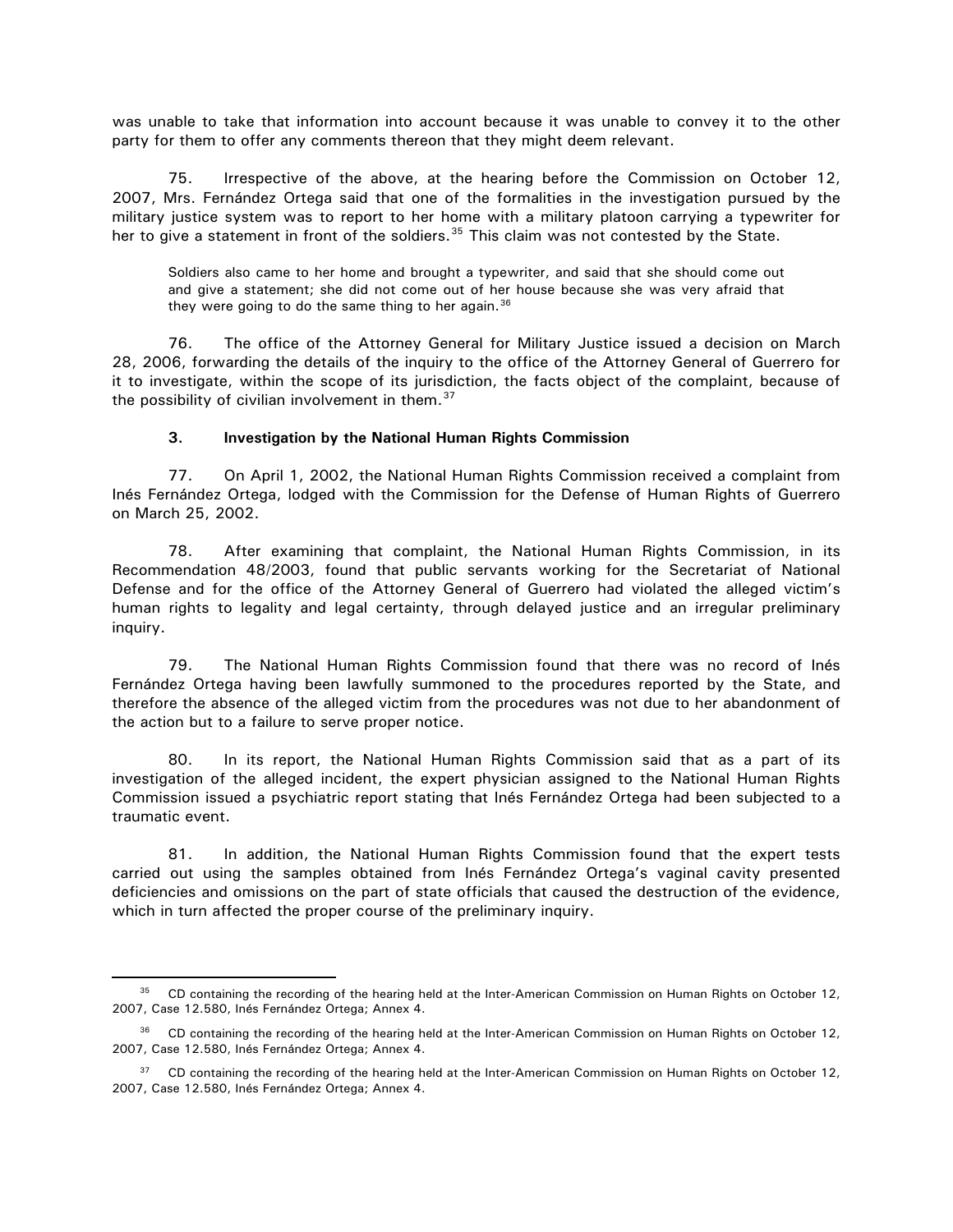82. The National Human Rights Commission specifically noted the following with respect to the agent of the Military Prosecution Service:

Deficiencies and omissions that caused the destruction of the evidence can be observed in the expert tests carried out on the samples taken from the victim, affecting the proper execution of the preliminary inquiry.

Thus, the military prosecutor requested the cooperation of the General Directorate of Expert Services of the office of the Attorney General for Justice of the state of Guerrero for a spermatobioscopy and an acid phosphatase study of the samples taken from the victim, and to this end sent two slides to the aforementioned state authority.

Once the samples were examined, the experts from the office of the Guerrero Attorney General reported a positive find for sperm; in response, the military prosecution service requested the return of the samples in order to carry out a forensic chemical test for genetic information. However, the coordinator of forensic chemistry of the General Directorate of Expert Services of the office of the Guerrero Attorney General reported that the sample "was destroyed in the course of its examination," which meant that those additional expert tests could not be carried out.

In this connection, the remarks of the expert assigned by this National Commission are noteworthy: spermatobioscopy tests with Gram's tincture and acid phosphatase identification are not destructive techniques, i.e., the samples analyzed are not exhausted by applying these methods.

In addition, the expert assigned by this national agency also pointed out that the military prosecutor should have foreseen the possibility that in the tests traces of semen could be found, and hence he incurred in an omission by failing to request that the Guerrero Attorney General return the slides and the swabs in the event that positive results regarding the identification of semen were found, or that they be preserved for future forensic genetic or molecular biology testing, or that identifying techniques, such as DNA testing, be applied in order to establish, should that be appropriate, the identity of an individual that would be assumedly responsible.

The military prosecutor's omission caused the loss of important evidence, thus affecting the proper course of the preliminary inquiry, and therefore, the due pursuit of justice.<sup>[38](#page-18-0)</sup>

83. The National Human Rights Commission also found inconsistencies in the actions of the General Directorate of Expert Services of the office of the Attorney General for Justice of the state of Guerrero:

According to the report issued by the criminalistics expert assigned by this National Commission, given that the results were positive for the presence of spermatozoids when a spermatobioscopy with Gram's tincture was carried out, it was possible to establish if the sample tested contained semen. It was therefore a clear lack of foresight on the part of those who carried out the test not to preserve or return the slides and swabs they examined, which would have been useful to identify the person from whom the semen came.

In this respect, the report states that the acid phosphatase identification study is not conclusive in establishing the presence of semen; for this, an enzyme quantification is required. Therefore, because the sample was not preserved, this quantification could not be performed, and a lack of scientific and technical grounding can be seen.

<span id="page-18-0"></span><sup>38</sup> National Human Rights Commission, Report 48/2003; Annex 20.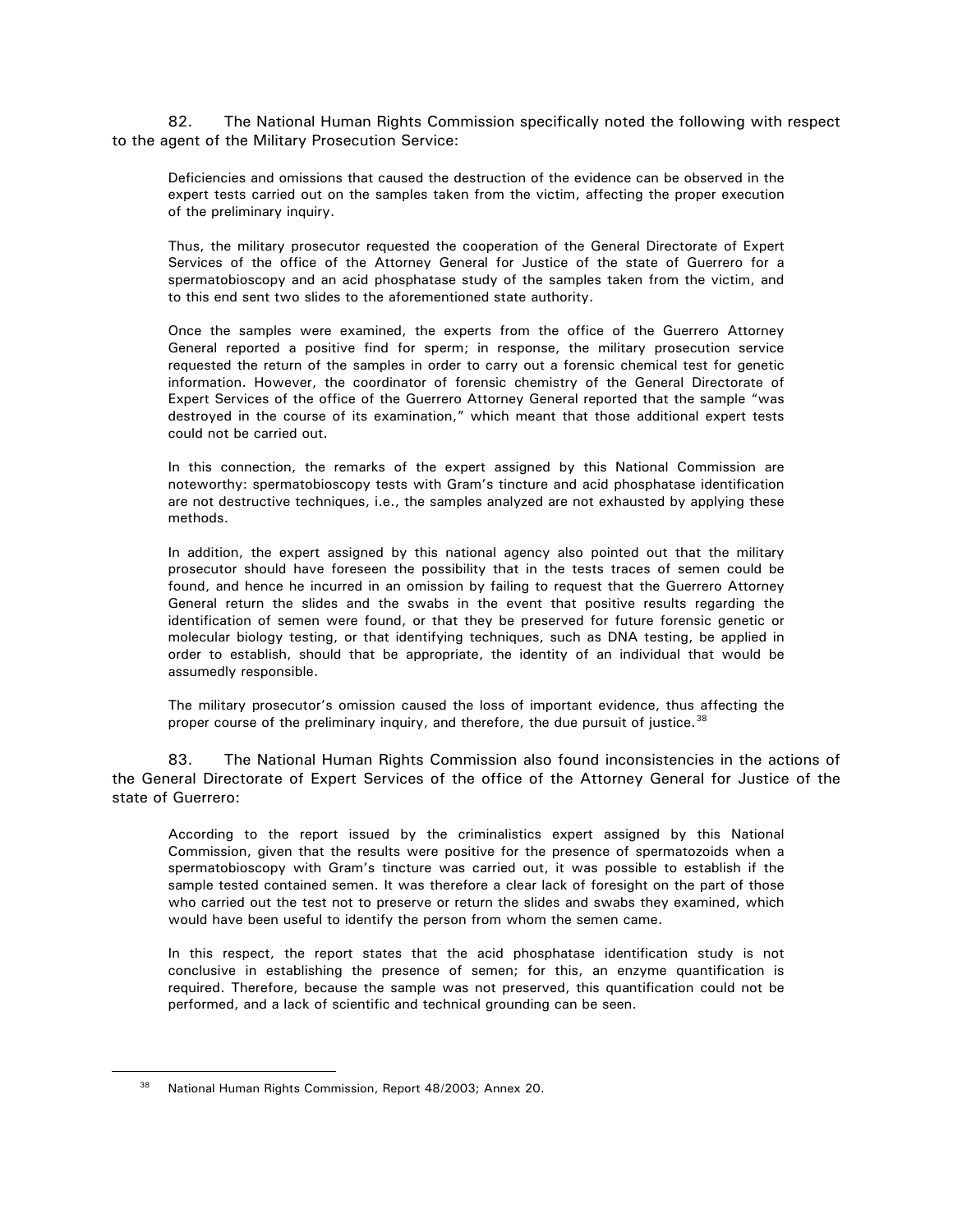Lastly, the expert report says that the scientific investigation method applicable to semen samples as biological crime evidence was not followed, in that the samples received and the results obtained were not recorded in either photographs or video recordings.

This National Commission has not failed to note the contradiction that exists regarding the reasons for not preserving the samples taken from the victim and sent for testing to the General Directorate of Expert Services of the office of the Guerrero Attorney General: in a communication addressed to this national agency, the coordinator of forensic chemistry of the Directorate of Expert Services of the office of the Guerrero Attorney General reported that the sample had been exhausted during the tests. However, in a personal interview with this National Commission, the expert in forensic chemistry at the Directorate of Expert Services stated that the samples were discarded for lack of storage space.

Thus, the omissions on the part of the personnel of the General Directorate of Expert Services of the office of the Guerrero Attorney General caused the loss of evidence related to the investigation that would have allowed access to more data, most particularly the possibility of determining the identity of those likely to be responsible for the criminal acts under investigation by the military prosecutor to which this recommendation refers.<sup>[39](#page-19-0)</sup>

84. The National Human Rights Commission found, from the documents in the case file, that "the victim alleges that she suffered a sexual attack by members of the Mexican Army. The supporting evidence includes: the declaration of her minor daughter who declared that she witnessed the facts alleged; the fact that personnel from the Méndez Operations Base of the 41st Infantry Battalion of the Mexican Army were present in time and place; the psychiatric certification signed by the medical expert […] and, in addition, the results that determined the presence of sperm from the vaginal samples taken from the victim." It also stated that these were "elements that should be taken into account by the agent of the Military Prosecution Service in charge of conducting preliminary inquiry 35ZM/06/2002."[40](#page-19-1)

85. The National Human Rights Commission recommended that the Governor of Guerrero initiate administrative proceedings for liability for the deficiencies and omissions of the public employees attached to the General Directorate of Expert Services of the office of the Guerrero Attorney General responsible for handling and analyzing the samples taken.

86. The National Human Rights Commission also recommended that the Secretary of National Defense initiate administrative proceedings for liability in connection with the omissions of the Military Prosecution Service agent responsible for preliminary inquiry 35ZM/06/2002. It also recommended the appearance, at a hearing, of the office of the Inspector and Comptroller General of the Army and Air Force in connection with the refusal to provide in timely fashion a copy of the investigation documents requested by the National Human Rights Commission.

87. During the proceedings before the IACHR, the Mexican State maintained that an order had been given to initiate disciplinary administrative proceedings against the two experts attached to the Directorate of Expert Services of the office of the Guerrero Attorney General, and that those officials had been suspended. $41$  As of the date of drafting of this application, the Commission has received no information on this matter, in spite of having expressly asked the

<sup>39</sup> National Human Rights Commission, Report 48/2003; Annex 20.

<sup>&</sup>lt;sup>40</sup> National Human Rights Commission, Report 48/2003; Annex 20.

<span id="page-19-2"></span><span id="page-19-1"></span><span id="page-19-0"></span><sup>&</sup>lt;sup>41</sup> CD containing the recording of the hearing held at the Inter-American Commission on Human Rights on October 12, 2007, Case 12.580, Inés Fernández Ortega; Annex 4.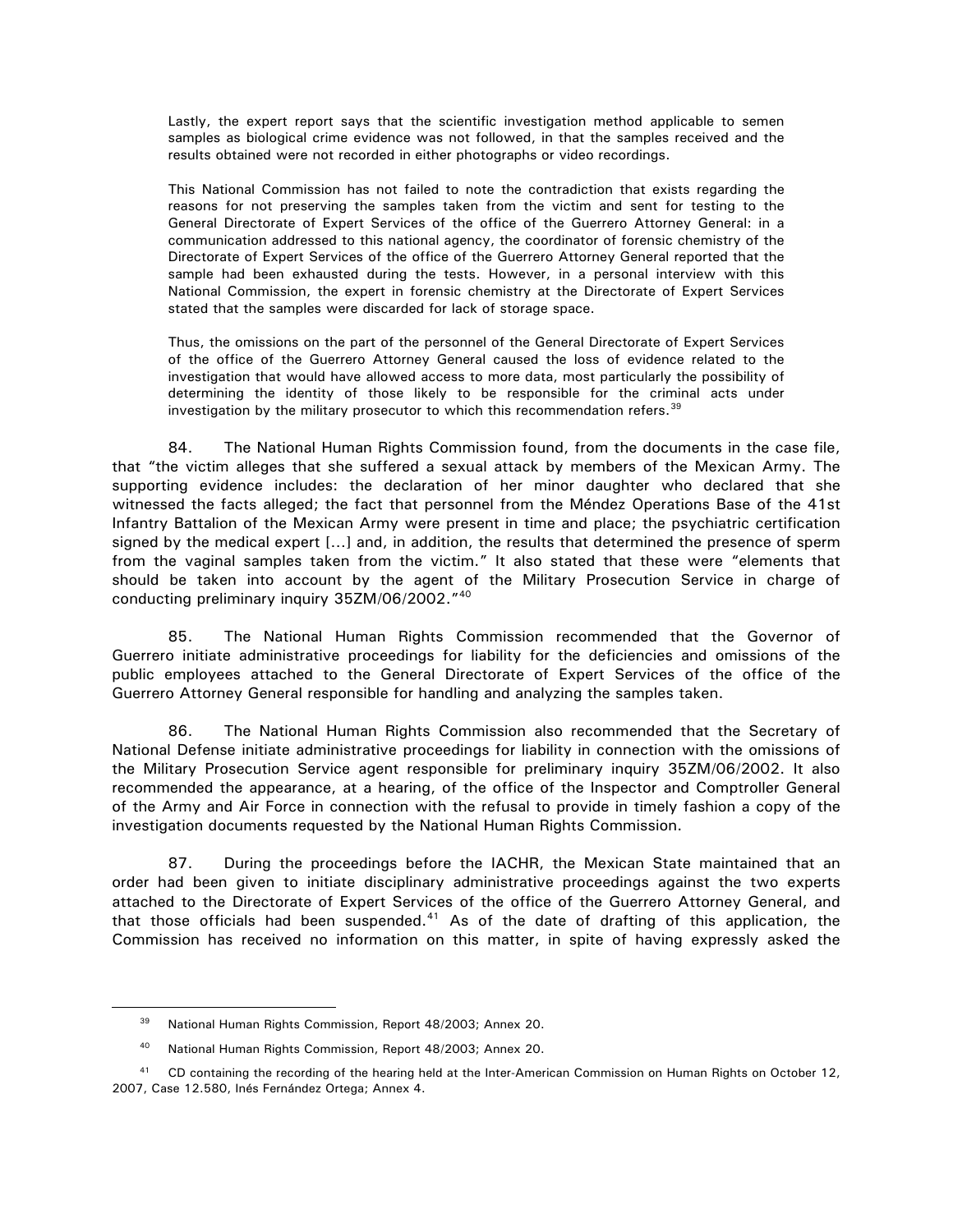<span id="page-20-0"></span>Mexican State to report on that situation.<sup>[42](#page-20-1)</sup> Neither has it received any information on compliance with the recommendation of the National Human Rights Commission regarding the initiation of administrative proceedings against the military prosecutor who was assigned the preliminary inquiry.

# **IX. CONSIDERATIONS OF LAW**

# **A. Violation of the right to humane treatment and the right to privacy (Articles 5 and 11 of the American Convention, in conjunction with Article 1.1 thereof)**

#### **1. General analysis**

 $\overline{a}$ 

88. Rape committed by members of state security forces against the civilian population constitutes, in any situation, a serious violation of the human rights protected by Articles 5 and 11 of the American Convention.<sup>[43](#page-20-2)</sup>

89. Article 5.1 of the American Convention stipulates that "every person has the right to have his physical, mental, and moral integrity respected."

90. Similarly, Article 11 of the American Convention guarantees all persons the right to have their honor respected and their dignity recognized and provides that "no one may be the object of arbitrary or abusive interference with his private life, his family, his home, or his correspondence, or of unlawful attacks on his honor or reputation."

91. Particularly, in cases involving sexual violence, the Inter-American Court has ruled that sexual violence against women has devastating physical, emotional, and psychological consequences.[44](#page-20-3) The Court has also acknowledged that the sexual rape of a detainee by a state agent is an especially gross and reprehensible act, taking into account the victim's vulnerability and the abuse of power displayed by the agent.<sup>[45](#page-20-4)</sup> In addition, it has maintained that rape is an extremely traumatic experience that may have serious consequences $46$  and that it causes great physical and psychological damage which leaves the victim "physically and emotionally humiliated" – a situation

<span id="page-20-1"></span> $42$  At the merits hearing in the case of Valentina Rosendo Cantú, held on the same date as the hearing in the instant case, Florentín Meléndez, then President of the Commission, said: "To conclude this hearing, I would only ask the State to provide us with the files from the office of the Attorney General of Guerrero on Valentina's case, and I also take this opportunity to request the file covering Inés Fernández, the previous hearing. In the case of Inés, I would like to take this opportunity to request the forwarding, if possible, to the Inter-American Commission, of the proceedings before the Comptroller's Office in which it was stated that the officer who carried out the chemical tests was sanctioned, and, finally, copies of both case files from the military justice system."

<span id="page-20-2"></span><sup>43</sup> IACHR, Report No. 53/01 (Merits), Case 11.565, *Ana, Beatriz, and Celia González Pérez*, Mexico, April 4, 2001, paragraph 45.

<span id="page-20-3"></span><sup>44</sup> I/A Court H. R., *Case of the Miguel Castro Castro Prison*, Judgment of November 25, 2006, Series C No. 160, paragraph 313, citing: United Nations Commission on Human Rights, 54th Session, Report presented by Mrs. Radhika Coomaraswamy, Special Rapporteur on violence against women, its causes and consequences, pursuant to resolution 1997/44 of the Commission, Doc. E/CN.4/1998/54 of January 26, 1998, paragraph 14.

<span id="page-20-4"></span><sup>45</sup> I/A Court H. R., *Case of the Miguel Castro Castro Prison*, Judgment of November 25, 2006, Series C No. 160, paragraph 311.

<span id="page-20-5"></span><sup>46</sup> I/A Court H. R., *Case of the Miguel Castro Castro Prison*, Judgment of November 25, 2006, Series C No. 160, paragraph 311, citing: Report of the UN Commission on Human Rights, 50th Session, Matter of the human rights of all persons submitted to any form of detention or imprisonment, and especially torture and other cruel, inhuman, or degrading treatments or punishments, Report of the Special Rapporteur, Mr. Nigel S. Rodley, presented in accordance to resolution 1992/32 of the Human Rights Commission, Doc. E/CN.4/1995/34 of January 12, 1995, paragraph 19.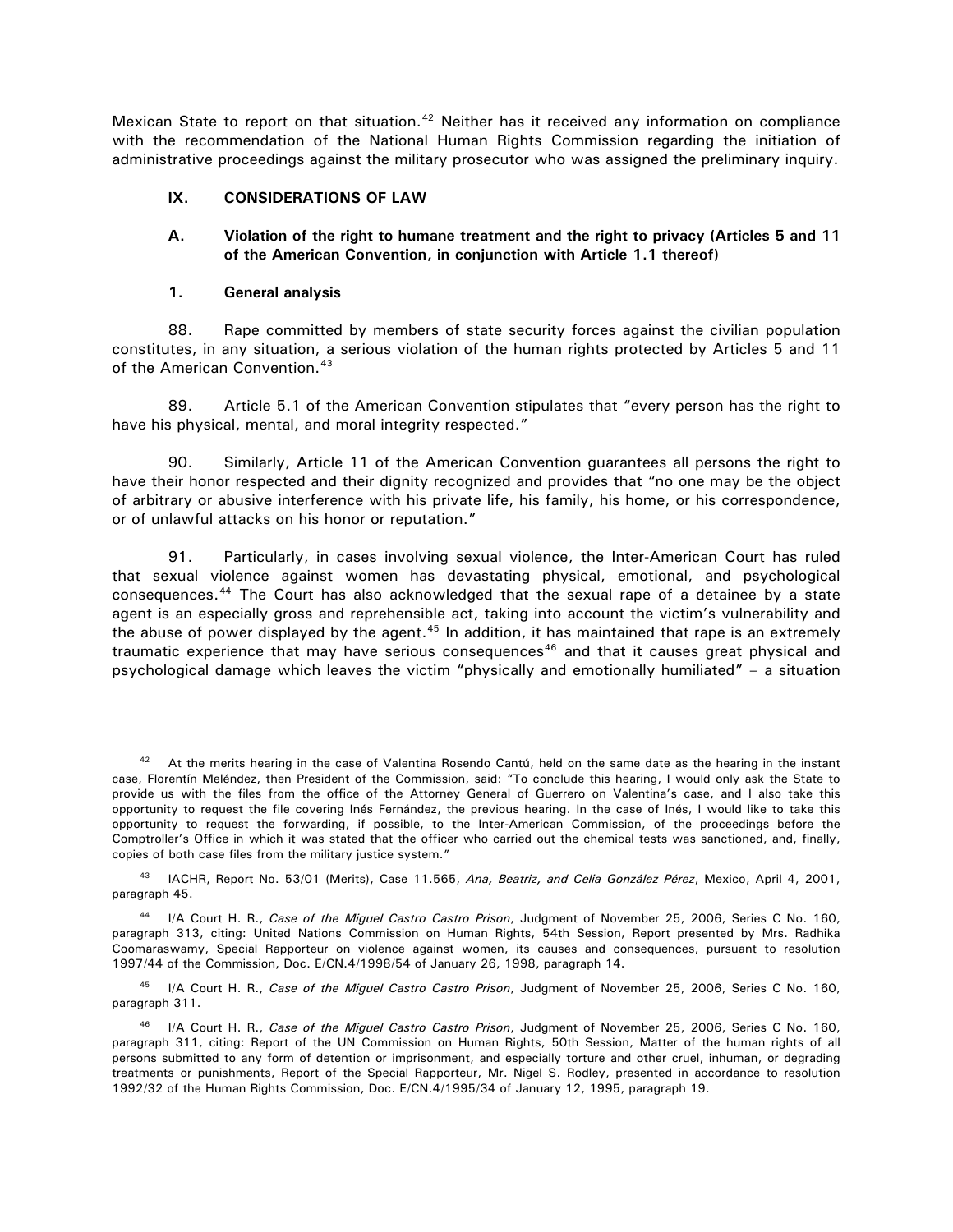that, in contrast to other traumatic experiences, is difficult to overcome with time. $47$  With specific reference to rapes of indigenous women, the IACHR has established that the pain and humiliation they suffer is worsened by their status as indigenous people:<sup>48</sup> first of all, because of their lack of knowledge of the language of their aggressors and of the other authorities involved; and also because of the repudiation they face from their own communities as a consequence of such violations.[49](#page-21-2)

92. According to the facts established in the present case, the Commission believes there is solid evidence indicating that Inés Fernández Ortega was a victim of rape perpetrated by members of the armed forces. First, in her statement to the civilian authorities, in which she describes the facts in detail, and later in her expanded statement, Inés Fernández Ortega specifically declared that the individuals who raped her belonged to the 41st Infantry Battalion. Second, her minor daughter Noemí confirms in her statement that she saw members of the military inside her home hitting her mother and removing her dress right before the daughter ran out of the house with her siblings to her grandfather's home. Third, the results of the expert tests performed on the samples taken from the Inés Fernández Ortega's vaginal cavity indicated the presence of sperm, despite the fact that those tests were subsequently destroyed. Fourth, the report of Mexico's National Human Rights Commission indicates that the medical expert assigned to the National Human Rights Commission issued a psychiatric certification stating that Inés Fernández Ortega was exposed to a traumatic experience. Fifth, it is an uncontroverted fact that the military was present in the area at the time when the events of this case took place. Sixth, it is a proven fact that this case was investigated by the military for four years, despite the fact that those accused of the rape were members of the army, in contravention of the principles of independence and impartiality. Seventh, the IACHR notes the reports issued by agencies of the United Nations stating that they had received complaints of sexual attacks perpetrated against indigenous women in the state of Guerrero. In this regard, the Commission notes that experts in Mexico have documented an increased number of acts of sexual violence against women perpetrated for political ends, particularly in highly militarized areas such as the states of Chiapas, Oaxaca, Veracruz, and Guerrero.<sup>[50](#page-21-3)</sup>

93. Based on the foregoing, the Commission holds that Inés Fernández Ortega was a victim of rape perpetrated by members of the Mexican Army.

94. The Commission notes that although most women who are victims of sexual violence do not report the incidents to the authorities, Inés Fernández Ortega did so, confronting cultural, economic, and social obstacles, including the language barrier.

95. In connection with this, Amnesty International has stated that: "Overcoming internalized guilt or shame to denounce the case, even to the community, takes enormous courage.

<span id="page-21-0"></span> $\overline{a}$ <sup>47</sup> I/A Court H. R., *Case of the Miguel Castro Castro Prison*, Judgment of November 25, 2006, Series C No. 160, paragraph 311, citing: Eur.C.H.R., *Case of Aydin v. Turkey* (GC), Judgment of September 25, 1997, App. No. 57/1996/676/866, paragraph 83*.*

<sup>&</sup>lt;sup>48</sup> IACHR, Report No. 53/01 (Merits), Case 11.565, *Ana, Beatriz, and Celia González Pérez, Mexico, April 4, 2001.* 

<span id="page-21-2"></span><span id="page-21-1"></span><sup>49</sup> IACHR, Report No. 53/01 (Merits), Case 11.565, *Ana, Beatriz, and Celia González Pérez*, Mexico, April 4, 2001, paragraph 95.

<span id="page-21-3"></span><sup>50</sup> Juan Méndez, Guillermo O'Donnell, Paulo Sergio Pinheiro, *The (Un)Rule of Law & the Underprivileged in Latin America*, "Overcoming the Discrimination of Women in Mexico: A Task for Sisyphus," Mariclaire Acosta, University of Notre Dame Press, 1999, p. 170; Annex 23.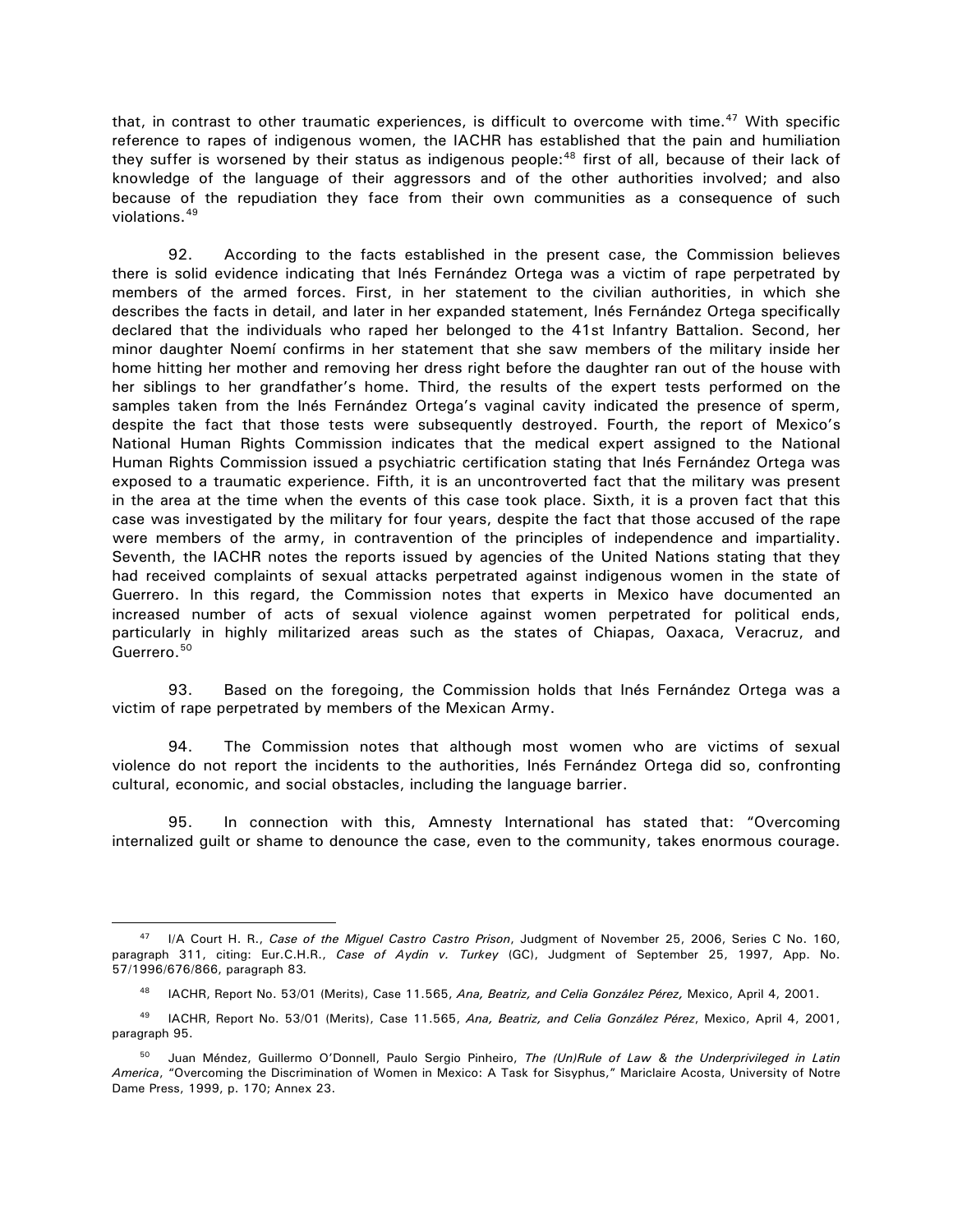If she speaks out, a woman may face stigmatization or outright rejection by the family or community."[51](#page-22-0)

96. On earlier occasions, the IACHR has said that states must incorporate the specific needs of indigenous women into their judicial systems, by respecting their cultural identity, ethnicity, language, and uniqueness, and by creating culturally aware expert systems and methods for cases of violence.  $52$ 

97. In the instant case, it is the opinion of the IACHR that the State's response to Inés Fernández Ortega – who had to suffer, along with her family, ostracism from her community for having sought justice – has inflicted emotional harm on herself and on her family and constitutes humiliation and degradation in violation of her right to personal integrity and privacy guaranteed by the American Convention. During the proceedings before the IACHR, the petitioners contended that as a result of the complaint she lodged with the authorities and the lack of an effective judicial response, Inés Fernández Ortega is a stigmatized woman: "in her community of Barranca Tecuani, she is the woman who was raped by members of the Mexican Army."<sup>[53](#page-22-2)</sup> The State offered no comments on this point.

98. This situation was exacerbated by the investigation methods used by the military justice system as reported to the Commission by the alleged victim at the merits hearing in this case, which were in clear contravention of the Istanbul Protocol. That protocol states that because of the nature of torture cases and the trauma individuals suffer as a result, it is particularly important to show sensitivity to the alleged torture victim and other witnesses. It also says that states must protect alleged victims of torture, witnesses, and their families from violence, threats of violence, or any other form of intimidation that may arise during the investigation.[54](#page-22-3) It also requires that any treatment that would increase the psychological trauma of a torture survivor be avoided.<sup>[55](#page-22-4)</sup> The Commission believes that actions of this kind are a way to victimize the alleged victim anew, in clear contravention of the provisions of the Convention of Belém do Pará that require states to refrain from any action or practice of violence against women. In addition, the Commission believes that this situation is exacerbated by the fact that Inés Fernández Ortega is an indigenous woman and that she does not know the language of her aggressors.

99. The Commission finds it remarkable that Inés Fernández Ortega did not receive specialized assistance as a victim of violent crime from the day on which she filed her complaint with the authorities. At the merits hearing on the case at the Commission, the State reported on the creation in 2005 of the Office of the Assistant Attorney General for Legal Affairs and Attention to Crime Victims.<sup>[56](#page-22-5)</sup>

<span id="page-22-0"></span><sup>51</sup> Amnesty International, *Mexico: Indigenous Women and Military Injustice*, AI: AMR 41/033/2004, November 23, 2004, p. 6, available at: [http://www.amnesty.org/es/library/asset/AMR41/033/2004/es/c9fa2e2d-d57c-11dd-bb24-](http://www.amnesty.org/es/library/asset/AMR41/033/2004/es/c9fa2e2d-d57c-11dd-bb24-1fb85fe8fa05/amr410332004es.pdf) [1fb85fe8fa05/amr410332004es.pdf;](http://www.amnesty.org/es/library/asset/AMR41/033/2004/es/c9fa2e2d-d57c-11dd-bb24-1fb85fe8fa05/amr410332004es.pdf) Annex 3.

<span id="page-22-1"></span><sup>52</sup> IACHR, *Access to Justice for Women Victims of Violence in the Americas*, OEA/Ser. L/V/II. doc.68, January 20, 2007, Specific Recommendations for States; Annex 1.

<span id="page-22-2"></span><sup>53</sup> CD containing the recording of the hearing held at the Inter-American Commission on Human Rights on October 12, 2007, Case 12.580, Inés Fernández Ortega; Annex 4.

<span id="page-22-3"></span><sup>54</sup> United Nations, Manual on Effective Investigation and Documentation of Torture and Other Cruel, Inhuman or Degrading Treatment or Punishment (Istanbul Protocol), 2001, paragraph 87.

<span id="page-22-4"></span><sup>&</sup>lt;sup>55</sup> United Nations, Manual on Effective Investigation and Documentation of Torture and Other Cruel, Inhuman or Degrading Treatment or Punishment (Istanbul Protocol), 2001, paragraph 216.

<span id="page-22-5"></span><sup>&</sup>lt;sup>56</sup> CD containing the recording of the hearing held at the Inter-American Commission on Human Rights on October 12, 2007, Case 12.580, Inés Fernández Ortega; Annex 4.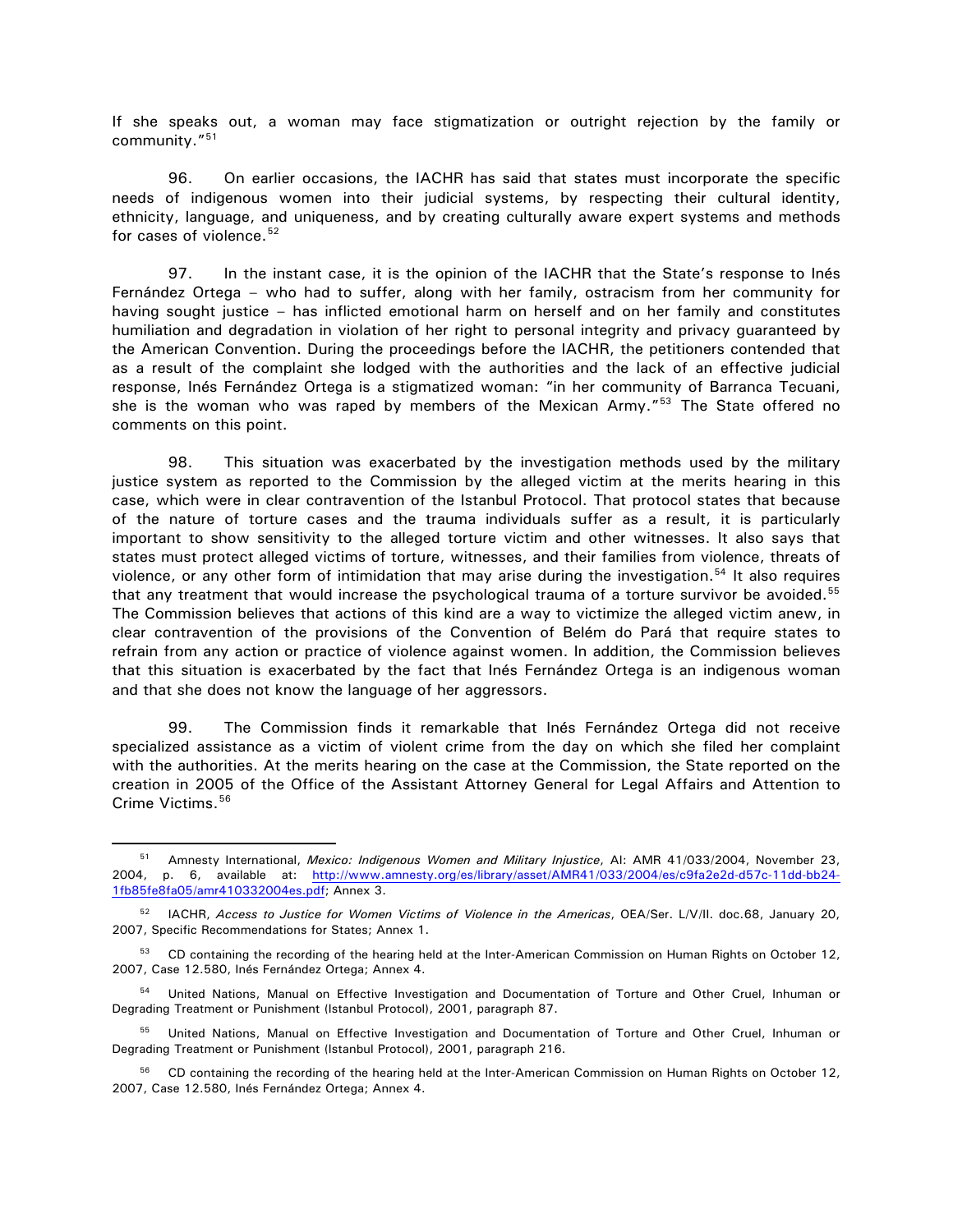<span id="page-23-0"></span>100. In connection with this, the Commission would like to note that the Mexican State has acknowledged:

The institutional violence, the indifference and discrimination suffered by indigenous women at the hands of personnel associated with health institutions and instances to impart justice, poorly trained and insensible to the poverty conditions and cultural diversity of these women.[57](#page-23-1)

101. In light of these considerations, the Commission asks the Court to rule that the Mexican State is responsible for violating Article 5.1 and Article 11 of the American Convention on Human Rights with respect to Inés Fernández Ortega, in conjunction with Article 1.1 thereof, through the rape perpetrated by members of the armed forces as well as through the harm suffered as a result of the state authorities' deficient investigation of that sexual attack.

#### **2. Rape as torture**

102. Torture and cruel, inhuman, or degrading punishments and treatment are strictly prohibited by international human rights law. The absolute prohibition of torture, both physical and mental, is currently part of the international *jus cogens*. [58](#page-23-2)

103. Within the inter-American system, the definition of what acts constitute torture is set out in the Inter-American Convention to Prevent and Punish Torture, which states:

Torture shall be understood to be any act intentionally performed whereby physical or mental pain or suffering is inflicted on a person for purposes of criminal investigation, as a means of intimidation, as personal punishment, as a preventive measure, as a penalty, or for any other purpose. Torture shall also be understood to be the use of methods upon a person intended to obliterate the personality of the victim or to diminish his physical or mental capacities, even if they do not cause physical pain or mental anguish. $59$ 

104. The Inter-American Convention to Prevent and Punish Torture, which was in force for Mexico at the time the incident occurred, provides:

#### Article 1:

The State Parties undertake to prevent and punish torture in accordance with the terms of this Convention.

#### Article 6:

In accordance with the terms of Article 1, the States Parties shall take effective measures to prevent and punish torture within their jurisdiction.

The States Parties shall ensure that all acts of torture and attempts to commit torture are offenses under their criminal law and shall make such acts punishable by severe penalties that take into account their serious nature.

The States Parties likewise shall take effective measures to prevent and punish other cruel, inhuman, or degrading treatment or punishment within their jurisdiction.

Article 8:

 $\overline{a}$ 

<sup>59</sup> Inter-American Convention to Prevent and Punish Torture, Article 2.

<span id="page-23-1"></span><sup>57</sup> Submission by the Mexican State, IACHR, *Access to Justice for Women Victims of Violence in the Americas*, OEA/Ser. L/V/II. doc.68, January 20, 2007, paragraph 202; Annex 1.

<span id="page-23-3"></span><span id="page-23-2"></span><sup>58</sup> I/A Court H. R., *Case of the Miguel Castro Castro Prison*, Judgment of November 25, 2006, Series C No. 160, paragraph 271.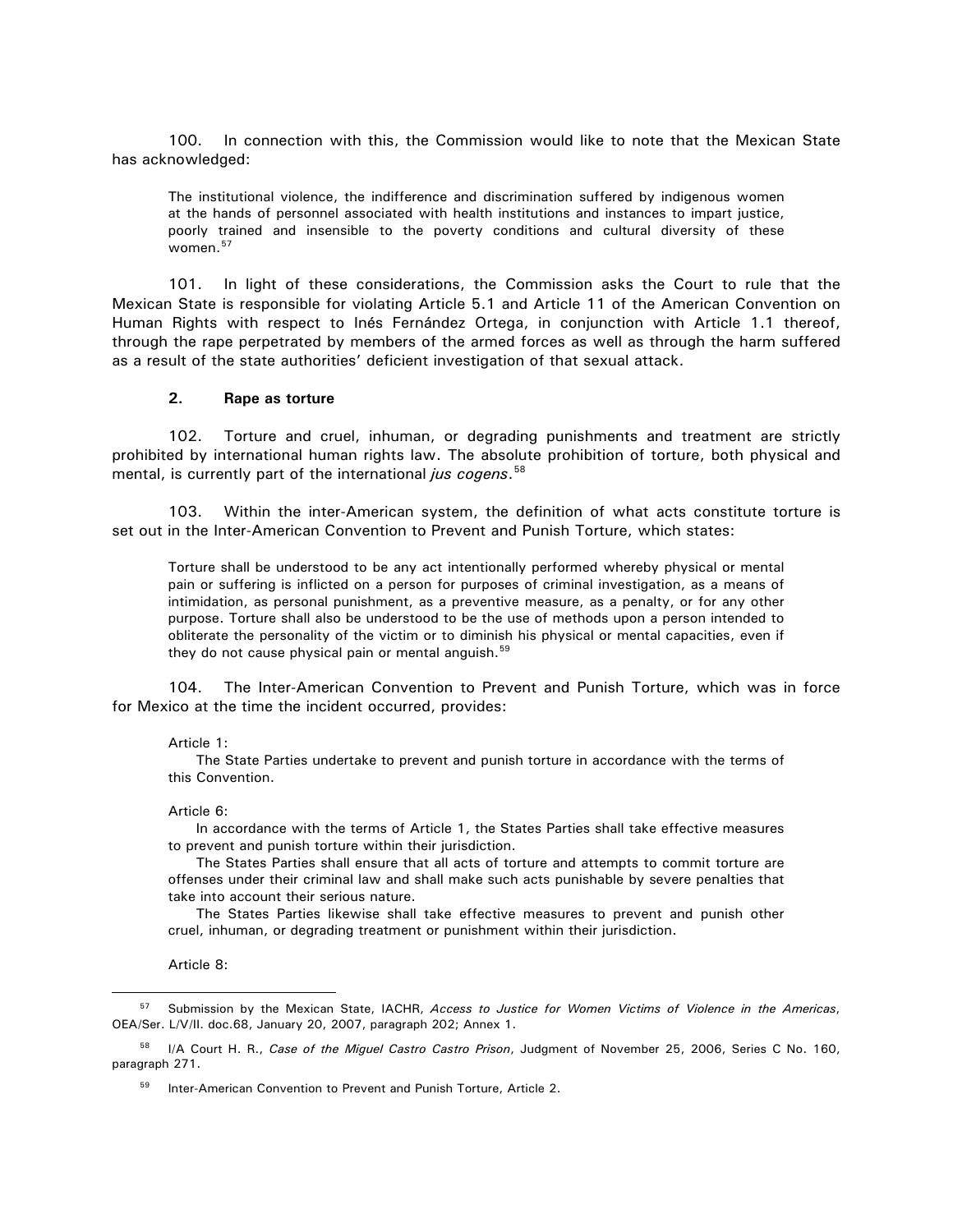The States Parties shall guarantee that any person making an accusation of having been subjected to torture within their jurisdiction shall have the right to an impartial examination of his case.

Likewise, if there is an accusation or well-grounded reason to believe that an act of torture has been committed within their jurisdiction, the States Parties shall guarantee that their respective authorities will proceed properly and immediately to conduct an investigation into the case and to initiate, whenever appropriate, the corresponding criminal process.

After all the domestic legal procedures of the respective State and the corresponding appeals have been exhausted, the case may be submitted to the international fora whose competence has been recognized by that State.

105. In addition, this Convention provides that the following persons shall be held guilty of the crime of torture: [60](#page-24-0)

- a. A public servant or employee who acting in that capacity orders, instigates or induces the use of torture, or who directly commits it or who, being able to prevent it, fails to do so.
- b. A person who at the instigation of a public servant or employee mentioned in subparagraph (a) orders, instigates or induces the use of torture, directly commits it or is an accomplice thereto.

106. At both the universal and regional levels, it has been established that a rape committed by state agents – either inside a detention center or outside in society at large – constitutes torture because of two factors: the status of the perpetrator and the purpose of the attack.

107. At the international level, in its final verdict in the *Čelebići* case, the International Criminal Tribunal for the former Yugoslavia (hereinafter "ICTY") expressly ruled that "there can be no doubt that rape and other forms of sexual assault are expressly prohibited under international humanitarian law."<sup>[61](#page-24-1)</sup> With reference to rape at the hands of state agents, the ICTY said that:

The condemnation and punishment of rape becomes all the more urgent where it is committed by, or at the instigation of, a public official, or with the consent or acquiescence of such an official. Furthermore, it is difficult to envisage circumstances in which rape, by, or at the instigation of a public official, or with the consent or acquiescence of an official, could be considered as occurring for a purpose that does not, in some way, involve punishment, coercion, discrimination or intimidation.[62](#page-24-2)

108. Similarly, the European Court of Human Rights has underscored the aggravating fact of the physical and psychological control that the perpetrator enjoys over his victim when he is an agent of the state:

Rape of a detainee by an official of the State must be considered to be an especially grave and abhorrent form of ill-treatment given the ease with which the offender can exploit the vulnerability and weakened resistance of his victim. Furthermore, rape leaves deep

 $60$  Inter-American Convention to Prevent and Punish Torture, Article 3.

<span id="page-24-1"></span><span id="page-24-0"></span><sup>61</sup> Case No. IT-96-21-T, Judgment, paragraph 476, November 16, 1998. In: Louis Henkin *et al.*, *Human Rights*, Foundation Press, New York, 1999, pp. 380 and 381.

<span id="page-24-2"></span><sup>62</sup> Case No. IT-96-21-T, Judgment, paragraph 495, November 16, 1998. In: Louis Henkin *et al.*, *Human Rights*, Foundation Press, New York, 1999, p. 380 and 381.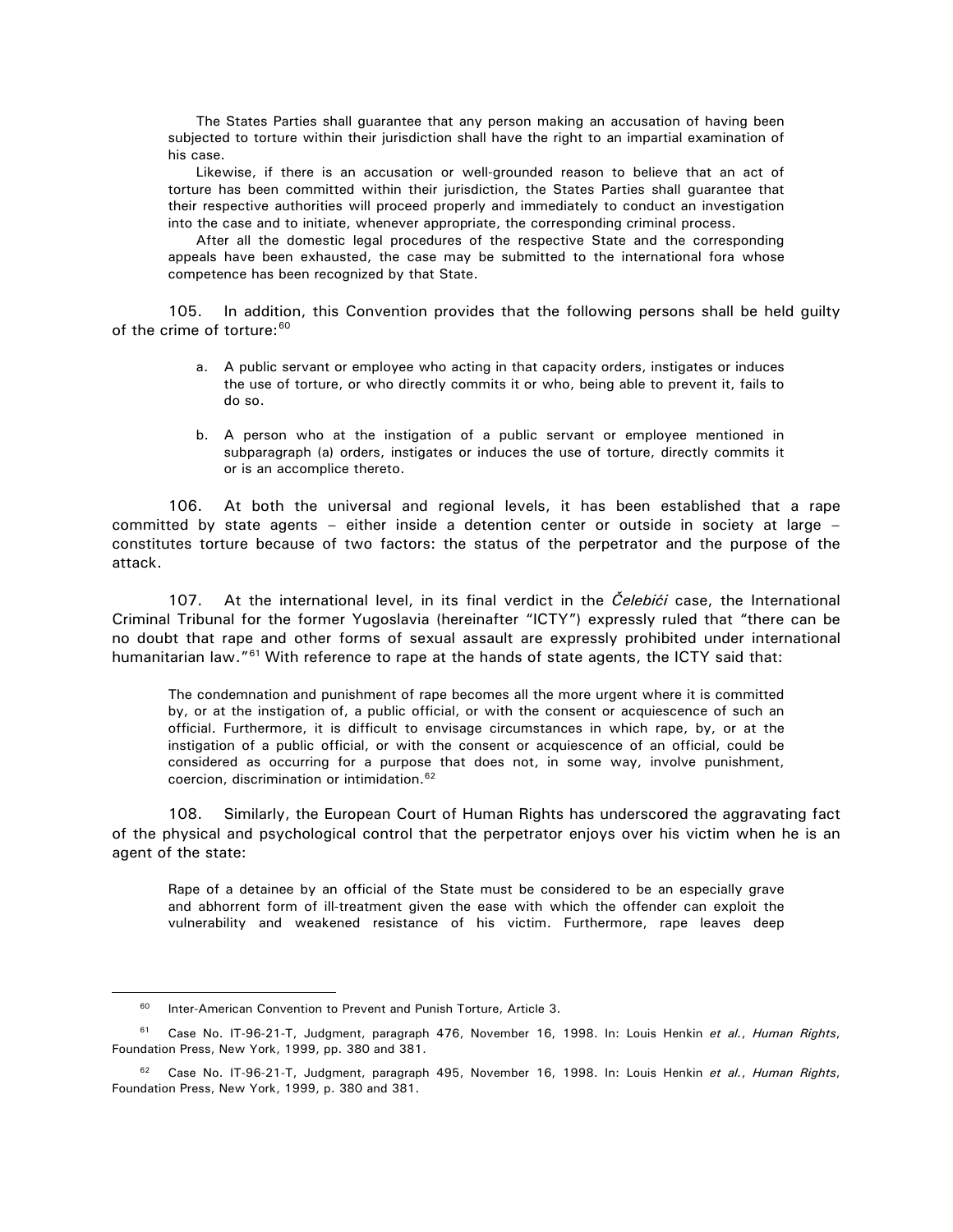psychological scars on the victim which do not respond to the passage of time as quickly as other forms of physical and mental violence.<sup>[63](#page-25-0)</sup>

109. As regards the requirement of the purpose behind the act, in the *Furundžija* case the ICTY stated:

As evidenced by international case law, the reports of the United Nations Human Rights Committee and the United Nations Committee Against Torture, those of the Special Rapporteur, and the public statements of the European Committee for the Prevention of Torture, this vicious and ignominious practice can take on various forms. International case law, and the reports of the United Nations Special Rapporteur evince a momentum towards addressing, through legal process, the use of rape in the course of detention and interrogation as a means of torture and, therefore, as a violation of international law. Rape is resorted to either by the interrogator himself or by other persons associated with the interrogation of a detainee, as a means of punishing, intimidating, coercing or humiliating the victim, or obtaining information, or a confession, from the victim or a third person.<sup>64</sup>

110. The Commission must add that the ICTY Appeals Chamber, in the case of *Kunarac, Kovač, and Vuković*, went a step further and ruled that to establish that the crime of torture had been committed, it was enough to determine that a perpetrator had acted in such a way as to cause his victims severe pain and suffering, either physical or mental, even if his motivation was "exclusively sexual."[65](#page-25-2) In that same case, the ICTY Appeals Chamber held that the "severe pain and suffering" required by the definition of the crime of torture can be said to be established once rape has been proved, since the act of rape necessarily implies pain or suffering.<sup>[66](#page-25-3)</sup>

111. With regard to the place where the rape takes place, the United Nations Committee against Torture has also stated that rape can constitute torture even when it takes place outside a detention center, emphasizing the control that a state agent can bring to bear over a victim in other settings.<sup>[67](#page-25-4)</sup> Thus, the Committee stated that:

In assessing the risk of torture in the present case, the Committee considers that the complainant was clearly under the physical control of the police even though the acts concerned were perpetrated outside formal detention facilities [...] Therefore, the Committee believes that the sexual abuse by the police in this case constitutes torture even though it was perpetrated outside formal detention facilities.<sup>[68](#page-25-5)</sup>

112. In the inter-American system, the Commission has determined that for torture to exist, three elements must be present:<sup>[69](#page-25-6)</sup>

- ICTY, Appeals Chamber, *Prosecutor v. Kunarac, Kovač, and Vuković*, Judgment of June 12, 2002, paragraph 153. <sup>65</sup>
- ICTY, Appeals Chamber, *Prosecutor v. Kunarac, Kovač, and Vuković*, Judgment of June 12, 2002, paragraph 151. <sup>66</sup>

<span id="page-25-4"></span><span id="page-25-3"></span><sup>67</sup> In the case of *V.L. v. Switzerland*, the petitioner claimed that prior to leaving Belarus, she was constantly interrogated and raped by three police officers who wanted information about her husband's whereabouts. United Nations Committee Against Torture, *V.L. v. Switzerland*, CAT/C/37/D/262/2005, November 20, 2006.

<span id="page-25-6"></span><span id="page-25-5"></span><sup>68</sup> United Nations Committee Against Torture, *V.L. v. Switzerland*, CAT/C/37/D/262/2005, November 20, 2006, paragraph 8.10.

<sup>69</sup> IACHR, Report No. 5/96, Case 10.970, Raquel Martín de Mejía, Peru, March 1, 1996.

<span id="page-25-0"></span><sup>63</sup> European Court of Human Rights, *Aydin v. Turkey* (57/1996/676/866), Judgment of September 25, 1997, paragraph 83.

<span id="page-25-2"></span><span id="page-25-1"></span><sup>64</sup> ICTY, *Prosecutor v. Anto Furundžija*, Judgment of December 10, 1998, paragraph 163, upheld on appeal by the Appeals Chamber of the ICTY in a judgment of July 21, 2000.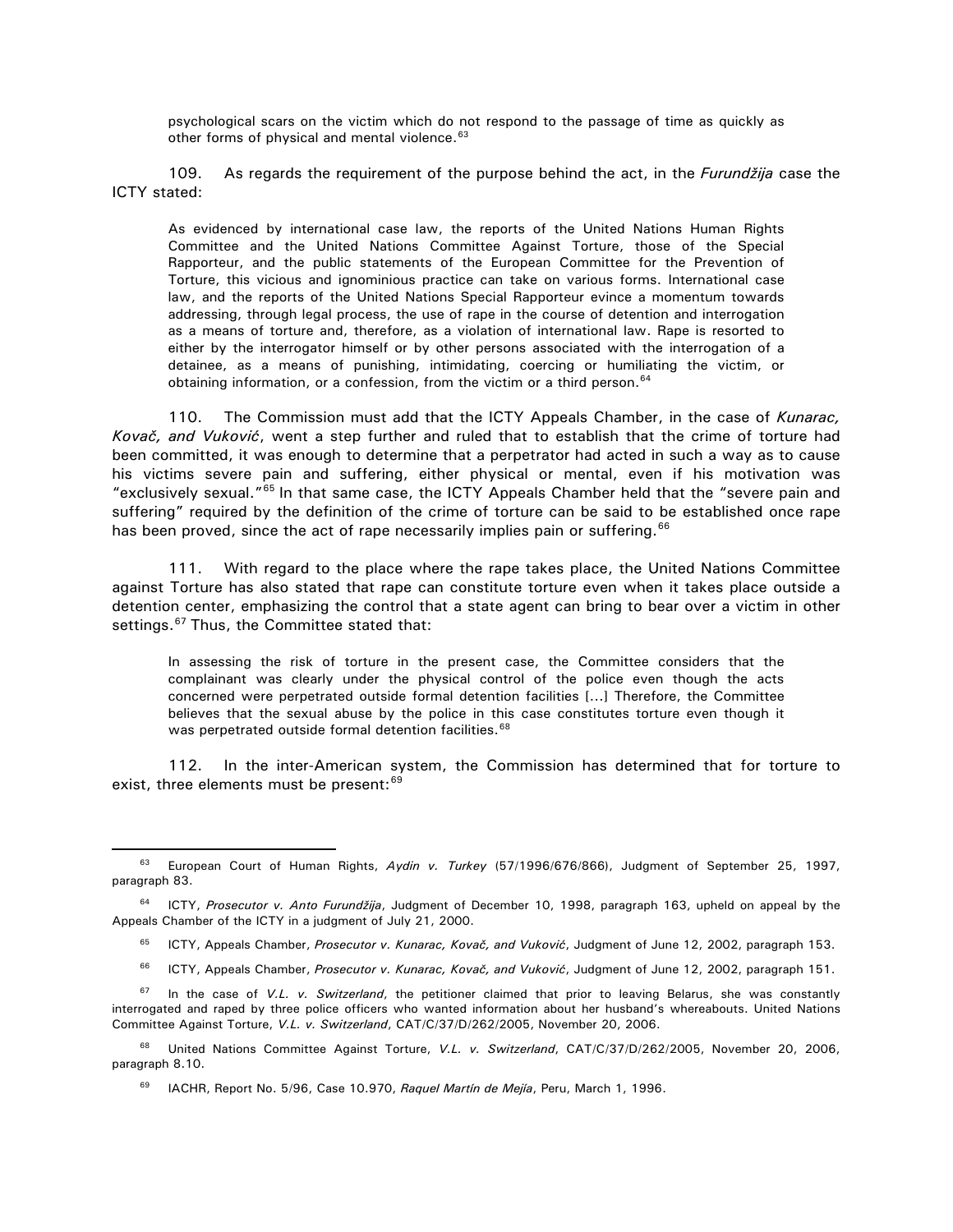- 1. it must be an intentional act through which physical and mental pain and suffering is inflicted on a person;
- 2. committed with a purpose;
- 3. and committed by a public official or by a private person acting at the instigation of the former.

113. In analyzing these elements in the case of Raquel Martín Mejía, in which the victim was raped on two occasions by members of the military in her own home, after she and her husband were accused of being subversive members of the Túpac Amaru Revolutionary Movement, $70$  the Commission determined that the Peruvian State was responsible for acts of torture. The Commission stressed the physical and mental suffering inherent in rape, and how it can be used as a form of psychological torture because its goal, in many cases, it to humiliate not only the victim, but also her family or her community:

Rape causes physical and mental suffering in the victim. In addition to the violence suffered at the time it is committed, the victims are commonly hurt or, in some cases, are even made pregnant. The fact of being made the subject of abuse of this nature also causes a psychological trauma that results, on the one hand, from having been humiliated and victimized, and on the other, from suffering the condemnation of the members of their community if they report what has been done to them. $71$ 

114. The Commission also found in its analysis that Raquel Martín Mejía "was raped with the aim of punishing her personally and intimidating her.<sup>"[72](#page-26-2)</sup>

115. Similarly, in its report on the merits in the case of Ana, Beatriz, and Celia González Pérez, who were sexually assaulted during an illegal interrogation conducted by members of the armed forces in an armed conflict area, the Commission found that those abuses of the physical, mental, and moral integrity of the three Tzeltal sisters committed by the agents of the Mexican State constituted torture.<sup>[73](#page-26-3)</sup> Given the manner in which they were assaulted, the accusations made against them, and the serious threats they received, the Commission maintained that the military officers wanted to humiliate and punish the women for their alleged links with the rebels.<sup>[74](#page-26-4)</sup>

116. In turn, the Inter-American Court has ruled that acts of violence sexual inflicted on women detainees constituted torture.<sup>[75](#page-26-5)</sup> In its analysis, the Inter-American Court found explicitly that "the women [...] were subject to the complete control and power of State agents, absolutely defenseless."<sup>[76](#page-26-6)</sup> The Court also ruled that the sexual rape of a detainee by a state agent is an especially gross and reprehensible act, taking into account the victim's vulnerability and the abuse of power displayed by the agent.<sup>[77](#page-26-7)</sup> The Court stressed that sexual rape is an extremely traumatic

<span id="page-26-0"></span> $\overline{a}$ 

- <sup>71</sup> IACHR, Report No. 5/96, Case 10.970, Raquel Martín de Mejía, Peru, March 1, 1996.
- <sup>72</sup> IACHR, Report No. 5/96, Case 10.970, Raquel Martín de Mejía, Peru, March 1, 1996.
- <span id="page-26-3"></span><span id="page-26-2"></span><span id="page-26-1"></span><sup>73</sup> See: IACHR, Report No. 53/01 (Merits), Case 11.565, *Ana, Beatriz, and Celia González Pérez,* Mexico, April 4, 2001.

<span id="page-26-4"></span><sup>74</sup> IACHR, Report No. 53/01 (Merits), Case 11.565, *Ana, Beatriz, and Celia González Pérez,* Mexico, April 4, 2001, paragraph 51.

<span id="page-26-5"></span><sup>75</sup> I/A Court H. R., *Case of the Miguel Castro Castro Prison*, Judgment of November 25, 2006, Series C No. 160, paragraph 312.

<span id="page-26-6"></span><sup>76</sup> I/A Court H. R., *Case of the Miguel Castro Castro Prison*, Judgment of November 25, 2006, Series C No. 160, paragraph 307.

<span id="page-26-7"></span><sup>77</sup> I/A Court H. R., *Case of the Miguel Castro Castro Prison*, Merits, Reparations, and Costs, Judgment of November 25, 2006, Series C No. 160, paragraph 311.

<sup>&</sup>lt;sup>70</sup> IACHR, Report No. 5/96, Case 10.970, *Raquel Martín de Mejía*, Peru, March 1, 1996.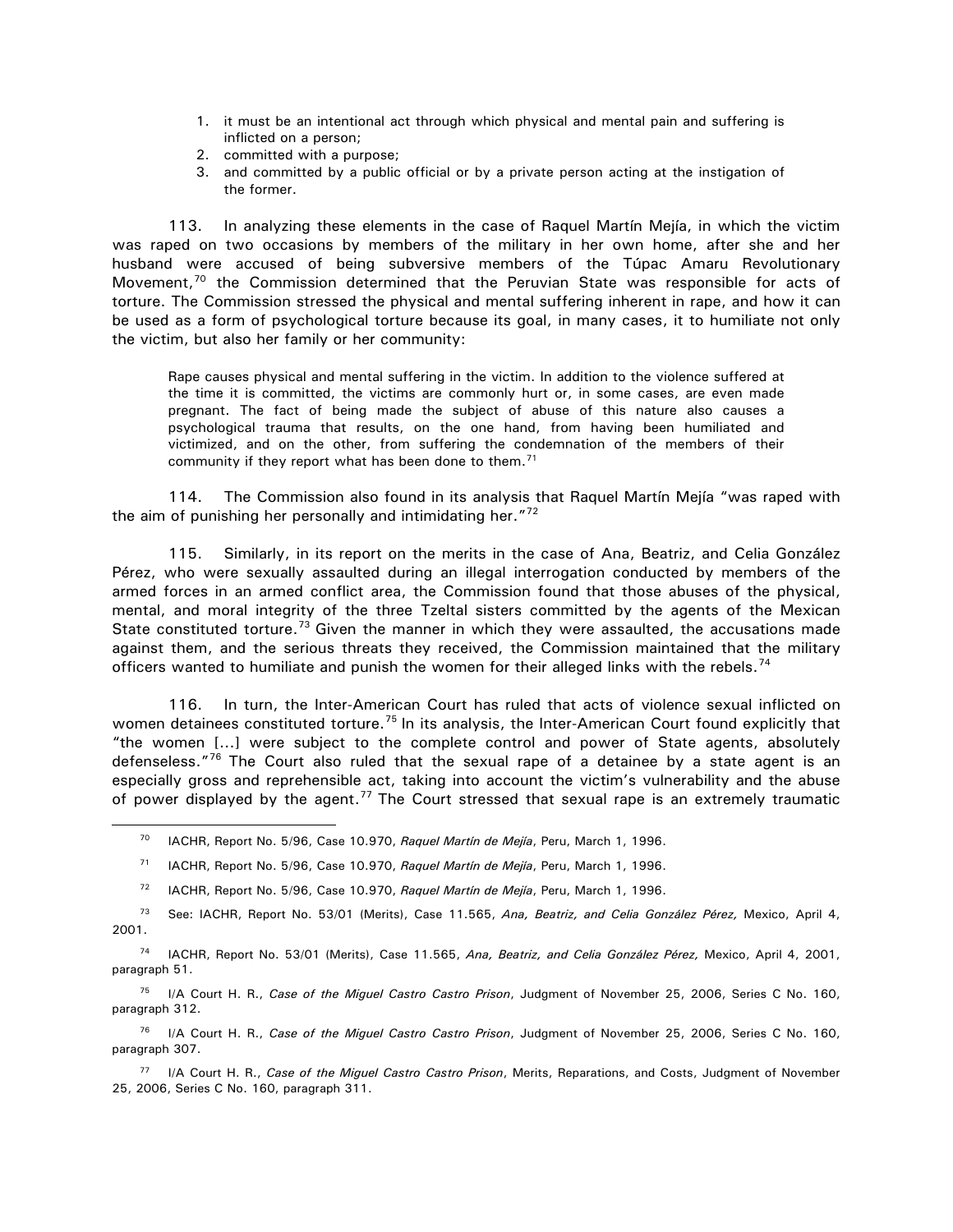<span id="page-27-0"></span>experience that may have serious consequences and it causes great physical and psychological damage that leaves the victim "physically and emotionally humiliated," a situation that in contrast to what happens with other traumatic experiences, is difficult to overcome with time.<sup>[78](#page-27-1)</sup>

117. Based on the development of international and regional standards, the Commission believes that a rape committed by a state agent will invariable cause the intimidation, humiliation, and/or coercion of the victim, along with other prohibited goals and purposes identified in the international standards related to torture. This is because of the severe and lasting physical and mental suffering inherent in all acts of rape, on account of its nonconsensual and invasive nature that affects the victim, her family, and the community. This situation is exacerbated when the perpetrator is a state agent, because of the physical and psychological power that the attacker can abusively bring to bear over the victim through his position of authority.

118. In accordance with the applicable international standards and the Commission's own case law, the facts of the instant case entail the commission of the crime of torture.<sup>[79](#page-27-2)</sup> The Commission therefore asks the Court to rule that the abuse of Inés Fernández Ortega's physical, mental, and moral integrity, committed by agents of the Mexican State, constitutes torture.

#### **3. Regarding the victim's next-of-kin**

 $\overline{a}$ 

119. The Inter-American Court has held that under the general obligation of states parties to respect and ensure the rights of all individuals subject to their jurisdiction set out in Article 1.1 of the American Convention, the State has the duty of starting, immediately and on its own initiative, an effective investigation to identify, prosecute, and punish the guilty when a complaint has been made or good reason exists to believe that an act of torture has been committed in violation of Article 5 of the American Convention. In the case at hand, as has already been seen, the State did not act in accordance with those precepts.<sup>[80](#page-27-3)</sup>

120. At the hearing held before the Commission during its 130th regular session, the petitioners stated that Inés Fernández Ortega "faces serious problems with her husband because of the cultural view of a woman's reproductive function that prevails in Tlapanec communities."[81](#page-27-4) That situation has also affected her children, in that "her children cannot go to school when soldiers are around, and she doesn't leave her community because of the justifiable fear felt toward the military."<sup>[82](#page-27-5)</sup> The State, for its part, in the hearing on the merits of the case, offered Inés Fernández Ortega psychological support and legal counsel through the office of the Assistant Attorney General for Legal Affairs and Attention to Crime Victims, [83](#page-27-6) but it made no comparable offer to her next-ofkin.

<sup>80</sup> I/A Court H. R., *Case of Tibi*, Judgment of September 7, 2004, Series C No. 114, paragraph 159.

<span id="page-27-2"></span><span id="page-27-1"></span><sup>78</sup> I/A Court H. R., *Case of the Miguel Castro Castro Prison*, Merits, Reparations, and Costs, Judgment of November 25, 2006, Series C No. 160, paragraph 311.

<sup>&</sup>lt;sup>79</sup> IACHR, Report on Merits No. 53/01, *Ana, Beatriz, and Celia González Pérez*, Mexico.

<span id="page-27-4"></span><span id="page-27-3"></span><sup>81</sup> CD containing the recording of the hearing held at the Inter-American Commission on Human Rights on October 12, 2007, Case 12.580, Inés Fernández Ortega; Annex 4.

<span id="page-27-5"></span><sup>&</sup>lt;sup>82</sup> CD containing the recording of the hearing held at the Inter-American Commission on Human Rights on October 12, 2007, Case 12.580, Inés Fernández Ortega; Annex 4.

<span id="page-27-6"></span><sup>83</sup> CD containing the recording of the hearing held at the Inter-American Commission on Human Rights on October 12, 2007, Case 12.580, Inés Fernández Ortega; Annex 4. The hearing was told that this office to support the victims of crime was created only recently.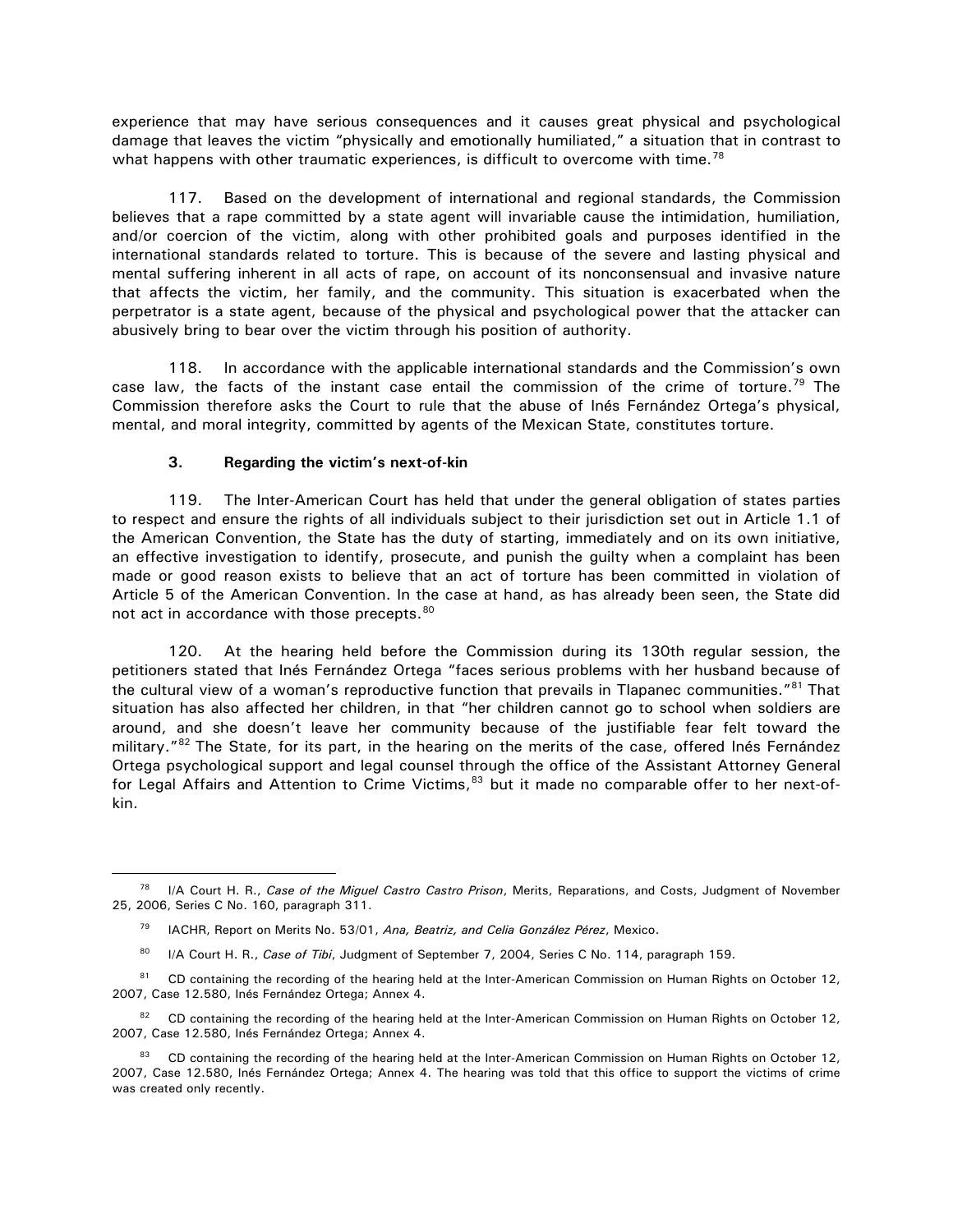<span id="page-28-0"></span>121. Article 5.1 of the American Convention stipulates that "every person has the right to have his physical, mental, and moral integrity respected." Based on international human rights case law, under certain circumstances, the anguish and suffering imposed on the close relatives of the victims of serious human rights violations also constitute a violation of the right of those persons to humane treatment.<sup>[84](#page-28-1)</sup> Among the elements to be considered are the existence of close family ties, the particular circumstances of the bond with the victim, and the way in which the family witnessed the violations or was involved in the quest for justice, in light of the subsequent actions or omissions of the state authorities in connection with the facts.<sup>[85](#page-28-2)</sup>

122. The Commission believes that Inés Fernández Ortega's next-of-kin were affected in their personal integrity both as a consequence of the facts of the complaint and because of the actions and omissions of the authorities in investigating Inés Fernández Ortega's torture allegations. In the case at hand, it has been shown that numerous circumstances affected the members of Inés Fernández Ortega's family, such as the way in which her daughter witnessed her rape and torture, the feelings of powerlessness and insecurity that Inés Fernández Ortega's family experienced at the presence of the Mexican Army operating in the area in which they live, the impact on their relations with their own indigenous community, and others.

123. In consideration whereof, the Commission asks the Court to declare that the Mexican State is responsible for violating Article 5.1 of the American Convention, in conjunction with Article 1.1 thereof, with respect to Inés Fernández Ortega's next-of-kin.

#### **B. Violation of the right to a fair trial and judicial protection (Articles 8 and 25 of the American Convention, in conjunction with Article 1.1 thereof)**

#### **1. General considerations**

 $\overline{a}$ 

124. The inter-American human rights system has affirmed the obligation of states to act with due diligence in connection with human rights violations.<sup>[86](#page-28-3)</sup> This duty includes four obligations: preventing, investigating, punishing, and providing redress for human rights violations. $87$  In this regard, the Inter-American Court has ruled that:

This obligation implies the duty of States Parties to organize the governmental apparatus and, in general, all the structures through which public power is exercised, so that they are capable of juridically ensuring the free and full enjoyment of human rights. As a consequence of this obligation, states must prevent, investigate, and punish any violation of the rights recognized by the Convention and, moreover, if possible attempt to restore the right violated and provide compensation as warranted for damages resulting from the violation.<sup>[88](#page-28-5)</sup>

125. The state's obligation to act with due diligence includes facilitating access to suitable, effective judicial remedies for dealing with human rights violations.<sup>[89](#page-28-6)</sup> The Inter-American

- 86 See: I/A Court H. R., Velásquez Rodríguez Case, Judgment of July 29, 1988, Series C No. 4.
- 87 See: I/A Court H. R., Velásquez Rodríguez Case, Judgment of July 29, 1988, Series C No. 4.
- 88 I/A Court H. R., *Velásquez Rodríguez Case*, Judgment of July 29, 1988, Series C No. 4, paragraph 166.

<sup>84</sup> IACHR, Report No. 53/01 (Merits), *Ana, Beatriz and Celia González Pérez*, Mexico, April 4, 2001.

<span id="page-28-3"></span><span id="page-28-2"></span><span id="page-28-1"></span><sup>85</sup> I/A Court H. R., *Case of the Miguel Castro Castro Prison*, Merits, Reparations, and Costs, Judgment of November 25, 2006, Series C No. 160, paragraph 335; I/A Court H. R., *Case of Servellón García et al.*, Merits, Reparations, and Costs, Judgment of September 21, 2006, Series C No. 152, paragraph 128; and I/A Court H. R., *Bámaca Velásquez Case*, Reparations and Costs, Judgment of February 22, 2002, Series C No. 91, paragraph 163.

<span id="page-28-6"></span><span id="page-28-5"></span><span id="page-28-4"></span><sup>89</sup> IACHR, *Access to Justice for Women Victims of Violence in the Americas*, OEA/Ser. L/V/II. doc.68, January 20, 2007; Annex 1.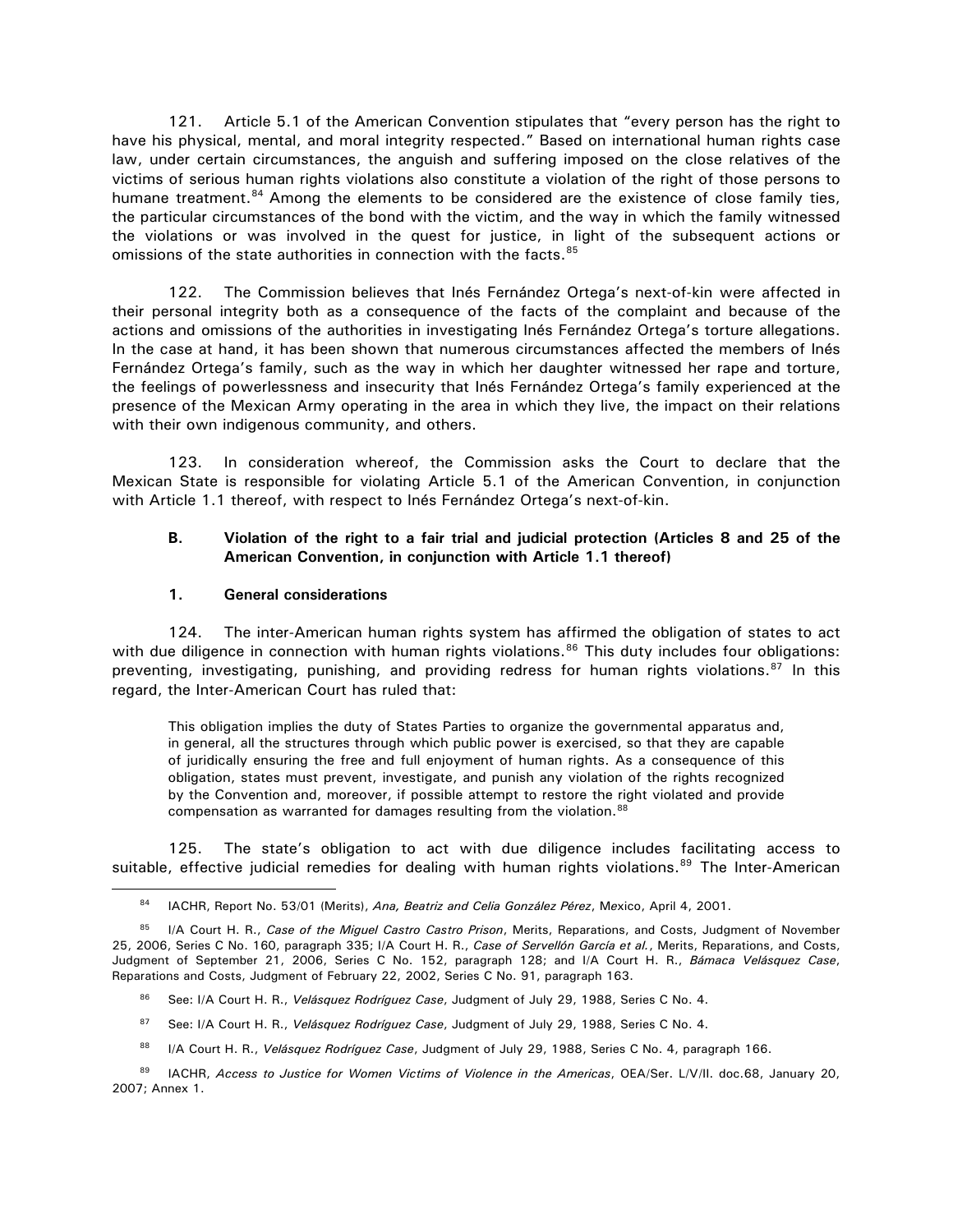Court has ruled that all individuals who have suffered a violation of their human rights are entitled "to obtain clarification of the events that violated human rights and the corresponding responsibilities from the competent organs of the State, through the investigation and prosecution that are established in Articles 8 and 25 of the Convention."<sup>[90](#page-29-0)</sup> The Inter-American Court has also stated that the power of access to justice must ensure, within a reasonable period of time, the right of the alleged victims or their next of kin that everything possible be done to know the truth of what happened and that the possible responsible parties be punished. $91$ 

126. Article 25 of the American Convention provides that:

- 1. Everyone has the right to simple and prompt recourse, or any other effective recourse, to a competent court or tribunal for protection against acts that violate his fundamental rights recognized by the constitution or laws of the state concerned or by this Convention, even though such violation may have been committed by persons acting in the course of their official duties.
- 2. The States Parties undertake:

 $\overline{a}$ 

- a. to ensure that any person claiming such remedy shall have his rights determined by the competent authority provided for by the legal system of the state;
- b. to develop the possibilities of judicial remedy; and,
- c. to ensure that the competent authorities shall enforce such remedies when granted.

#### 127. Similarly, Article 8.1 of the American Convention stipulates:

Every person has the right to a hearing, with due guarantees and within a reasonable time, by a competent, independent, and impartial tribunal, previously established by law, in the substantiation of any accusation of a criminal nature made against him or for the determination of his rights and obligations of a civil, labor, fiscal, or any other nature.

128. The protection of these rights is strengthened by Article 1.1 of the American Convention. In this regard, the Inter-American Court of Human Rights has ruled that:

Article 25, read in conjunction with Article 1.1 of the American Convention, requires the State to guarantee to all persons access to the administration of justice and, in particular, to prompt and simple recourse for, among other results, having the persons responsible for human rights violations judged, and to obtain reparations for the harm suffered… Article 25 "is one of the fundamental pillars not only of the American Convention, but of the very rule of law in a democratic society." That article is closely linked to Article 8.1, which provides that every person has the right to a hearing, with due guarantees [...] for the determination of his rights, whatever their nature.<sup>[92](#page-29-2)</sup>

129. The main objectives of the regional human rights system and the principle of effectiveness require that those guarantees be upheld. Consequently, when exercise of any of those rights is not yet guaranteed *de jure* and *de facto* by a state within the sphere of its jurisdiction,

<sup>&</sup>lt;sup>90</sup> I/A Court H. R., *Barrios Altos Case*, Judgment of March 14, 2001, Series C No. 75, paragraph 48.

<span id="page-29-1"></span><span id="page-29-0"></span><sup>91</sup> See: I/A Court H. R., *Case of the Miguel Castro Castro Prison,* Judgment of November 25, 2006, Series C No. 160, paragraph 382; I/A Court H. R., *Case of the Massacre of Pueblo Bello,* Judgment of January 31, 2006, Series C No. 140, paragraph 171.

<span id="page-29-2"></span><sup>92</sup> I/A Court H. R., *Loayza Tamayo Case*, Reparations, Judgment of November 27, 1998, Series C No. 42, paragraph 169; I/A Court H. R., *Velásquez Rodríguez Case*, Preliminary Objections, Judgment of June 26, 1987, Series C No. 1, paragraph 91; I/A Court H. R., *Fairén Garbi and Solís Corrales Case*, Preliminary Objections, Judgment of June 26, 1987, Series C No. 2, paragraph 90; I/A Court H. R., *Godínez Cruz Case*, Preliminary Objections, Judgment of June 26, 1987, Series C No. 3, paragraph 93.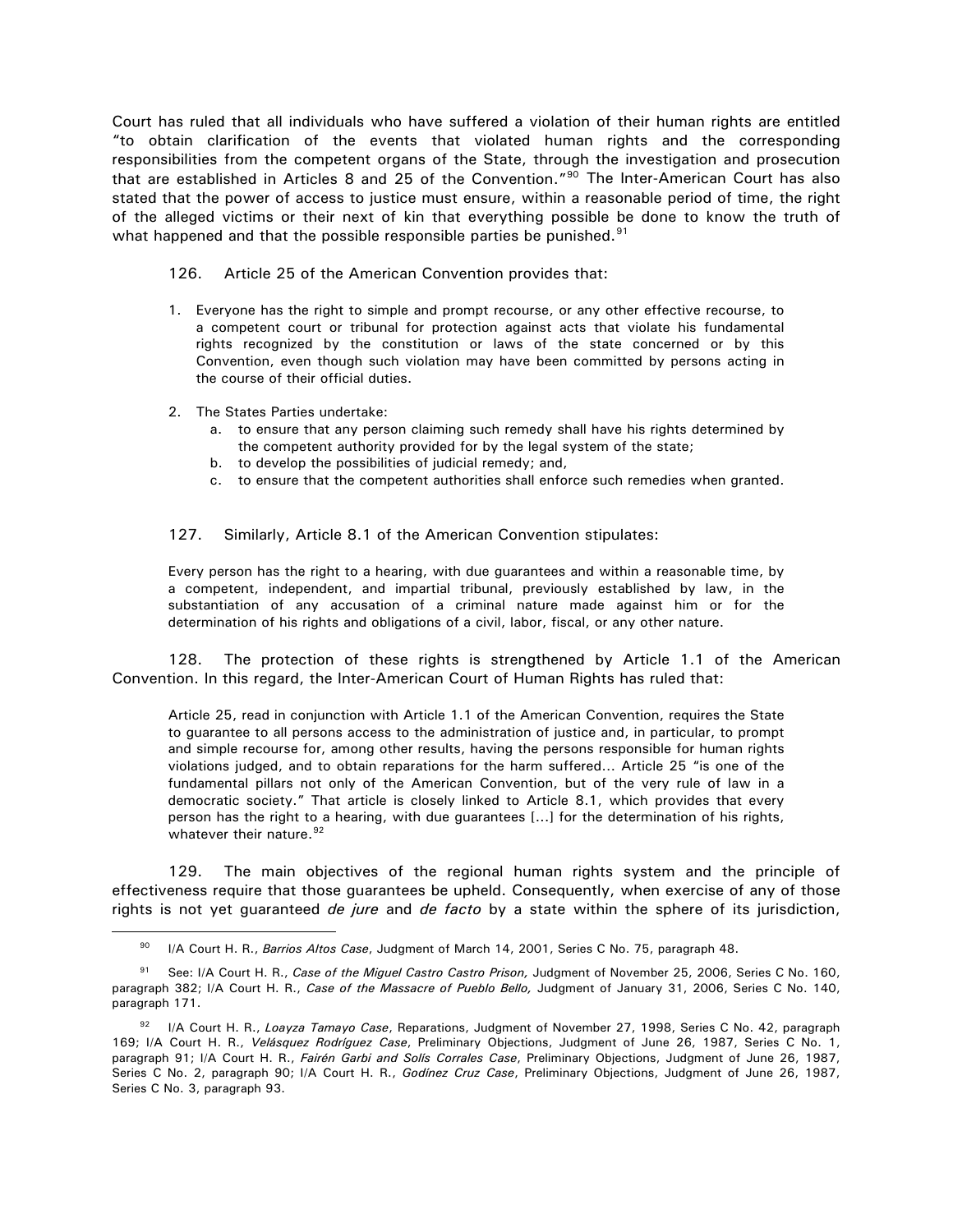under Article 2 of the American Convention it is required to adopt such legislative or other measures as may be necessary to enforce them. Thus, the duty of the state to provide judicial remedies is not limited to making them formally available to the victims, but also to ensuring that those remedies are suitable for remedying the human rights violations involved.<sup>93</sup> The Inter-American Court has ruled that:

The absence of an effective remedy to violations of the rights recognized by the Convention is itself a violation of the Convention by the State Party in which the remedy is lacking. In that sense, it should be emphasized that, for such a remedy to exist, it is not sufficient that it be provided for by the Constitution or by law or that it be formally recognized, but rather it must be truly effective in establishing whether there has been a violation of human rights and in providing redress.[94](#page-30-1)

130. Inter-American precedent stresses the importance of conducting an immediate, exhaustive, serious, and impartial investigation into human rights violations. The Court has held that the investigation must be undertaken:

In a serious manner and not as a mere formality preordained to be ineffective. An investigation must have an objective and be assumed by the State as its own legal duty, not as a step taken by private interests that depends upon the initiative of the victim or his family or upon their offer of proof, without an effective search for the truth by the government.<sup>[95](#page-30-2)</sup>

131. Similarly, the Commission has stated that the investigation must not be "the product of a mechanical implementation of certain procedural formalities without the State genuinely seeking the truth<sup>["96](#page-30-3)</sup> but should instead be aimed at exploring all the possible lines of inquiry to identify the perpetrators of the crime with a view to their subsequent prosecution and punishment.

132. Accordingly, a state may be responsible for not "ordering, practicing, or evaluating" evidence that could be crucial for the due clarification of the incident.<sup>[97](#page-30-4)</sup>

133. The Court has established that in order to comply with the obligation to investigate and punish in the instant case, the State must remove all the *de facto* and *de jure* obstacles and mechanisms that maintain impunity, must grant sufficient guarantees of security to witnesses,

<span id="page-30-0"></span> $93$  In this connection, the Inter-American Court has ruled that: "In regards to this case, the Court considers that in order to satisfy the right to access to an effective remedy it is not sufficient that final judgments be delivered in the appeal for legal protection proceedings, ordering protection of plaintiffs' rights. It is also necessary that there are effective mechanisms to execute the decisions or judgments, so that the declared rights are protected effectively. As it is established, one of the effects of the judgment is its binding character. The enforcement of judgments should be considered an integral part of the right to access to the remedy, encompassing also full compliance with the respective decision. The contrary would imply the denial of this right." I/A Court H. R., *Case of Acevedo Jaramillo et al.*, Judgment of February 7, 2006, Series C No. 144, paragraph 220.

<span id="page-30-1"></span><sup>94</sup> I/A Court H. R., *The Street Children Case (Villagrán Morales et al.)*, Judgment of November 19, 1999, Series C No. 63, paragraph 235; I/A Court H. R., *Castillo Petruzzi Case*, Judgment of May 30, 1999, Series C No. 52, paragraph 185; I/A Court H. R., *Judicial Guarantees in States of Emergency* (Arts. 27.2, 25, and 8 of the American Convention on Human Rights), Advisory Opinion OC-9/87 of October 6, 1987, Series A No. 9, paragraph 24.

<span id="page-30-2"></span><sup>95</sup> I/A Court H. R., *Godínez Cruz Case*, Judgment of January 20, 1989, Series C No. 5, paragraph 188; I/A Court H. R., *Velásquez Rodríguez Case*, Judgment of July 29, 1988, Series C No. 4, paragraph. 177; I/A Court H. R., *The Street Children Case (Villagrán Morales et al.)*, Judgment of November 19, 1999, Series C No. 63, paragraph 226.

IACHR, Report No. 55/97, Case 11.137, *Juan Carlos Abella et al.*, Argentina, November 18, 1997, paragraph 412. <sup>96</sup>

<span id="page-30-4"></span><span id="page-30-3"></span><sup>97</sup> I/A Court H. R., *The Street Children Case (Villagrán Morales et al.)*, Judgment of November 19, 1999, Series C No. 63, paragraph 230.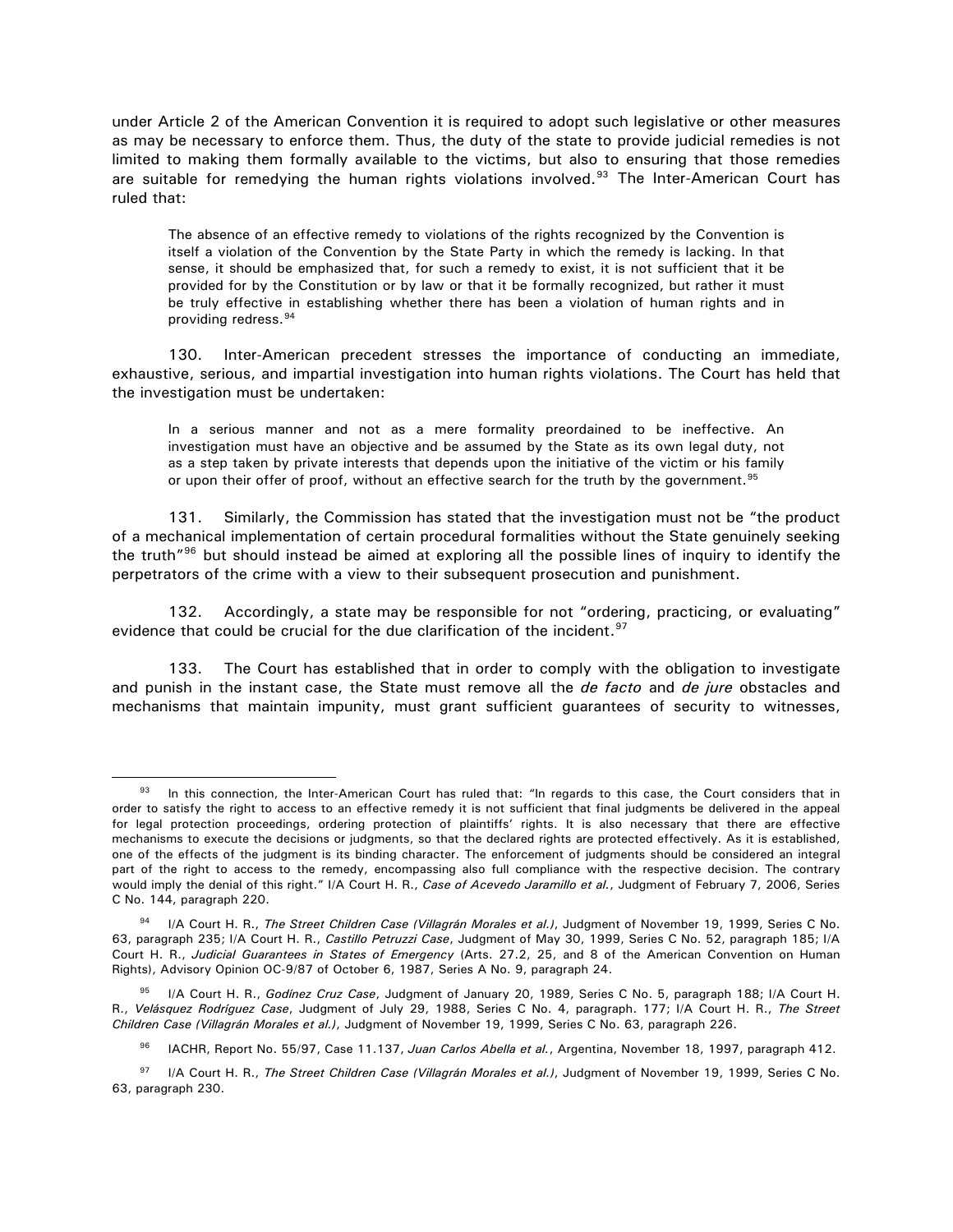<span id="page-31-0"></span>judicial authorities, prosecutors, other judicial agents, and the next of kin of the victims, and must use all possible measures to advance the proceedings.<sup>[98](#page-31-1)</sup>

134. Impunity, understood as "the total lack of investigation, prosecution, capture, trial and conviction of those responsible for violations of the rights protected by the American Convention" must be combated by the State through "all the legal means at its disposal [...] since impunity fosters chronic recidivism of human rights violations, and total defenseless of victims and their relatives."[99](#page-31-2)

135. To prevent impunity, the State has the obligation, under Article 1 of the American Convention, of respecting and ensuring the rights enshrined in the Convention:

The State is obligated to investigate every situation involving a violation of the rights protected by the Convention. If the State apparatus acts in such a way that the violation goes unpunished and the victim's full enjoyment of such rights is not restored as soon as possible, the State has failed to comply with its duty to ensure the free and full exercise of those rights to the persons within its jurisdiction. The same is true when the State allows private persons or groups to act freely and with impunity to the detriment of the rights recognized by the Convention.<sup>[100](#page-31-3)</sup>

136. In the following section the Commission will set out its specific claims regarding the violation of Articles 8.1 and 25 of the American Convention through the involvement in the case at hand of the military justice system and the investigation undertaken by state authorities following the complaint filed by Inés Fernández Ortega.

#### **2. Involvement of the military justice system**

137. Article 13 of the Mexican Constitution provides as follows with respect to the military justice system: [101](#page-31-4)

No one may be tried by private laws or special tribunals. No person or corporate body shall have privileges or enjoy emoluments other than those given in compensation for public services and which are set by law. Military jurisdiction shall be recognized for the trial of crimes against and violation of military discipline, but military tribunals shall in no case have jurisdiction over persons who do not belong to the army. Whenever a civilian is implicated in a military crime or violation, the corresponding civilian authority shall deal with the case.

138. Similarly, Article 57.II.A of the Code of Military Justice provides:

Article 57: The following are offenses against military discipline:

- II. Those covered by local or federal jurisdiction, when their commission involves any of the circumstances listed below:
- (a) when committed by military personnel on active service or in actions related to that service.

<sup>98</sup> I/A Court H. R., *Case of Carpio Nicolle et al.,* Judgment of November 22, 2004, Series C No. 117, paragraph 134.

<span id="page-31-2"></span><span id="page-31-1"></span><sup>99</sup> I/A Court H. R., *Loayza Tamayo Case*, Reparations (Art. 63.1 American Convention on Human Rights), Judgment of November 27, 1998, Series C No. 42, paragraph 170, citing: I/A Court H. R., *The "Panel Blanca" Case (Paniagua Morales et al.),* Judgment of March 8, 1998, Series C No. 37, paragraph 173.

<span id="page-31-4"></span><span id="page-31-3"></span><sup>100</sup> IACHR, Report No. 54/01, Case 12.051, *Maria Da Penha Maia Fernandes*, Brazil, April 16, 2001, paragraph 42, citing: I/A Court H. R., *Velásquez Rodríguez Case*, Judgment of July 29, 1988, Series C No. 4, paragraph 176, and I/A Court H. R., *Godínez Cruz Case*, Judgment of January 20, 1989, Series C No. 5, paragraph 175.

<sup>&</sup>lt;sup>101</sup> Political Constitution of the United Mexican States, Art. 13.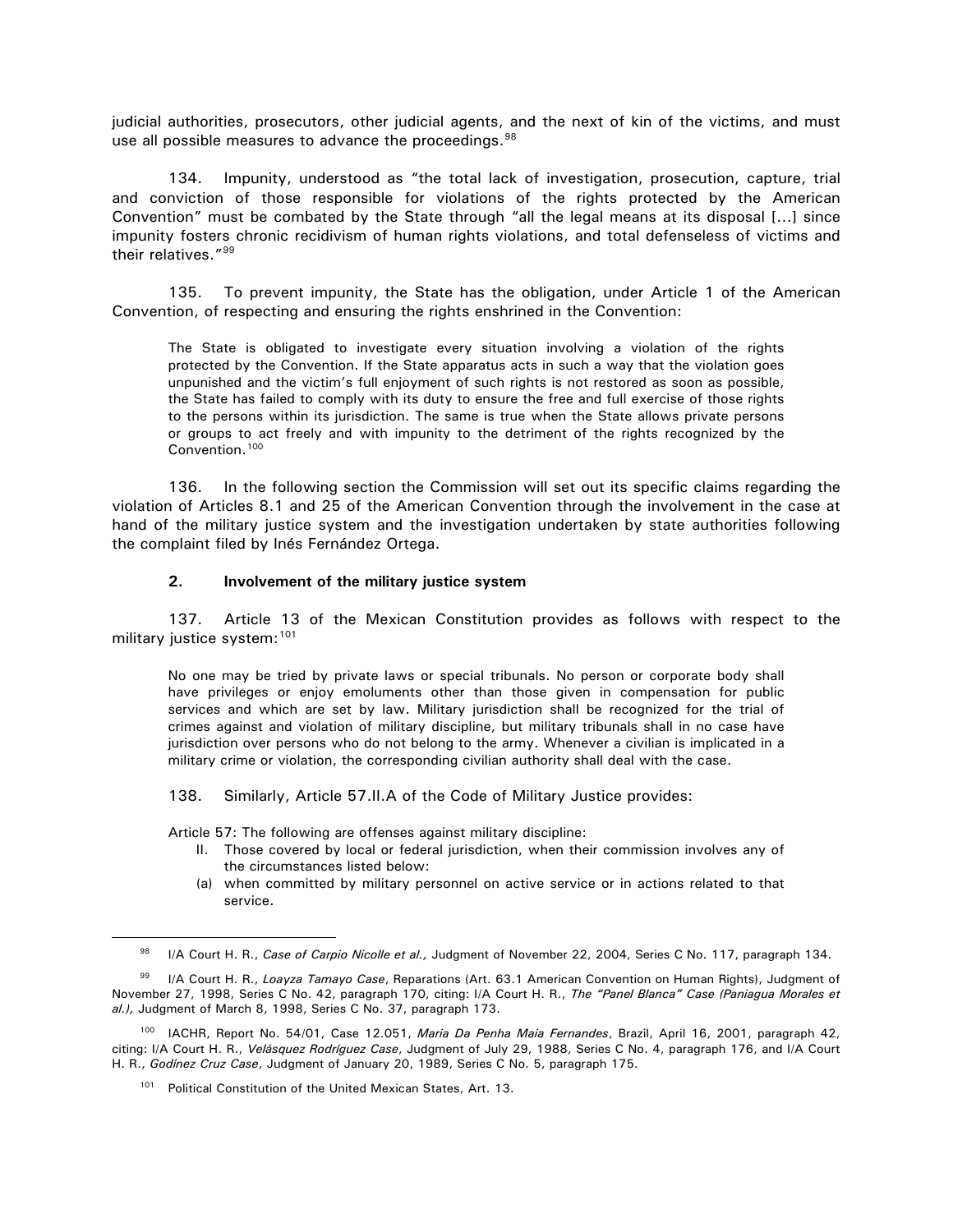139. Article 37 of the Internal Service Regulations of Units, Agencies, and Installations of the Mexican Army and Air Force defines the term "service actions" in the following terms:

Service actions are those performed by members of the military within the military sphere, either in pursuit of a mission, pursuant to an order received, or in the performance of the operational or administrative functions for which they are competent, in accordance with their position in the hierarchy, posting, or commission, and in accordance with the laws, regulations, and rules of the Army and Air Force.<sup>[102](#page-32-0)</sup>

140. In the instant case it has been established that on March 24, 2002, Inés Fernández Ortega, a Me'phaa (Tlapanec) indigenous woman, filed a complaint before the competent authority – the Public Prosecution Service for local jurisdiction crimes – alleging that members of the Mexican army had entered her home without her permission and raped her. The Mexican State's response to this complaint was for the office of the Guerrero Attorney General to transfer the proceedings to the Military Prosecution Service on May 17, 2002, for it to continue the investigation of the complaint, since it involved evidence that could establish the participation of military personnel in the alleged facts.

141. The IACHR believes that the rape of Inés Fernández Ortega cannot be held to affect legal interests particular to the military order. Neither can it be considered an excess committed while the soldiers were performing the legitimate functions entrusted to them under Mexican law. It is the opinion of the IACHR that there is no link with any kind of activity inherent to the armed forces that could justify the intervention of military justice in the investigation of a complaint of rape perpetrated against a civilian.

142. In the Commission's view, military justice should be used only to judge active-duty military officers for the alleged commission of service-related offenses in the strictest sense. Human rights violations must be investigated, tried, and punished in keeping with the law, by the regular criminal courts. Inverting the jurisdiction in cases of human rights violations should not be allowed, as this undercuts judicial guarantees, under an illusory image of the effectiveness of military justice, with grave institutional consequences, which in fact call into question the civilian courts and the rule of law.<sup>[103](#page-32-1)</sup>

143. On that same point, the Inter-American Court has ruled that in democratic states, military criminal jurisdiction is to be restricted and exceptional in scope and be intended to protect special juridical interests associated with the functions that the law assigns to the armed forces.<sup>[104](#page-32-2)</sup> Therefore, it must only try military men for the commission of crimes or offenses that due to their nature may affect military interests.<sup>[105](#page-32-3)</sup> That same line was taken by the Constitutional Court of Colombia in its Judgment C-357/98 of August 5, 1997.<sup>[106](#page-32-4)</sup>

<span id="page-32-0"></span><sup>102</sup> Internal Service Regulations of Units, Agencies, and Installations of the Mexican Army and Air Force, *Official Journal of the Federation*, November 28, 2005.

<span id="page-32-1"></span><sup>103</sup> IACHR, *Second Report on the Situation of Human Rights in Peru*, OEA/Ser.L/V/II.106, doc.59 rev., June 2, 2000, Chapter II, paragraph 214.

<sup>104</sup> I/A Court H. R., *Case of Almonacid Arellano*, Judgment of September 26, 2006, Series C No. 154, paragraph 131.

<span id="page-32-4"></span><span id="page-32-3"></span><span id="page-32-2"></span><sup>105</sup> I/A Court H. R., *Case of Almonacid Arellano*, Judgment of September 26, 2006, Series C No. 154, paragraph 131; I/A Court H. R., *Case of Palamara Iribarne*, Judgment of November 22, 2005, Series C No. 135, paragraph 124; I/A Court H. R., *Case of the "Mapiripán Massacre,"* Judgment of September 15, 2005, Series C No. 134, paragraph 202; I/A Court H. R., *Case of the 19 Merchants*, Judgment of July 5, 2004, Series C No. 109, paragraph 165.

<sup>&</sup>lt;sup>106</sup> IACHR, *Third Report on the Situation of Human Rights in Colombia*, Chapter V, paragraphs 31-32.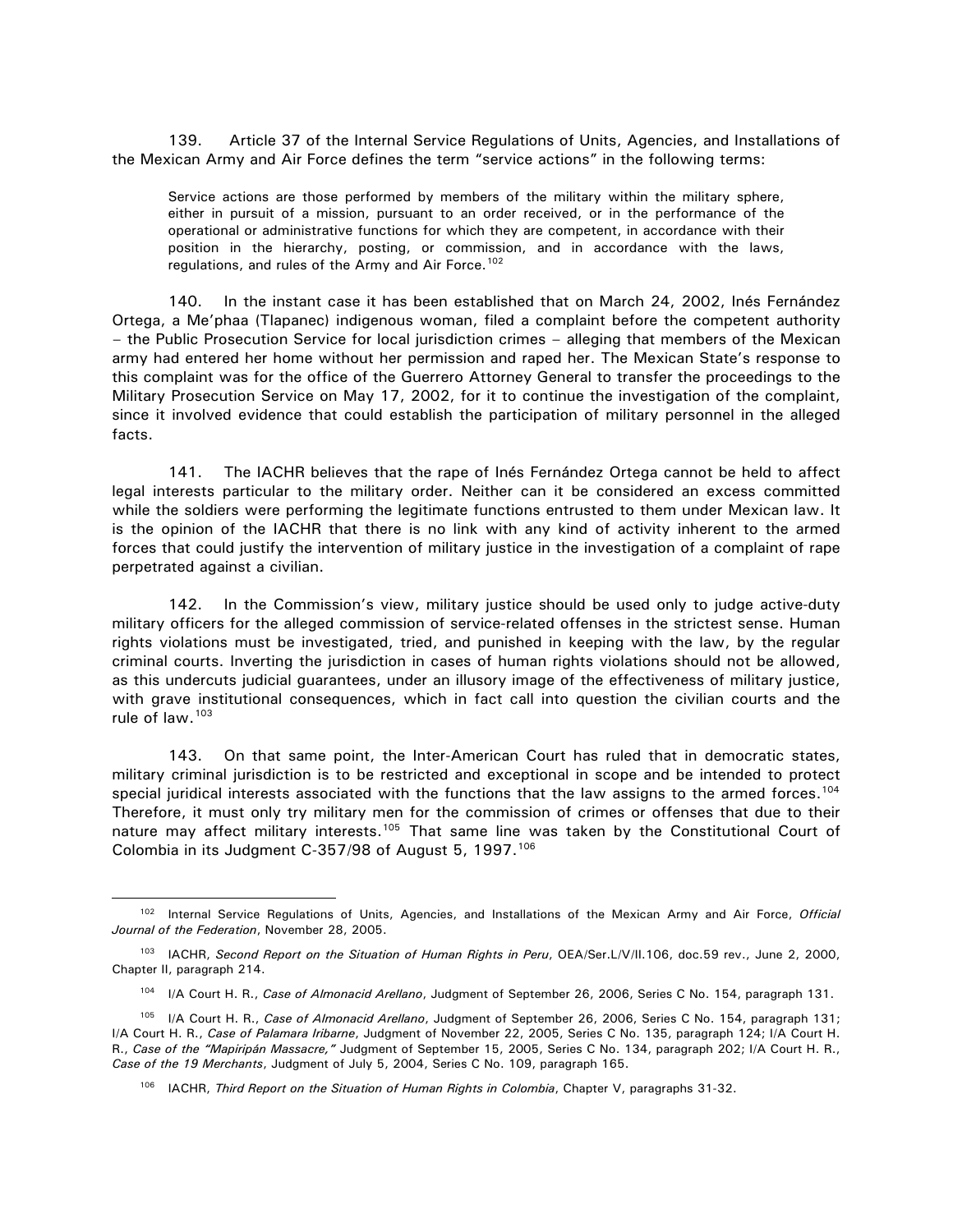144. On earlier occasions, the Commission has held that "when the State permits investigations to be conducted by the entities with possible involvement, independence and impartiality are clearly compromised," as a result of which it is "impossible to conduct the investigation, obtain the information, and provide the remedy that is allegedly available," and what occurs is *de facto* impunity, which "has a corrosive effect on the rule of law and violates the principles of the American Convention."[107](#page-33-0)

145. The Inter-American Court has held that "any person subject to a proceeding of any nature before an organ of the State must be guaranteed that this organ is impartial and that it acts in accordance with the procedure established by law for hearing and deciding cases submitted to it."[108](#page-33-1)

146. As a result of their nature and structure, military courts do not meet the requirements of independence and impartiality imposed by Article 8.1 of the American Convention for cases involving human rights violations.<sup>[109](#page-33-2)</sup>

147. Specifically in cases of torture, the Inter-American Court has ruled on the State's obligation to conduct an effective investigation to identify, prosecute, and punish the perpetrators:

In the light of the general obligation to guarantee all persons under their jurisdiction the human rights enshrined in the Convention, established in Article 1.1 of the same, along with the right to humane treatment pursuant to Article 5 (Right to Humane Treatment) of said treaty, there is a state obligation to start *ex officio* and immediately an effective investigations that allows it to identify, prosecute, and punish the responsible parties, when there is an accusation or well-grounded reason to believe than an act of torture has been committed.<sup>110</sup>

<span id="page-33-1"></span><span id="page-33-0"></span><sup>108</sup> I/A Court H. R., *Case of Herrera Ulloa*, Judgment of July 2, 2004, Series C No. 107, paragraph 169; I/A Court H. R., *Constitutional Court Case,* Judgment of January 31, 2001, Series C No. 71, paragraph 77; I/A Court H. R., *Case of Almonacid Arellano*, Judgment of September 26, 2006, Series C No. 154, paragraph 130.

<span id="page-33-2"></span><sup>109</sup> IACHR, Report No. 53/01 (Merits), Case 11.565, *Ana, Beatriz, and Celia González Pérez*, Mexico, April 4, 2001, paragraph 81. The fact that the military courts are not suited to the investigation, prosecution, and punishment of cases involving human rights violations has been addressed by rulings of the Inter-American Commission:

> The military criminal justice system has several unique characteristics which prevent access to an effective and impartial judicial remedy in this jurisdiction. First, the military justice system may not even be properly referred to as a true judicial forum. The military justice system does not form part of the judicial branch of the Colombian State. Rather, this jurisdiction is operated by the public security forces and, as such, falls within the executive branch. The decision-makers are not trained judges, and the Office of the Prosecutor General does not fulfill its accusatory role in the military justice system. IACHR, *Third Report on the Situation of Human Rights in Colombia* (1999), pp. 175 to 186.

Similarly, the Constitutional Court of Colombia has ruled:

 $\overline{a}$ 

For the military criminal justice system to have jurisdiction over a crime, there must be from the onset an evident link between the crime and the inherent activities of military service. In other words, the punishable act must come about as an excess or abuse of power that occurs in an activity directly linked to the role of the armed forces. The link between the criminal action and the activity related to military service breaks down when the crime is extremely serious, such as is the case with crimes against humanity. In such circumstances, the case must be referred to the civilian courts. Constitutional Court of Colombia, Decision C-358 of August 5, 1997.

<span id="page-33-3"></span><sup>110</sup> I/A Court H. R., *Case of the Miguel Castro Castro Prison,* Judgment of November 25, 2006, Series C No. 160, paragraph 345; I/A Court H. R., *Case of Vargas Areco*, Judgment of September 26, 2006, Series C No. 155, paragraph 79; I/A Court H. R., *Case of Gutiérrez Soler*, Judgment of September 12, 2005, Series C No. 132, paragraph 54; and I/A Court H. R., *Case of Baldeón García*, Judgment of April 6, 2006, Series C No. 147, paragraph 156. In this connection, see: Eur.C.H.R., *Case of Ilhan v. Turkey* [GC], Judgment of June 27, 2000, App. No. 22277/93, paragraphs 92 and 93; and Eur.C.H.R., *Case of Assenov and others v. Bulgaria*, Judgment of October 28, 1998, App. No. 90/1997/874/1086,

<sup>107</sup> IACHR, Report No. 53/01 (Merits), Case 11.565, *Ana, Beatriz, and Celia González Pérez,* Mexico, April 4, 2001.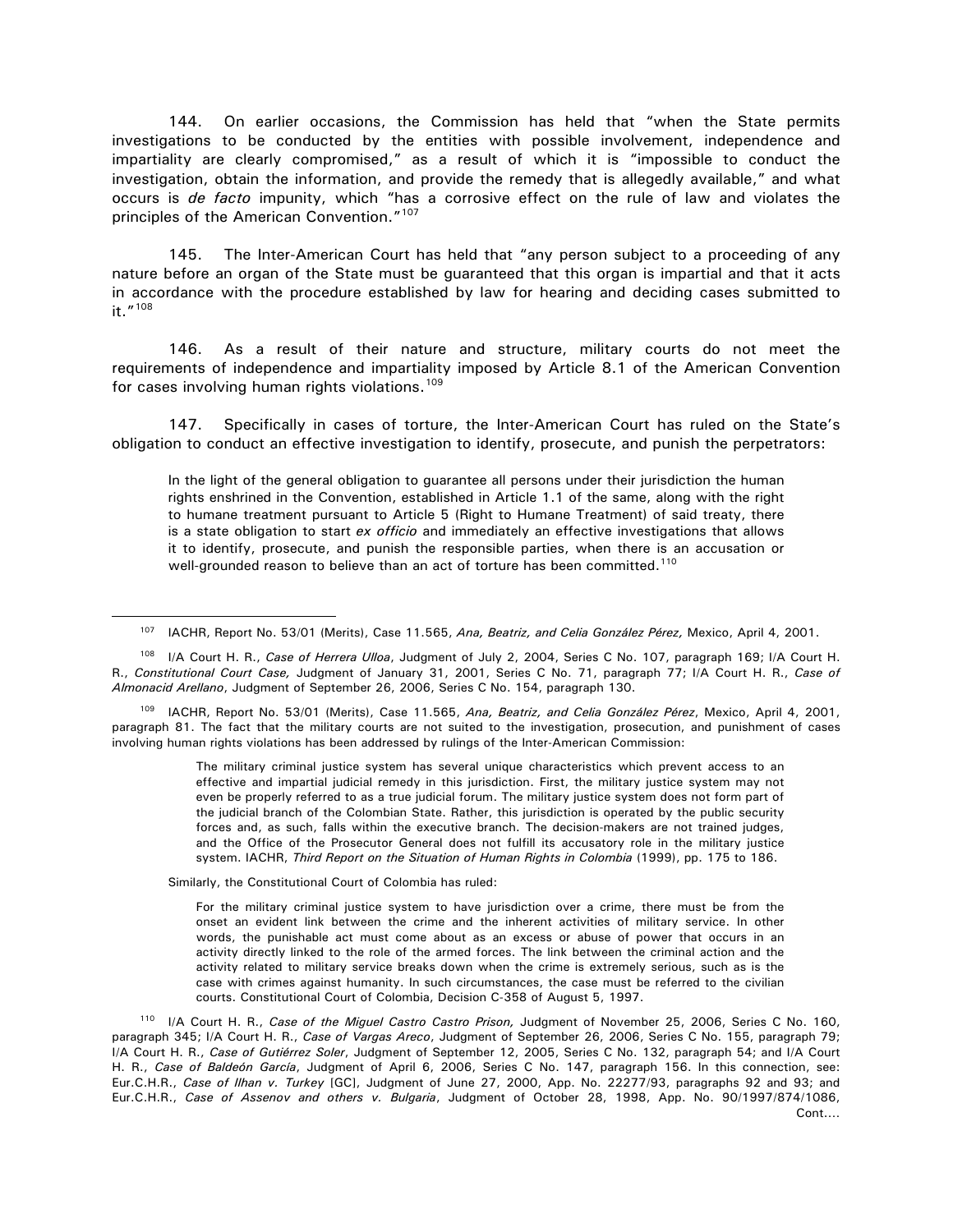148. This concern is shared by other international agencies that work to protect human rights. For example, during his visit to Mexico in 1998, the United Nations Special Rapporteur on Torture specifically recommended that the State ensure that human rights violations perpetrated by members of the armed forces against civilians be investigated and prosecuted under civilian jurisdiction:

88(j) Cases of serious crimes committed by military personnel against civilians, in particular torture and other cruel, inhuman or degrading treatment or punishment, should, regardless of whether they took place in the course of service, be subject to civilian justice.<sup>[111](#page-34-0)</sup>

149. Similarly, the United Nations Special Rapporteur on the independence of judges and lawyers concluded that:

The want of impartiality of the military courts and the reluctance or unwillingness of civilian witnesses to appear before military courts to give evidence against military personnel are matters of concern.<sup>[112](#page-34-1)</sup>

150. He also formulated the following recommendation for the Mexican State:

(d) With regard to the military and military courts: Crimes alleged to be committed by the military against civilians should be investigated by civilian authorities to allay suspicions of bias. In any event current legislation should be amended to provide for the civil judiciary to try cases of specific crimes of a serious nature, such as torture and killings, alleged to have been committed by the military against civilians outside the line of duty. Urgent consideration should be given to removing the military from policing public law and order in society.<sup>113</sup>

151. The problem of impunity in the military justice system is not tied only to the acquittal of defendants. Criminal investigations into human rights violations carried out by the military justice system impede access to an effective and impartial judicial remedy. When the military justice system conducts the investigation of a case, the possibility of an objective and independent investigation by judicial authorities which do not form part of the military hierarchy is precluded. Investigations into the conduct of members of the State's security forces carried out by other members of those same security forces generally serve to conceal the truth rather than to reveal it. Thus, when an investigation is initiated in the military justice system, a conviction will probably be impossible even if the case is later transferred to the civil justice system. The military authorities will probably not have gathered the necessary evidence in an effective and timely manner.<sup>[114](#page-34-3)</sup>

<sup>…</sup>cont.

paragraph 102. See also: IACHR, Report No. 53/01, Case 11.565, *Ana, Beatriz, and Celia González Pérez,* Mexico, April 4, 2001.

<span id="page-34-0"></span><sup>111</sup> United Nations, Report of the Special Rapporteur on Torture, Report E/CN.4/1998/Add.2, January 14, 1998. United Nations, Matter of the human rights of all persons submitted to any form of detention or imprisonment, and especially torture and other cruel, inhuman, or degrading treatments or punishments, Report of the Special Rapporteur, Mr. Nigel S. Rodley, submitted pursuant to Commission on Human Rights resolution 1997/38, E/CN.4/1998/38/Add.2, January 14, 1998, paragraph 86.

<span id="page-34-1"></span><sup>112</sup> United Nations, Report of the Special Rapporteur on the independence of judges and lawyers, Mr. Dato'Param Coomaraswamy, E/CN.4/2002/72/Add., January 24, 2002, p. 44.

<span id="page-34-3"></span><span id="page-34-2"></span><sup>113</sup> United Nations, Report of the Special Rapporteur on the independence of judges and lawyers, Mr. Dato'Param Coomaraswamy, E/CN.4/2002/72/Add., January 24, 2002, p. 48.

<sup>&</sup>lt;sup>114</sup> IACHR, *Third Report on the Situation of Human Rights in Colombia*, Chapter V.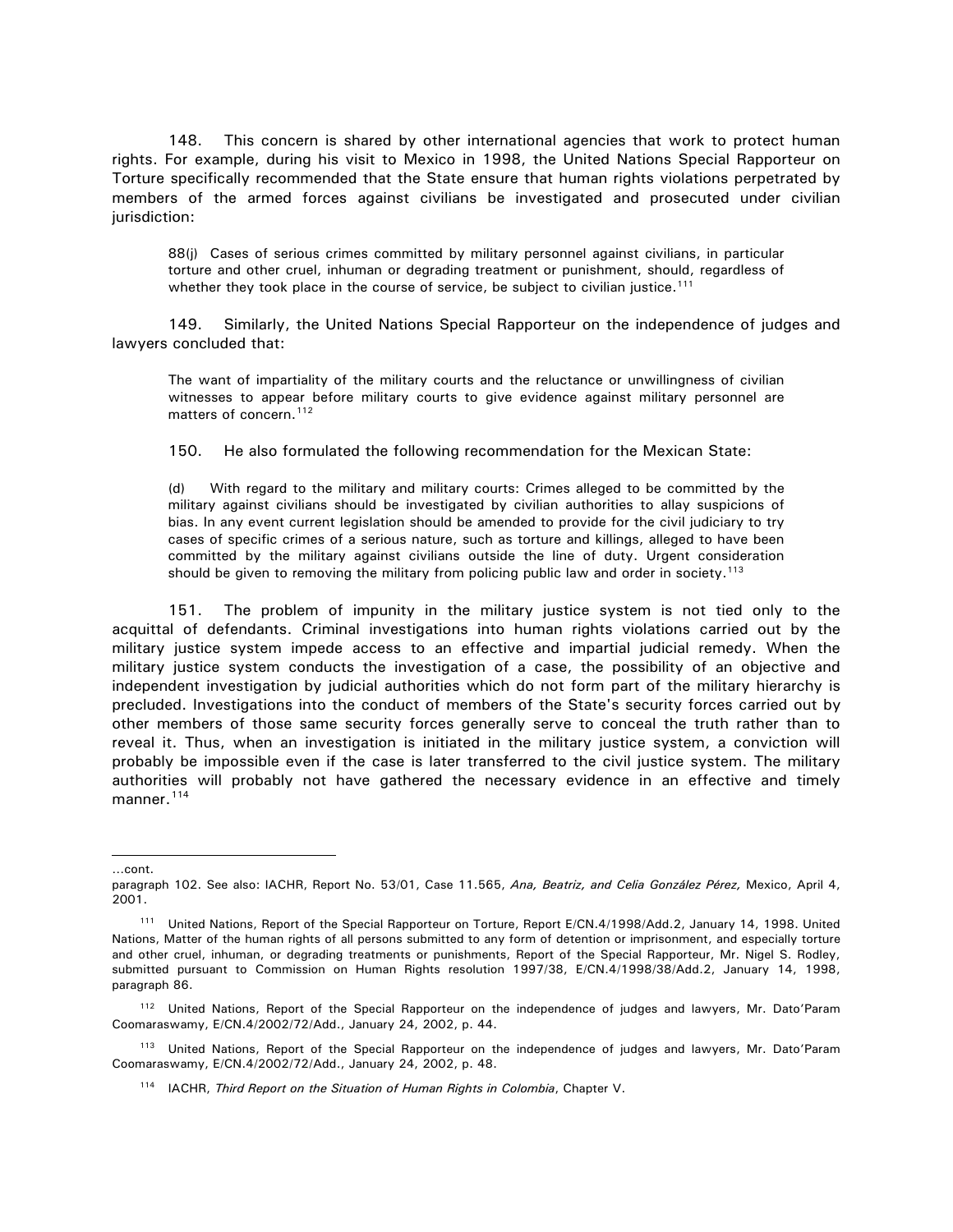152. During the processing of this case by the Commission, the State maintained that the military justice system became involved to determine whether there had been a breach of military discipline:

When a member of the military engages in unlawful conduct not related to military service, he or she is tried by the civilian courts. In this respect, I wish to clarify that the intervention or preliminary inquiry initiated by the Military Prosecution Service in this case was exclusively to verify if there was an infraction of military discipline; at no time was jurisdiction requested or assumed, in other words, the substance of the investigation, and the closing of the inquiry was for the verification of whether the personnel deployed in these areas, for example, as was remarked before, that has the function of enforcing the law on firearms and the permanent fight against drug trafficking, which is rife in this area, as has already been documented, and military presence is because of staff assigned to these areas, without entering into the communities, to verify that military personnel has not left these military bases of operations and engaged in unlawful conduct, in a dereliction of duty.<sup>115</sup>

153. According to the State, "the preliminary inquiry initiated by the Military Prosecution Service was exclusively to verify if there was an infraction of military discipline." In this regard, the Commission notes that the civilian justice system declined jurisdiction in favor of military justice on May 17, 2002, and it was not until March 28, 2006, that it reassumed jurisdiction. In other words, it took the military justice system almost four years to determine that there had been no infraction of military discipline, thus delaying a timely and effective investigation.

154. The instant case is steeped in impunity, in that more than six years after the human rights violations established herein were committed and reported, the State has not met its duty of investigating, prosecuting, and punishing those responsible for the actions denounced by Inés Fernández Ortega, nor has it made amends for the harm arising from those violations. On the contrary, the State failed in its duty of due diligence in investigating the matter and transferred the investigation to the military justice system, which clearly lacks competence over the substance of the case as well as the impartiality necessary to establish the facts in accordance with due process.

155. The Mexican State informed the Commission that the proceedings in this case are currently before the regular courts: in other words, that the State has remedied, on its own initiative, the initial violation of that right. The State said that "to avoid undermining the constitutional rights of Mrs. Inés Fernández Ortega,"<sup>[116](#page-35-1)</sup> it referred the investigation to the office of the Guerrero Attorney General for Justice for it to decide, within the scope of its jurisdiction, how to lawfully proceed. According to the State, the office of the Attorney General for Justice of the state of Guerrero took up the investigation "against the person or persons responsible for the facts object of the complaint, given that there was the possibility of the involvement of civilians, and sent a communication to the zone coordinator of the Ministerial Police of the state of Guerrero, for him to engage in the investigation of the facts."<sup>[117](#page-35-2)</sup>

156. In similar situations, the Court has ruled that the transfer of the proceedings to the regular courts is not enough for the State to comply in full with its international commitments derived from the American Convention.<sup>[118](#page-35-3)</sup> According to the State, upon the return of the case to its jurisdiction, the civilian justice system recommenced the investigation exclusively with respect to

<span id="page-35-2"></span><span id="page-35-1"></span><span id="page-35-0"></span><sup>&</sup>lt;sup>115</sup> CD containing the recording of the hearing held at the Inter-American Commission on Human Rights on October 12, 2007, Case 12.580, Inés Fernández Ortega; Annex 4.

<sup>&</sup>lt;sup>116</sup> Communication from the State in note OEA-01761, dated July 4, 2007; Appendix 3.

<sup>&</sup>lt;sup>117</sup> Communication from the State in note OEA-01761, dated July 4, 2007; Appendix 3.

<span id="page-35-3"></span><sup>&</sup>lt;sup>118</sup> I/A Court H. R., Case of Escué Zapata, Judgment of July 4, 2007, Series C No. 165, paragraph 106.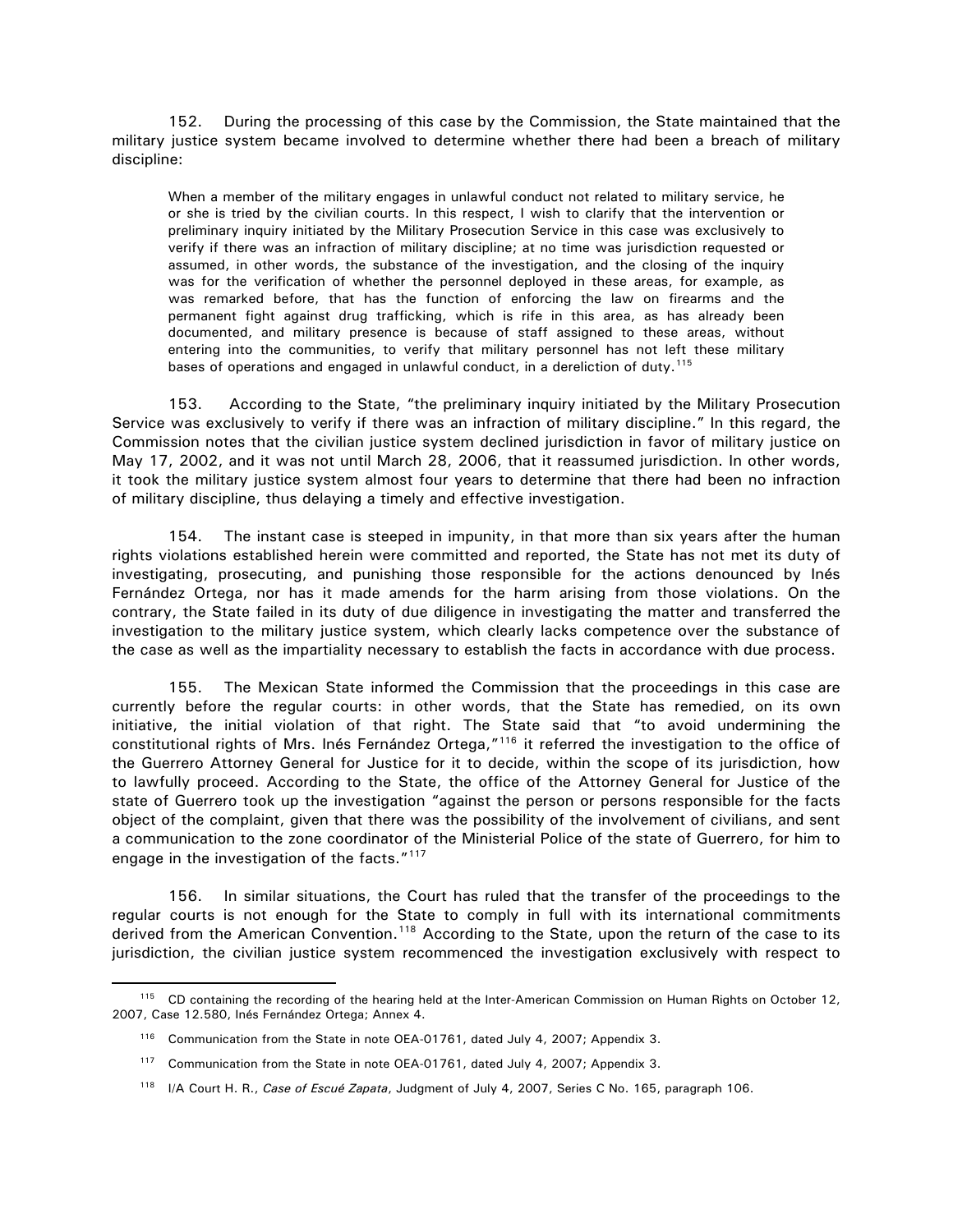<span id="page-36-0"></span>the possible involvement of civilians.<sup>[119](#page-36-1)</sup> This claim was corroborated at the merits hearing on the case held at the IACHR in October 2007.<sup>120</sup> The IACHR believes that the military justice system's partial transfer of jurisdiction for the investigation of civilians alone is incompatible with the American Convention on Human Rights.

157. On an earlier occasion, the Court held that "the next investigation should be conducted using all available legal means and directed at determining the truth and the pursuit, capture, prosecution and punishment of all the masterminds and perpetrators of the facts, whatever the nature of their involvement in the case. $"121"$  $"121"$  $"121"$ 

158. In consideration of the foregoing, the Inter-American Commission asks the Court to rule that by allowing the matter to be investigated by the military justice system for more than four years, the State incurred in a violation of Articles 8.1 and 25 of the American Convention, in conjunction with Article 1.1 thereof.

# **3. Investigation initiated after Inés Fernández Ortega filed her complaint**

159. During processing by the Commission, the State argued that there was insufficient evidence to accuse members of the Mexican Army of rape, based on the medical communication issued by the Ayutla Hospital which states that from the examination practiced on March 25, 2002, it can be inferred that Inés Fernández Ortega had no signs of physical assault and that although sperm cells were found, that report is questionable because it the finding was made three days after the facts reported had occurred. In turn, the petitioners claimed before the Commission that the gynecological studies performed established the presence of sperm cells, but that due to handling irregularities, the samples were destroyed by the authorities.

160. After analyzing the facts and evidence now placed before the Court, the Commission concluded that the State's investigation of the facts was marked by grave shortcomings. In the first place, the Commission finds glaring negligence on the part of the State's expert services when they destroyed the slides containing items of evidence items relevant to the case, thus obstructing the possibility of identifying those responsible for the torture reported by Inés Fernández Ortega and consequently impeding her access to justice.

161. Second, the expert services and authorities did not foresee the need to carry out DNA tests, even though the complaint was for the crime of rape. In this regard, in Recommendation 48/2003, the National Human Rights Commission held that the actions of the personnel attached to the General Directorate of Expert Services of the office of the Guerrero Attorney General were inconsistent, because when the studies gave a positive result for the existence of spermatozoids with the technique applied, it was possible to establish whether the sample contained semen; therefore, there was a lack of foresight on the part of those who performed the tests when they did not return the examined slides and the swabs. The National Human Rights Commission also stated that the tests carried out did not entail the use of destructive techniques, and therefore samples are not consumed in the process of their application.

<sup>&</sup>lt;sup>119</sup> Communication from the State in note OEA-01761, dated July 4, 2007; Appendix 3.

<span id="page-36-2"></span><span id="page-36-1"></span><sup>&</sup>lt;sup>120</sup> CD containing the recording of the hearing held at the Inter-American Commission on Human Rights on October 12, 2007, Case 12.580, Inés Fernández Ortega; Annex 4.

<span id="page-36-3"></span><sup>121</sup> I/A Court H. R., *Case of Escué Zapata*, Judgment of July 4, 2007, Series C No. 165, paragraph 106; I/A Court H. R., *Case of the Miguel Castro Castro Prison,* Merits, Reparations, and Costs, Judgment of November 25, 2006, Series C No. 160, paragraph 256; I/A Court H. R., *Case of Goiburú et al.*, Judgment of September 22, 2006, Series C No. 153, paragraph 117; and I/A Court H. R., *Case of Servellón García et al.***,** Judgment of September 21, 2006, Series C No. 152, paragraph 119.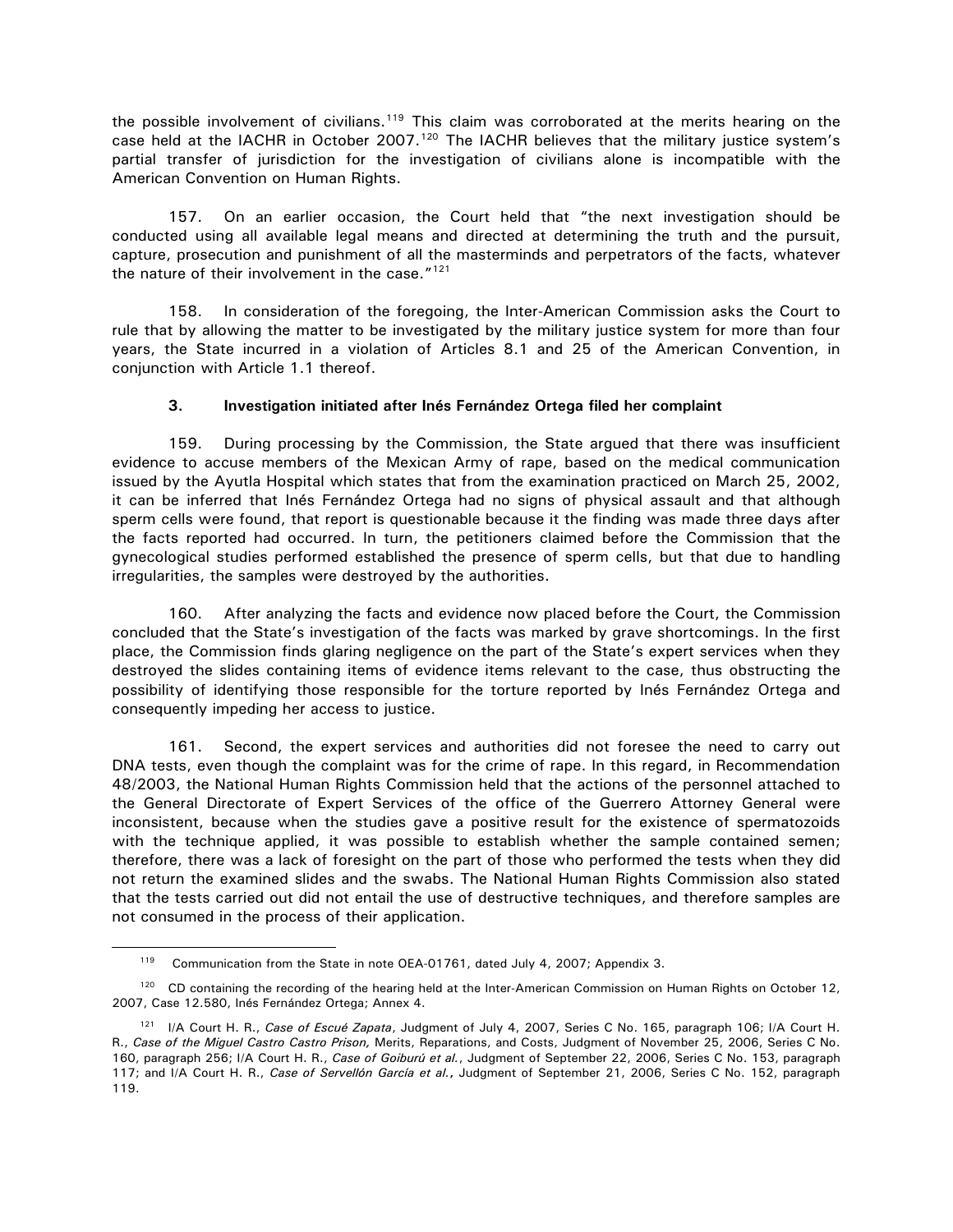162. The National Human Rights Commission's report clearly establishes that the scientific investigation method applicable to semen samples as biological evidence of a crime was not followed, in that the samples received and the results obtained were not recorded in either photographs or video recordings. Thus, the omissions on the part of the personnel of the General Directorate of Expert Services of the office of the Guerrero Attorney General caused the loss of evidence related to the investigation that would have allowed access to more data, most particularly the possibility of determining the identity of those likely to be responsible for the criminal acts under investigation.<sup>[122](#page-37-0)</sup>

163. Third, the Commission observes that Dr. Griselda Radilla López, who examined Inés Fernández Ortega, did not have the specialization required to carry out the appropriate evaluation, since she was not a forensic expert but a general physician. Therefore, she did not have the specialized knowledge needed to attend to victims of crimes of this type. The Commission notes that the fact that a general practitioner carried out the tests had negative repercussions on the results of Inés Fernández Ortega's examination. The United Nations Commission on Human Rights has defined a series of principles to be taken into account by medical practitioners in investigating torture allegations.<sup>[123](#page-37-1)</sup> The "accurate written report" to be prepared promptly by the medical expert is to include, at the least, the following information:

- (i) Circumstances of the interview: name of the subject and affiliation of those present at the examination; the exact time and date; the location, nature and address of the institution (including, where appropriate, the room) where the examination is being conducted (e.g. detention centre, clinic, house, etc.); the circumstances of the subject at the time of the examination (e.g. nature of any restraints on arrival or during the examination, presence of security forces during the examination, demeanour of those accompanying the prisoner, threatening statements to the examiner, etc.); and any other relevant factor.
- (ii) History: a detailed record of the subject's story as given during the interview, including alleged methods of torture or ill-treatment, the times when torture or illtreatment is alleged to have occurred and all complaints of physical and psychological symptoms.
- (iii) Physical and psychological examination: a record of all physical and psychological findings on clinical examination including appropriate diagnostic tests and, where possible, colour photographs of all injuries.
- (iv) Opinion: an interpretation as to the probable relationship of the physical and psychological findings to possible torture or ill-treatment. A recommendation for any necessary medical and psychological treatment and/or further examination.
- (v) Authorship: the report should clearly identify those carrying out the examination and should be signed.

164. In clear violation of these United Nations parameters, the medical notes regarding the examination of Inés Fernández Ortega only indicate the following: "Female patient, 27 years of age, native of Barranca Tecuani, municipality of Ayutla, from the Mixtec area, states that three days ago she was raped." The report requests the following laboratory exams: GUT, VDRL PT, VAGINAL SECRETION EXUDATE, AND SEARCH FOR ACTIVE SPERMATOZOIDS.<sup>[124](#page-37-2)</sup> The medical examination focused on a physical and gynecological examination, ignoring the parameters established by the United Nations and failing to consider any psychological issues.

<sup>&</sup>lt;sup>122</sup> National Human Rights Commission, Recommendation No. 48/2003; Annex 20.

<span id="page-37-2"></span><span id="page-37-1"></span><span id="page-37-0"></span><sup>&</sup>lt;sup>123</sup> United Nations, Torture and other cruel, inhuman or degrading treatment or punishment, "Principles on the effective investigation and documentation of torture and other cruel, inhuman or degrading treatment or punishment," Annex, E/CN.4/RES/2000/43, April 20, 2000.

 $124$  Medical examination report, dated March 25, 2002, issued by Dr. Radilla López; Annex 7.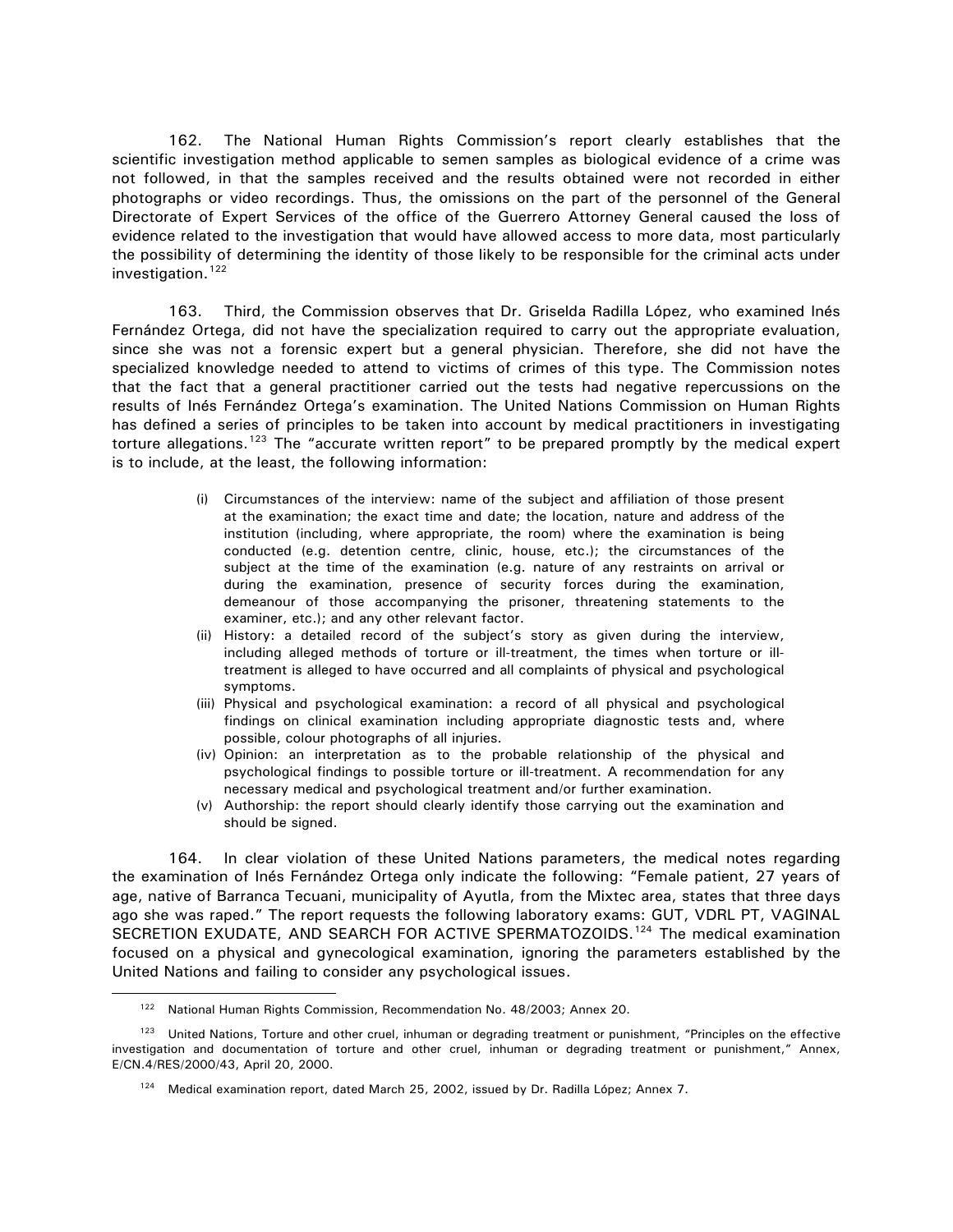165. The Commission finds it remarkable that the state authorities did not diligently investigate the circumstances surrounding the facts object of the complaint because of the weight given to the "direct" evidence of rape.[125](#page-38-0) In its report on *Access to Justice for Women Victims of Violence*, the IACHR stressed the need for evidence other than physical evidence and testimonies to be considered in ruling on cases of violence against women, particularly those involving sexual violence. $126$ 

166. The International Criminal Court's Rules of Procedure and Evidence has established the factors that may prevent a victim from physically resisting a sexual attack, even when consent has not been given, and how those factors are to be taken into consideration in legal proceedings.[127](#page-38-2) Rule 70 specifically states that in cases of sexual violence, the Court shall be guided by and, where appropriate, apply the following principles: [128](#page-38-3)

- a) Consent cannot be inferred by reason of any words or conduct of a victim where force, threat of force, coercion or taking advantage of a coercive environment undermined the victim's ability to give voluntary and genuine consent;
- b) Consent cannot be inferred by reason of any words or conduct of a victim where the victim is incapable of giving genuine consent;
- c) Consent cannot be inferred by reason of the silence of, or lack of resistance by, a victim to the alleged sexual violence;
- d) Credibility, character or predisposition to sexual availability of a victim or witness cannot be inferred by reason of the sexual nature of the prior or subsequent conduct of a victim or witness.

167. The European Court of Human Rights has followed this line of reasoning, and has held that in cases of sexual violence, although it is sometimes in practice very difficult to prove the lack of consent in the absence of "direct" proof of rape such as traces of violence or direct witnesses, the authorities must explore all the facts and decide on the basis of an assessment of all the surrounding circumstances.<sup>[129](#page-38-4)</sup>

168. Likewise, the Istanbul Protocol states that the most significant component of a medical evaluation may be the examiner's assessment of the background information and demeanor of the individual, bearing in mind the cultural context of the woman's experience.<sup>[130](#page-38-5)</sup>

169. The National Human Rights Commission established in its Recommendation 48/2003 that the psychiatric report on Inés Fernández Ortega prepared by the medical expert assigned to the National Human Rights Commission stated that the alleged victim lived through a traumatic event. However, the IACHR has received no information indicating the existence of any psychological

<span id="page-38-0"></span><sup>125</sup> European Court of Human Rights, *Case of M.C. v. Bulgaria*, Application No. 39272/98, December 4, 2003, paragraph 227.

<span id="page-38-1"></span><sup>126</sup> IACHR, *Access to Justice for Women Victims of Violence in the Americas*, OEA/Ser. L/V/II. doc.68, January 20, 2007, paragraph 138; Annex 1.

<span id="page-38-2"></span><sup>127</sup> United Nations, Rule 70, Principles of evidence in cases of sexual violence, International Criminal Court, Rules of Procedure and Evidence, U.N.. Doc. PCNICC/2000/1/Add.1 (2000).

<span id="page-38-3"></span><sup>128</sup> United Nations, Rule 70, Principles of evidence in cases of sexual violence, International Criminal Court, Rules of Procedure and Evidence, U.N.. Doc. PCNICC/2000/1/Add.1 (2000).

<span id="page-38-4"></span><sup>129</sup> European Court of Human Rights, *Case of M.C. v. Bulgaria*, Application No. 39272/98, December 4, 2003, paragraph 181.

<span id="page-38-5"></span><sup>130</sup> United Nations, Manual on Effective Investigation and Documentation of Torture and Other Cruel, Inhuman or Degrading Treatment or Punishment (Istanbul Protocol), 2001, paragraph 227.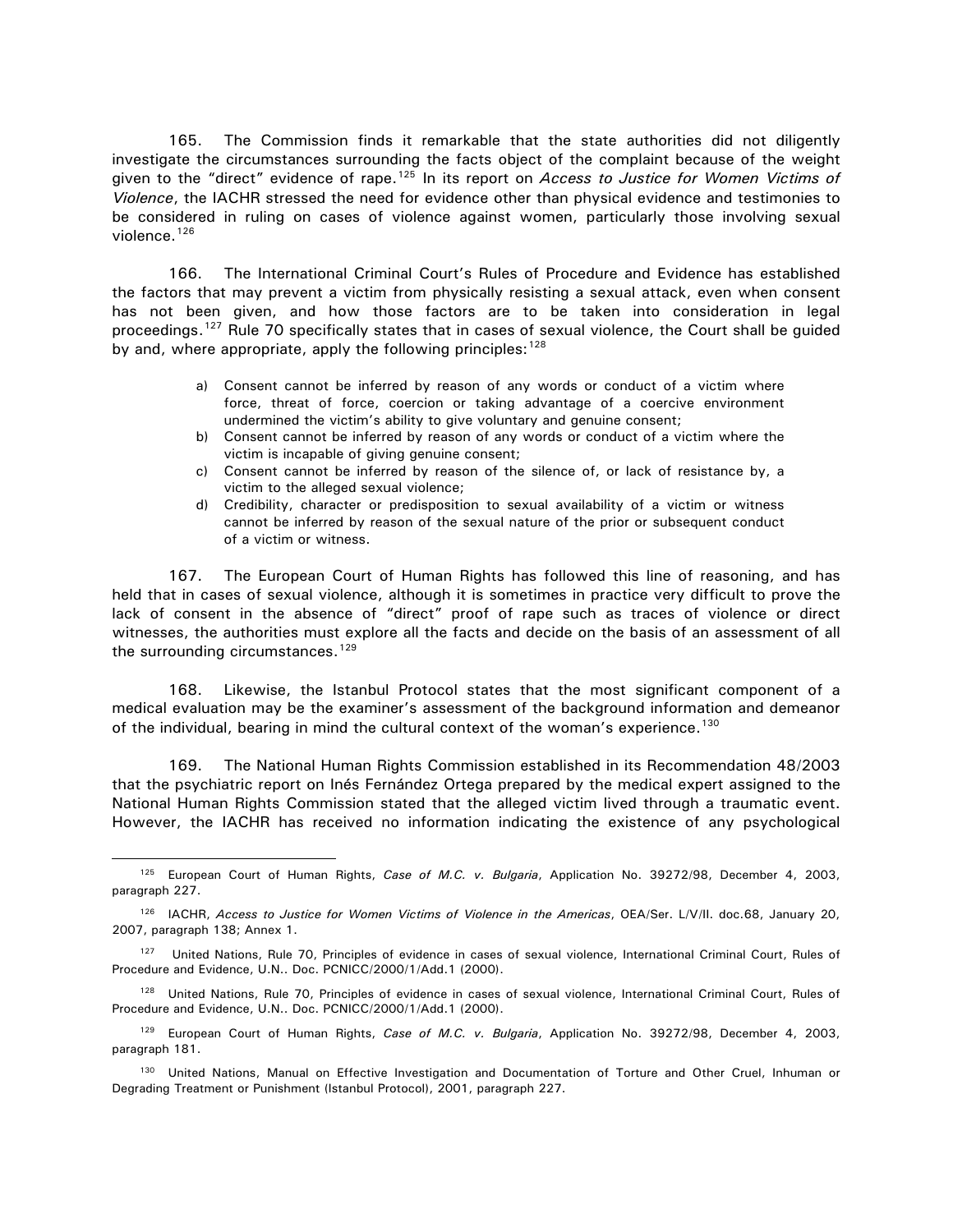<span id="page-39-0"></span>evaluation and report on Inés Fernández Ortega. In fact, at the hearing on the merits of the case before the IACHR, six years after the facts and when the investigation was again under civilian jurisdiction, the State reported that, among the pending evidence to be gathered, was a psychological evaluation of the alleged victim.<sup>[131](#page-39-1)</sup>

170. Taking together the actions of the state authorities in investigating the case, it can be seen that they fragmented the evidence, in breach of the principle of evidentiary unity: i.e., that evidence must be apprised as a whole, taking into consideration the relationships between its different components and they way in which different elements support or weaken others.

171. Based on the foregoing considerations, the Commission asks the Court to declare that the State failed in its duty of acting with due diligence in conducting a proper investigation, punishing the actions described in Inés Fernández Ortega's complaint, and avoiding impunity, in breach of Articles 8.1 and 25 of the American Convention, in conjunction with Article 1.1 thereof.

# **C. Violation of the right to a life free of violence and discrimination (Article 7 of the Convention of Belém do Pará)**

172. The Convention of Belém do Pará, the instrument of the inter-American human rights system with the most ratifications,  $132$  establishes that the obligation of acting with due diligence has a special connotation in cases of violence against women. The Convention reflects the Hemisphere's shared concern about the seriousness of the problem of violence against women, its relationship with historical discrimination, and the need to adopt comprehensive strategies for preventing, punishing, and eradicating it. The Convention of Belém do Pará recognizes the critical link that exists between women's access to adequate judicial protection after suffering acts of violence, and the elimination of the problem of violence and of the discrimination that perpetuates it.

173. Article 7 of the Convention of Belém do Pará sets out a set of complementary and immediate obligations whereby states can ensure effective prevention, investigation, sanction, and redress in cases of violence against women. These include:

- a. Refrain from engaging in any act or practice of violence against women and to ensure that their authorities, officials, personnel, agents, and institutions act in conformity with this obligation;
- b. Apply due diligence to prevent, investigate, and impose penalties for violence against women;
- c. Include in their domestic legislation penal, civil, administrative and any other type of provisions that may be needed to prevent, punish and eradicate violence against women and to adopt appropriate administrative measures where necessary;
- d. Adopt legal measures to require the perpetrator to refrain from harassing, intimidating or threatening the woman or using any method that harms or endangers her life or integrity, or damages her property;
- e. Take all appropriate measures, including legislative measures, to amend or repeal existing laws and regulations or to modify legal or customary practices which sustain the persistence and tolerance of violence against women;
- f. Establish fair and effective legal procedures for women who have been subjected to violence which include, among others, protective measures, a timely hearing and effective access to such procedures;

<span id="page-39-2"></span><span id="page-39-1"></span><sup>&</sup>lt;sup>131</sup> CD containing the recording of the hearing held at the Inter-American Commission on Human Rights on October 12, 2007, Case 12.580, Inés Fernández Ortega; Annex 4. In addition, the State indicated that the following matters were pending: an artist's sketch from the information provided by Inés Fernández Ortega; the ratification and/or expansion of the statements of Inés Fernández Ortega and Noemí Prisciliano Fernández; and taking statements from all relevant persons.

 $132$  The Convention of Belém do Pará has been ratified by 32 OAS member states.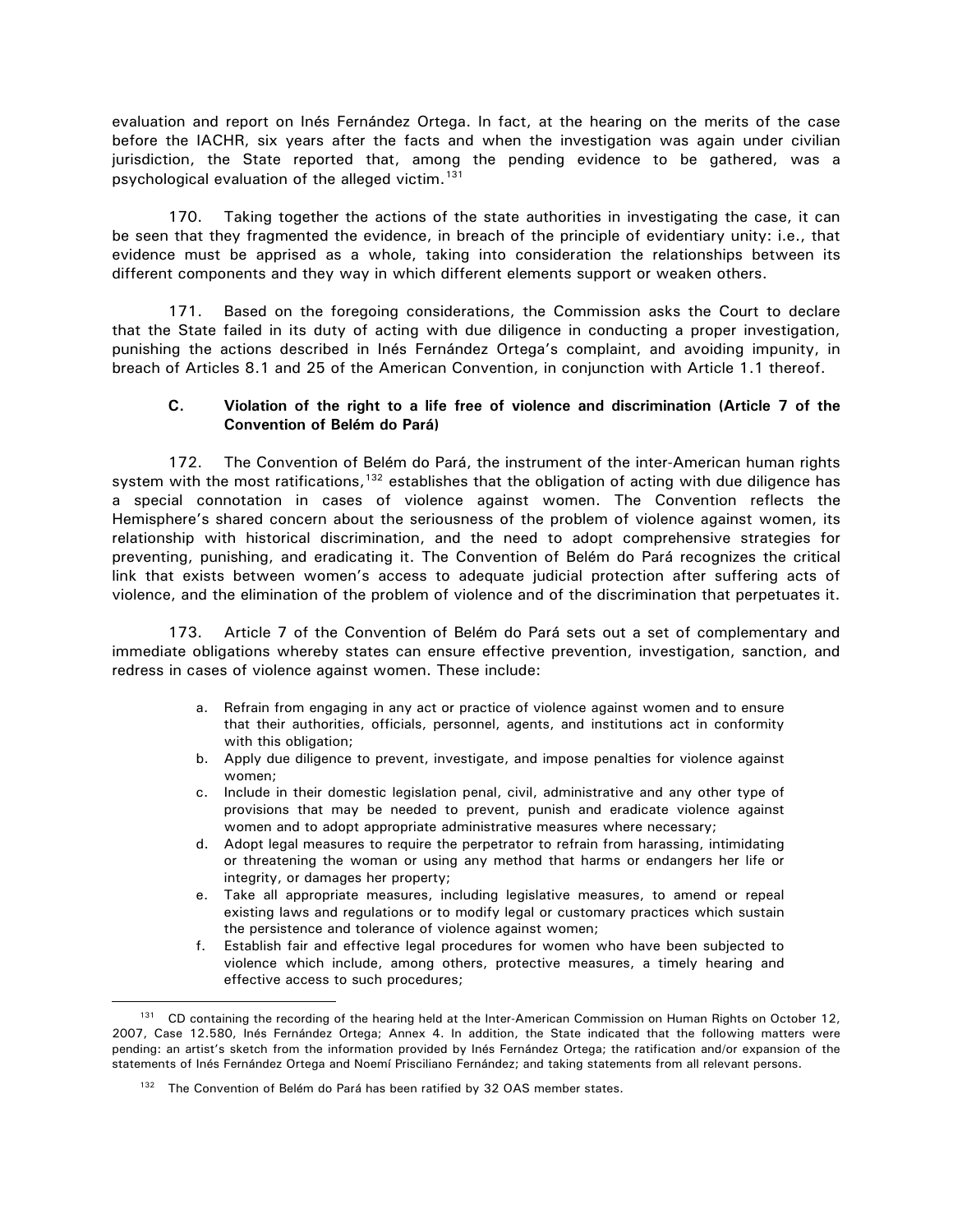- g. Establish the necessary legal and administrative mechanisms to ensure that women subjected to violence have effective access to restitution, reparations or other just and effective remedies; and,
- h. Adopt such legislative or other measures as may be necessary to give effect to this Convention.

174. In addition, Article 9 of the Convention of Belém do Pará provides that the states parties shall take special account of women's vulnerability to violence by reason of, among others, their race or ethnic background or their socio-economically disadvantaged status.

175. As the Inter-American Court has held, Article 7.b of the Convention of Belém do Pará obliges states parties to act with due diligence in investigating and punishing violence against women.<sup>[133](#page-40-0)</sup> That provision creates specific obligations and complements state obligations as regards complying with the rights enshrined in the American Convention.<sup>134</sup>

176. The IACHR has ruled that among the most important principles, the State's obligation in cases of violence against women includes the duty to investigate, prosecute, and punish the guilty, along with the duty to "prevent these degrading practices."<sup>[135](#page-40-2)</sup> The Commission has also stated that judicial ineffectiveness in cases of violence against women creates a climate of impunity that is conducive to violence "since society sees no evidence of willingness by the State, as the representative of the society, to take effective action to sanction such acts."[136](#page-40-3)

177. The evidence enclosed with this application establishes that the investigation into the rape suffered by Inés Fernández Ortega was referred to the military justice system, which, as has been shown, clearly lacked jurisdiction over the matter. It also showcases the irregularities committed in the investigation of the complaint, such as the destruction of the expert test materials, which would have assisted in identifying the perpetrators.

178. From various sources and through the use of the mechanisms of the Inter-American system, the Commission has received information on the obstacles faced by indigenous women in obtaining access to justice, usually related to social exclusion and the ethnic discrimination they have historically suffered.<sup>[137](#page-40-4)</sup> The IACHR, in its report on the merits in the case of the González Pérez sisters, underscored the fact that the pain and humiliation suffered by those women as victims of torture was aggravated by their being members of an indigenous group: first of all, because of their lack of knowledge of the language of their aggressors and of the other authorities, and also because they were repudiated by their own community as a consequence of the established violations.<sup>[138](#page-40-5)</sup> In the instant case, in meeting with authorities, Inés Fernández Ortega had invariably to be accompanied by persons who spoke Spanish and who could communicate her reports, complaints, and claims to those public officials.

- <sup>135</sup> IACHR, Report No. 54/01, Case 12.051, Maria Da Penha Maia Fernandes, Brazil, April 16, 2001, paragraph 56.
- <sup>136</sup> IACHR, Report No. 54/01, Case 12.051, *Maria Da Penha Maia Fernandes*, Brazil, April 16, 2001, paragraph 56.
- <span id="page-40-4"></span><span id="page-40-3"></span>137 The most common definition of social exclusion is: a chronic shortage of opportunities and access to good quality basic services, to labor and credit markets, to proper physical conditions and infrastructure, and to the justice system.
- <span id="page-40-5"></span><sup>138</sup> IACHR, Report No. 53/01 (Merits), Case 11.565, *Ana, Beatriz, and Celia González Pérez*, Mexico, April 4, 2001, paragraph 95.

<span id="page-40-0"></span><sup>133</sup> I/A Court H. R., *Case of the Miguel Castro Castro Prison,* Judgment of November 25, 2006, Series C No. 160, paragraph 378.

<span id="page-40-2"></span><span id="page-40-1"></span><sup>134</sup> I/A Court H. R., *Case of the Miguel Castro Castro Prison,* Judgment of November 25, 2006, Series C No. 160, paragraph 379.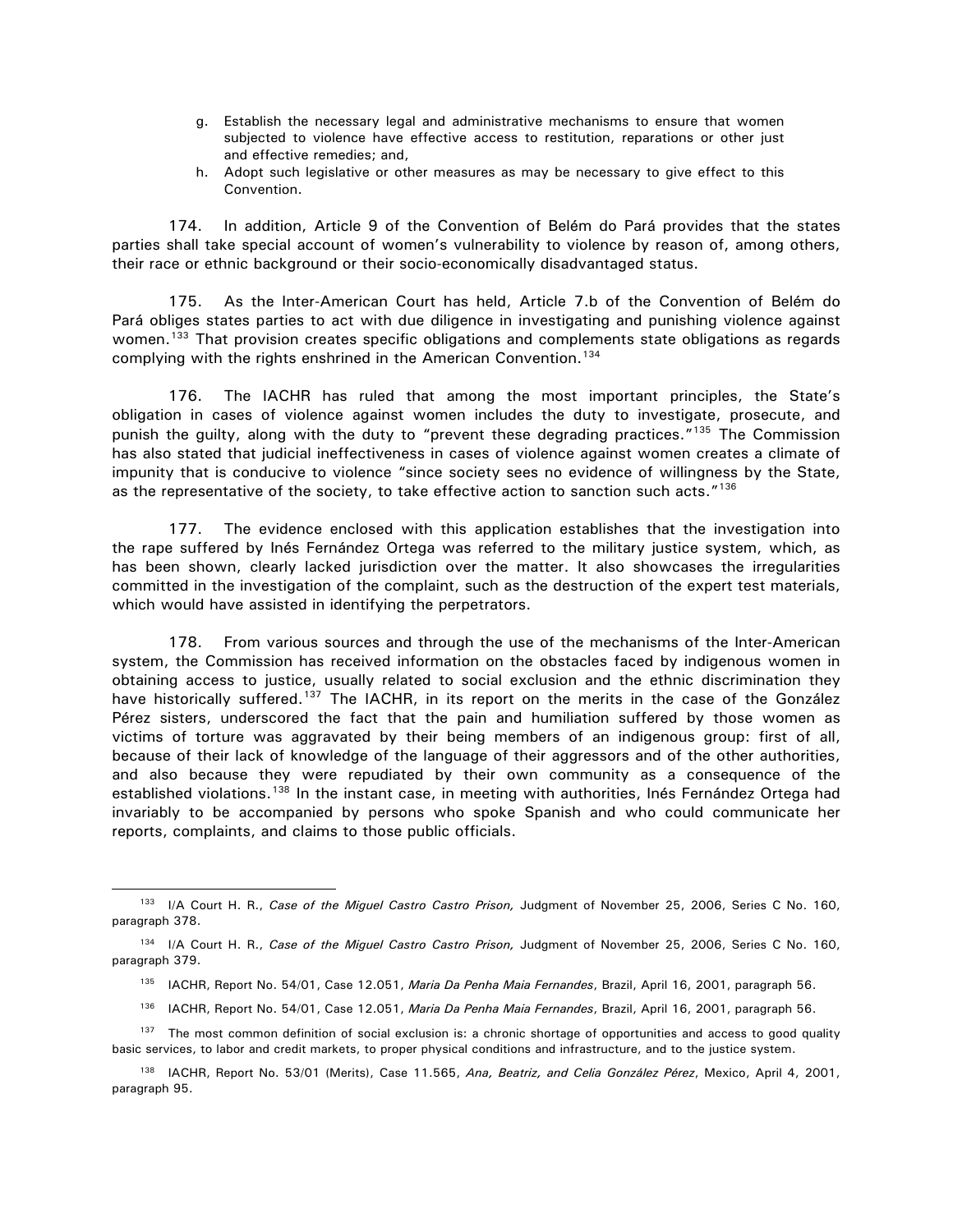179. The IACHR has further noted that the obstacles such women face in securing access to suitable and effective judicial remedies to redress the violations they suffer can be even more daunting in that they suffer from a combination of various forms of discrimination: as women, because of their ethnic or racial origin, and/or by virtue of their socio-economic status.<sup>[139](#page-41-0)</sup>

180. Along the same lines, the United Nations Special Rapporteur on the situation of human rights and fundamental freedoms of indigenous people has spoken of the threefold discrimination and marginalization suffered by indigenous women:<sup>140</sup>

Indigenous women continue to be discriminated against and marginalized in many parts of the world. The threefold discrimination they suffer (for being women, indigenous and poor) marginalizes them even further – even compared with indigenous men – regarding economic and political opportunities for employment, social services, access to justice, and, more particularly, access to land and other productive resources.

181. In connection with this, the Commission has received information indicating that in cases involving the rape of indigenous women, instead of taking steps to conduct exhaustive and impartial investigations, the military investigators have frequently set about refuting the allegations, causing the burden of proof to fall on the victim. Amnesty International has said that: "Investigation mechanisms including lodging a complaint, the ratification process, initial investigations, visit to the site, identity parades, protection of witnesses, medical examinations have all been seriously deficient and have been conducted in a manner that at times has been both threatening and disrespectful. There has been virtually no oversight of the proceedings and certainly no accountability."[141](#page-41-2)

182. In this case, the Commission holds that the State failed in its duty of acting with due diligence to prevent, investigate, and punish violence against women, as required by Article 7 of the Convention of Belém do Pará, in that more than six years have gone by since the incident was reported and no suspects have been identified.

183. The judiciary is the first line of national defense for protecting the rights and individual freedoms of women, whence the importance of it giving an effective response to human rights violations. A suitable judicial response is indispensable to provide women victims of violence with a remedy for the crimes they suffer and for ensuring that they do not go unpunished.

184. However, the Commission notes with particular concern the low level of usage of the justice system among the victims of violence against women and their persistent mistrust of the courts' ability to resolve the crimes they suffer. The reasons detected for this include the secondary victimization they can receive while attempting to report such offenses; the absence of judicial safeguards and guarantees to protect their dignity, safety, and privacy – as well as those of witnesses – during proceedings; the financial cost of judicial proceedings; and the geographical location of the agencies responsible for receiving accusations. Similarly, the IACHR notes with concern the lack of information available to victims and their next-of-kin about how to approach the judicial agencies responsible for affording protection and processing cases.

<span id="page-41-0"></span><sup>139</sup> IACHR, *Access to Justice for Women Victims of Violence in the Americas*, OEA/Ser. L/V/II. doc.68, January 20, 2007, paragraph 195; Annex 1.

<span id="page-41-1"></span><sup>&</sup>lt;sup>140</sup> United Nations, Report of the Special Rapporteur on the situation of human rights and fundamental freedoms of indigenous people, Rodolfo Stavenhagen, A/HRC/4/32, February 27, 2007, paragraph 67.

<span id="page-41-2"></span><sup>141</sup> Amnesty International, *Mexico: Indigenous Women and Military Injustice*, AI: AMR 41/033/2004, November 23, 2004, p. 14, available at: [http://www.amnesty.org/es/library/asset/AMR41/033/2004/es/c9fa2e2d-d57c-11dd-bb24-](http://www.amnesty.org/es/library/asset/AMR41/033/2004/es/c9fa2e2d-d57c-11dd-bb24-1fb85fe8fa05/amr410332004es.pdf) [1fb85fe8fa05/amr410332004es.pdf;](http://www.amnesty.org/es/library/asset/AMR41/033/2004/es/c9fa2e2d-d57c-11dd-bb24-1fb85fe8fa05/amr410332004es.pdf) Annex 3.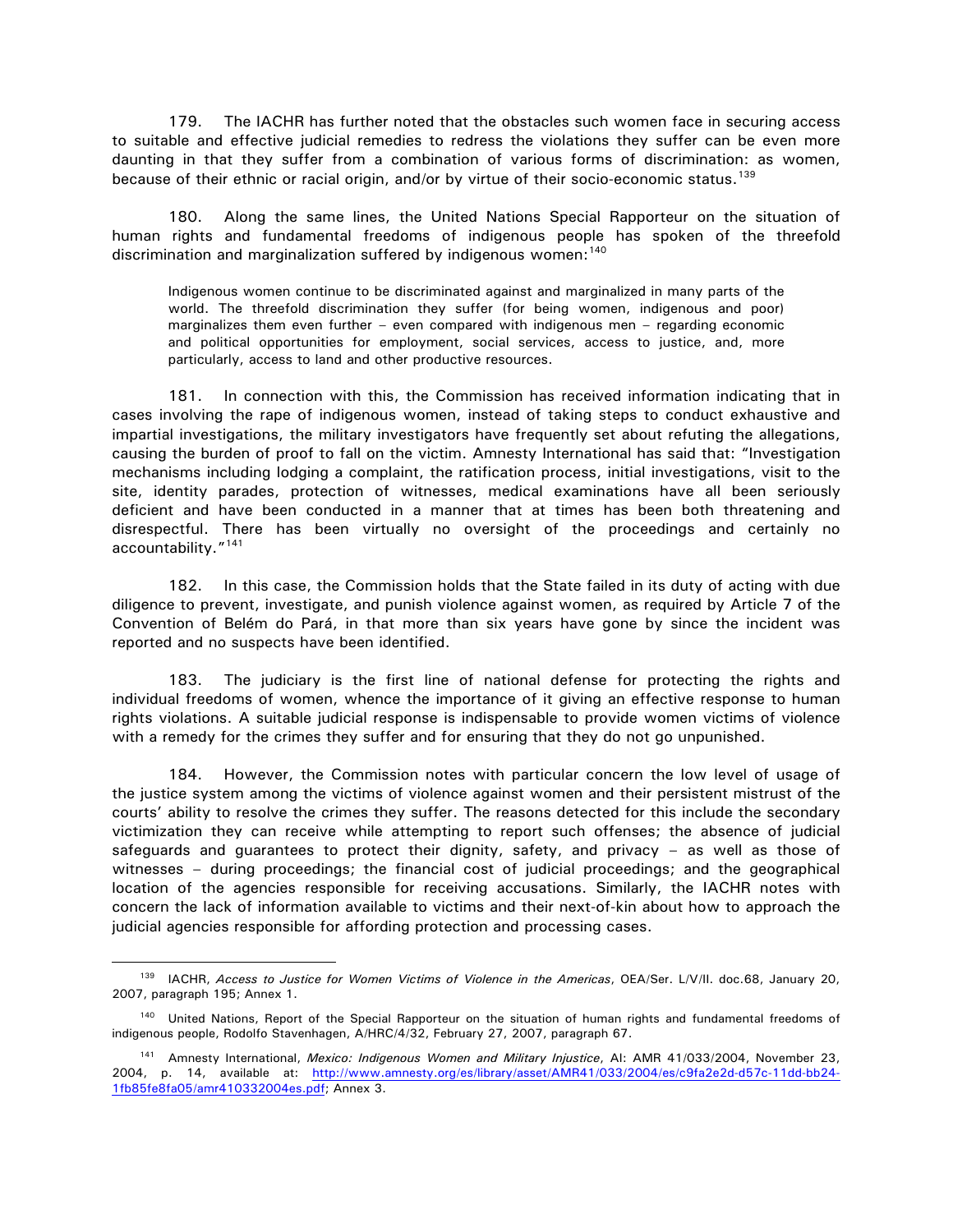185. The factors that influence how officers of the judiciary treat victims of violence include the social acceptance of violence and discrimination against women as normal patterns of behavior within the social structure, and the perception that the problem of violence against women belongs to the private sphere.

186. Another important obstacle to access to judicial protection by women victims of violence, noted by the Commission in the past, is the pronounced stigmatization they can suffer from their communities as victims of violence, and the shame they can feel in reporting such offenses.

187. The IACHR has received information about the obstacles faced by indigenous women in securing access to justice, particularly when they have been victims of rapes committed by state agents.<sup>[142](#page-42-0)</sup>

188. Reports from institutions indicate that Inés Fernández Ortega's case reflects the general climate of impunity that surrounds the military justice system, since none of the guilty has been brought to justice.<sup>[143](#page-42-1)</sup>

The women [...] who have dared to confront the very real cultural, economic and social barriers that exist to seek redress from the state have had to contend with a system that offers poor medical care, substandard forensic examinations and a judicial system that appears reluctant or incapable of providing even minimum guarantees of a successful outcome. The principal obstacle in these cases, however, has been the transfer of the cases to military jurisdiction which continues to demonstrate an alarming lack of accountability towards those who denounce serious human rights violations committed by military officials. This failure to investigate, hold accountable and bring to justice members of the armed forces suspected of being responsible for serious human rights violations is almost absolute and has been extensively documented by Amnesty International and other national and international non-governmental organizations.<sup>[144](#page-42-2)</sup>

189. In its judgment in *The Plan de Sánchez Massacre v. Guatemala*, the Court said that: "Access to the State's justice system is very difficult for indigenous peoples, given the geographical distances and linguistic particularities. The courts usually hear them in Spanish and, even though there are interpretation services, insufficient importance is given to the task of the interpreters; also, the difference in cosmovisions makes this interpretation very difficult."<sup>[145](#page-42-3)</sup> In addition, some judicial officials maintain attitudes of discrimination and racism toward the members of indigenous peoples,

<span id="page-42-0"></span><sup>142</sup> IACHR, *Access to Justice for Women Victims of Violence in the Americas*, OEA/Ser. L/V/II. doc.68, January 20, 2007; Annex 1. Amnesty International maintains that the lack of due diligence negatively impacts other cases of violence against women, in that the victims and their families have to live with the serious consequences their denunciations have. Similarly, "this lack of justice has a profound knock-on effect on indigenous communities, particularly women, and how they respond to the presence of the military." Amnesty International, *Mexico: Indigenous Women and Military Injustice*, AI: AMR 41/033/2004, November 23, 2004, p. 5, available at: [http://www.amnesty.org/es/library/asset/AMR41/033/2004/es/c9fa2e2d-d57c-11dd-bb24-](http://www.amnesty.org/es/library/asset/AMR41/033/2004/es/c9fa2e2d-d57c-11dd-bb24-1fb85fe8fa05/amr410332004es.pdf) [1fb85fe8fa05/amr410332004es.pdf;](http://www.amnesty.org/es/library/asset/AMR41/033/2004/es/c9fa2e2d-d57c-11dd-bb24-1fb85fe8fa05/amr410332004es.pdf) Annex 3.

<span id="page-42-1"></span><sup>143</sup> Amnesty International, *Mexico: Indigenous Women and Military Injustice*, AI: AMR 41/033/2004, November 23, 2004, p. 5, available at: [http://www.amnesty.org/es/library/asset/AMR41/033/2004/es/c9fa2e2d-d57c-11dd-bb24-](http://www.amnesty.org/es/library/asset/AMR41/033/2004/es/c9fa2e2d-d57c-11dd-bb24-1fb85fe8fa05/amr410332004es.pdf) [1fb85fe8fa05/amr410332004es.pdf;](http://www.amnesty.org/es/library/asset/AMR41/033/2004/es/c9fa2e2d-d57c-11dd-bb24-1fb85fe8fa05/amr410332004es.pdf) Annex 3.

<span id="page-42-2"></span><sup>144</sup> Amnesty International, *Mexico: Indigenous Women and Military Injustice*, AI: AMR 41/033/2004, November 23, 2004, available at: [http://www.amnesty.org/es/library/asset/AMR41/033/2004/es/c9fa2e2d-d57c-11dd-bb24-](http://www.amnesty.org/es/library/asset/AMR41/033/2004/es/c9fa2e2d-d57c-11dd-bb24-1fb85fe8fa05/amr410332004es.pdf) [1fb85fe8fa05/amr410332004es.pdf;](http://www.amnesty.org/es/library/asset/AMR41/033/2004/es/c9fa2e2d-d57c-11dd-bb24-1fb85fe8fa05/amr410332004es.pdf) Annex 3.

<span id="page-42-3"></span><sup>145</sup> I/A Court H. R., *Case of the Plan de Sánchez Massacre*, Reparations and Costs, Judgment of November 19, 2004, Series C No. 116, p. 19, expert report of Augusto Willemsen-Diaz.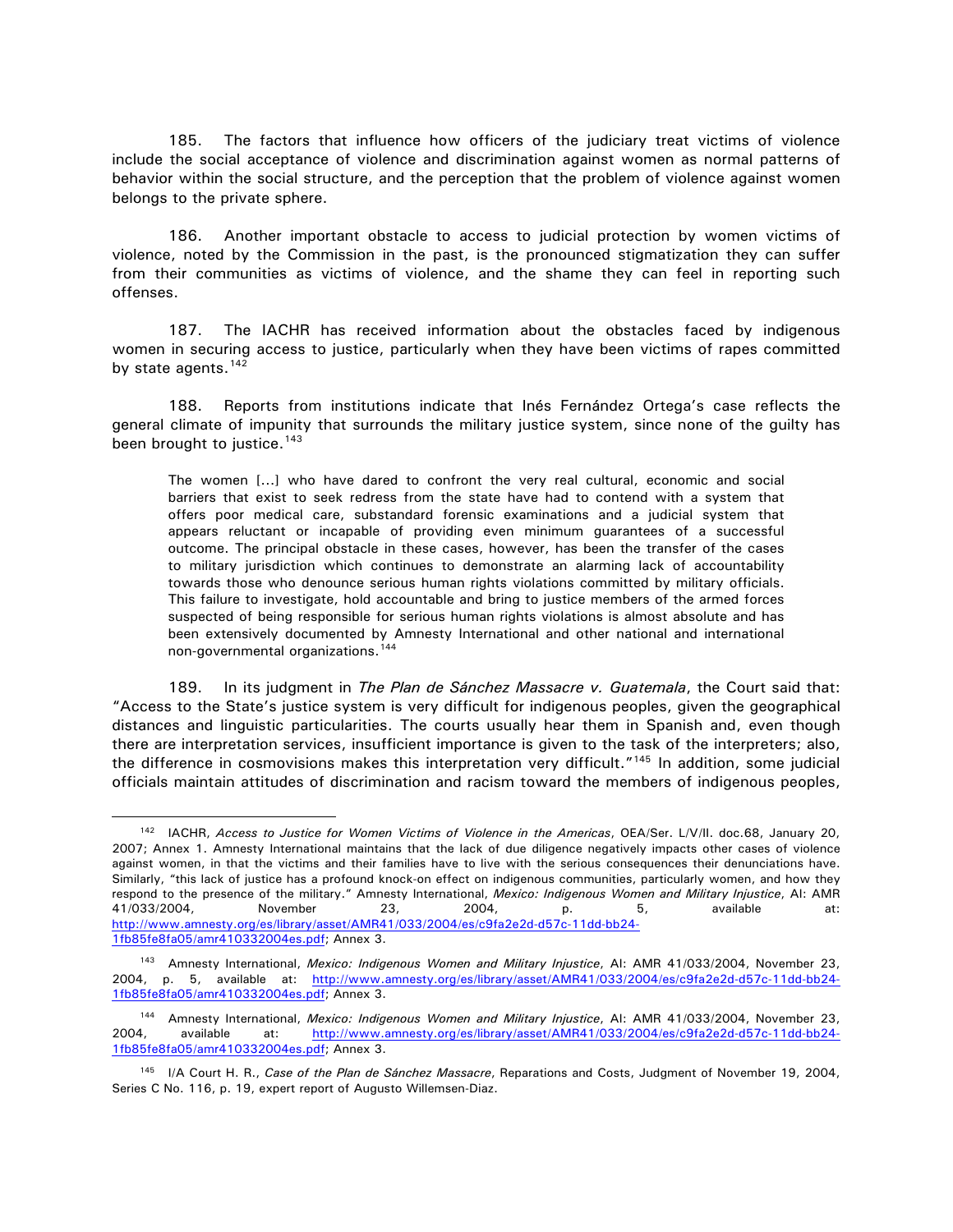<span id="page-43-0"></span>which serves as a major factor in discouraging those people from pursuing justice. On occasions, the costs of pursuing a trial and of hiring counsel to represent their interests can convince them to abandon their quest for justice in a given matter.

190. For the reasons given, the Commission asks the Court to declare that the Mexican State failed in its duty of acting with due diligence to prevent, investigate, and punish the acts of violence committed against Inés Fernández Ortega, in breach of Article 7 of the Convention of Belém do Pará.

#### **D. Noncompliance with the obligation of investigating and punishing torture (Articles 1, 6, and 8 of the Convention against Torture)**

191. The investigation that the State must undertake regarding alleged violations of Article 5.1 of the Convention is also specifically required by Articles 1, 6, and 8 of the Convention against Torture, whereunder states parties must take all steps that may be effective to prevent and punish all acts of torture within their jurisdiction, as well as to guarantee that torture cases are impartially examined.<sup>[146](#page-43-1)</sup>

192. The Inter-American Court has said that when a complaint has been filed or when there are sufficient reasons to believe that an act of torture has been committed, the State has the obligation to immediately initiate an effective *ex officio* investigation to identify, prosecute, and punish the perpetrators, in accordance with the general obligation of ensuring all persons under its jurisdiction the human rights enshrined in the Convention as set out in Article 1.1 thereof in conjunction with the right to humane treatment.<sup>147</sup>

193. The Inter-American Court has stated that from the moment the Convention against Torture becomes effective, "the obligations undertaken under said treaty must be fulfilled by the State."<sup>[148](#page-43-3)</sup> Confronting the facts of this case with the above exposition reveals that the Mexican State conducted some judicial proceedings in connection with the incident; it is apparent, however, that the investigation carried out has not been adequate because, to date, the perpetrators have been neither identified nor punished. Regardless of whether the persons indicated were or were not responsible for the unlawful acts, the State should have initiated an exhaustive and impartial investigation to identify and punish the perpetrators.

194. The United Nations Committee against Torture, in its concluding observations on Mexico given in 1997, said:<sup>[149](#page-43-4)</sup>

The fragility of the culture of respect for guarantees of the rights of individuals and insufficient awareness on the part of the various authorities of the importance of punishing torture harshly and in accordance with the law [...] are subjective factors which probably

<span id="page-43-1"></span><sup>146</sup> I/A Court H. R., *Case of Baldeón García*, Judgment of April 6, 2006, Series C No. 147, paragraph 157; I/A Court H. R., *Case of Gutiérrez Soler***,** Judgment of September 12, 2005, Series C No. 132, paragraph 54; and I/A Court H. R., *Case of Tibi*, Judgment of September 7, 2004, Series C No. 114, paragraph 159.

<span id="page-43-2"></span><sup>147</sup> I/A Court H. R., *Case of Baldeón García*, Judgment of April 6, 2006, Series C No. 147, paragraph 156; I/A Court H. R., *Case of Gutiérrez Soler***,** Judgment of September 12, 2005, Series C No. 132, paragraph 54; and I/A Court H. R., *Case of Tibi*, Judgment of September 7, 2004, Series C No. 114, paragraph 159; I/A Court H. R., *Case of Ximenes Lopes*, Judgment of July 4, 2006, Series C No. 149, paragraph 148. See also: Eur.C.H.R., *Assenov and others v. Bulgaria,* No. 90/1997/874/1086, Judgment of October 28, 1998, paragraph 102; and Eur.C.H.R., *Ilhan v. Turkey* [GC]*,* No. 22277/93, Judgment of June 27, 2000, paragraphs 89-93.

I/A Court H. R., Case of Vargas Areco, Judgment of September 26, 2006, Series C No. 155.

<span id="page-43-4"></span><span id="page-43-3"></span><sup>149</sup> Committee against Torture, Report to the 52nd Session, Mexico, Supplement No. 44 (A/52/44), September 10, 1997.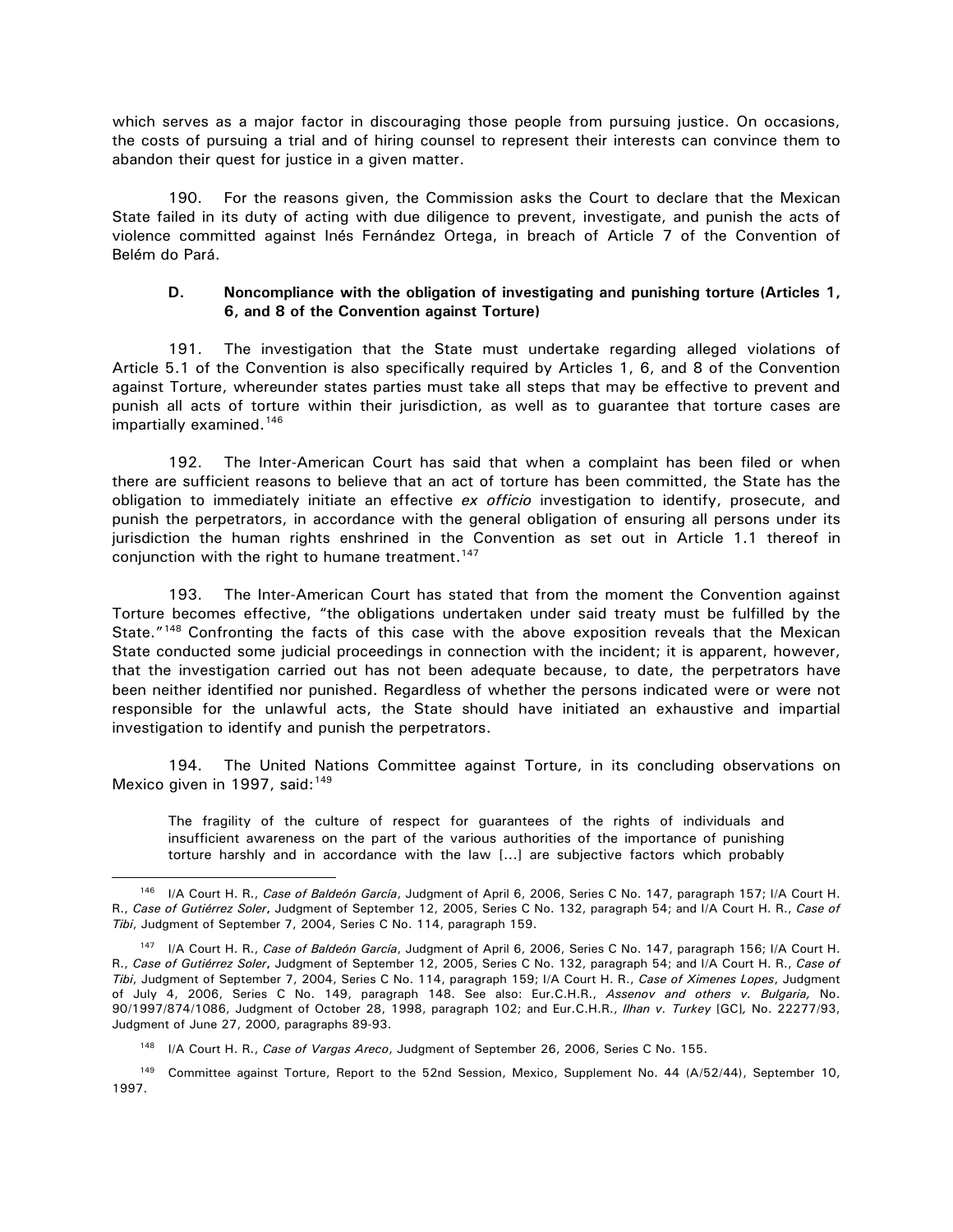make it more difficult fully to guarantee the fulfillment of the obligations imposed on the State party by the Convention

<span id="page-44-0"></span>195. Having seen the facts and evidence now placed before the Court, the Commission asks it to declare that the failure to conduct an impartial investigation of torture, together with the impunity that the guilty parties to date enjoy, constitutes a failure to comply with the obligations set forth in Articles 1, 6, and 8 of the Inter-American Convention to Prevent and Punish Torture.

# **X. REPARATIONS AND COSTS**

196. In light of the facts alleged in this application and of the constant jurisprudence of the Inter-American Court, which establishes "that it is a principle of International Law that any violation of an international obligation that has caused damages triggers the duty to make adequate amends,<sup>[150](#page-44-1)</sup> the Commission hereby submits to the Court its views on the reparations and costs that Mexican State must provide as a result of its responsibility in the human rights violations committed with respect to the victim and her next-of-kin.

197. In line with the Court's Rules of Procedure, which grant individuals autonomous representation, the Commission will at this time simply outline the general guidelines related to reparations and costs it believes the Court should apply in the case at hand. The Commission understands that it falls to the victim and her representatives to substantiate their claims, in compliance with Article 63 of the American Convention and the Articles 24 *et al.* of the Rules of Procedure of the Court.

#### **A. Obligation of making reparations**

 $\overline{a}$ 

198. One essential function of justice is to remedy the harm inflicted on the victim. This function must be expressed through rectification or restitution, and not only through compensation, which does not reset the moral balance nor return what was taken.

199. Article 63.1 of the American Convention provides that:

If the Court finds that there has been a violation of a right or freedom protected by [the] Convention, the Court shall rule that the injured party be ensured the enjoyment of his right or freedom that was violated. It shall also rule, if appropriate, that the consequences of the measure or situation that constituted the breach of such right or freedom be remedied and that fair compensation be paid to the injured party.

200. In turn, Article 7.g of the Convention of Belém do Pará states that:

The States Parties condemn all forms of violence against women and agree to pursue, by all appropriate means and without delay, policies to prevent, punish and eradicate such violence and undertake to: […]

g. Establish the necessary legal and administrative mechanisms to ensure that women subjected to violence have effective access to restitution, reparations or other just and effective remedies.

201. As the Court has consistently maintained in its jurisprudence, "Article 63.1 of the American Convention contains a rule of customary law that constitutes one of the fundamental

<span id="page-44-1"></span><sup>150</sup> I/A Court H. R., *Case of Perozo et al.*, Judgment of January 28, 2009, Series C No. 195, paragraph 404; I/A Court H. R., *Case of Tristán Donoso*, Judgment of January 27, 2009, Series C No. 193, paragraph 170; and I/A Court H. R., *Case of Valle Jaramillo et al.*, Judgment of November 27, 2008, Series C No. 192, paragraph 198.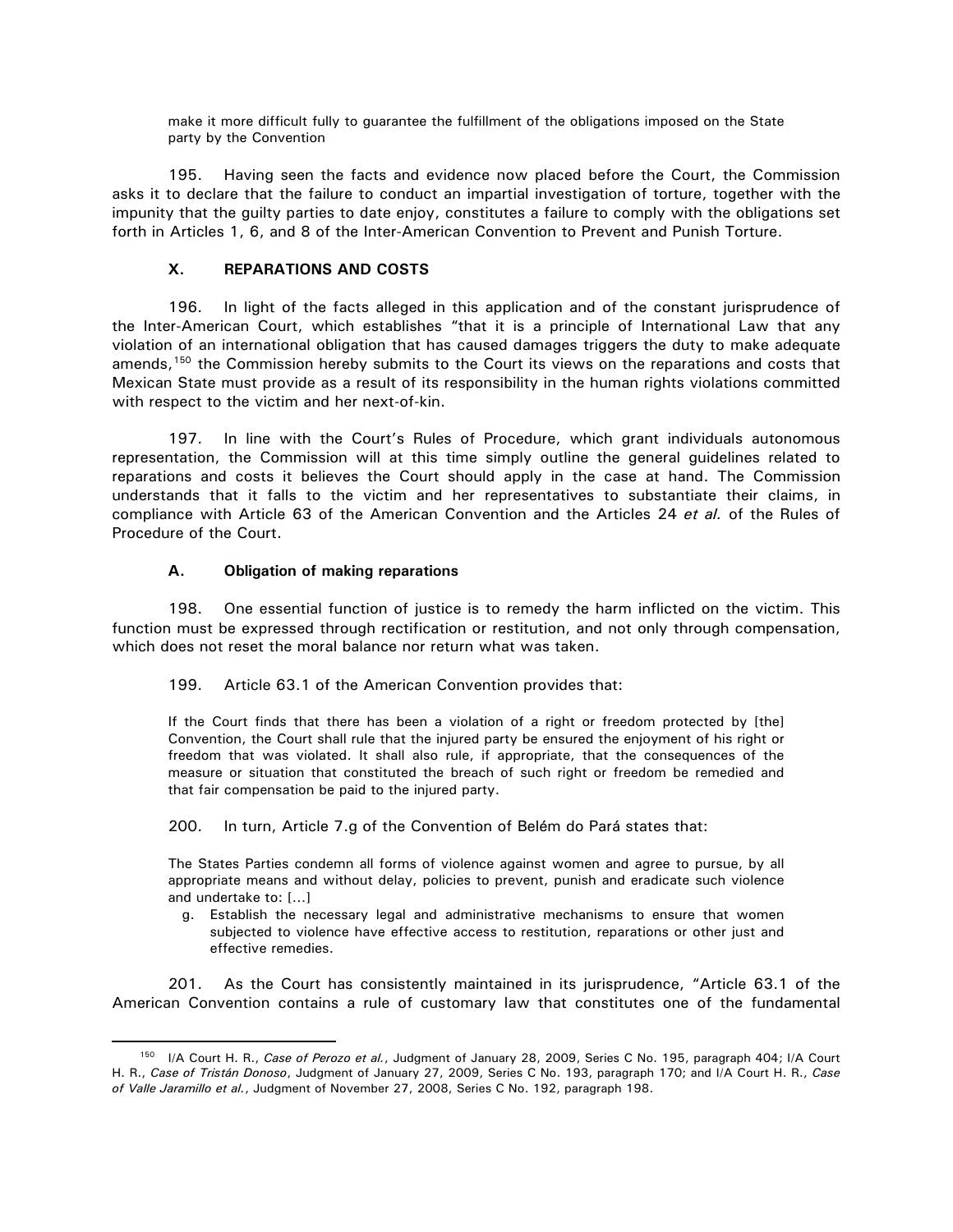principles of contemporary international law on State responsibility. The occurrence of a wrongful act that is attributable to a State gives rise to the State's international liability, and its resulting duty to make reparation for and remove the consequences of the violation."[151](#page-45-0)

202. Reparations are crucial in ensuring that justice is done in a given case, and they are the mechanism whereby the Court's decisions move beyond the realm of mere moral condemnation. Reparations are those measures that tend to make the effects of past violations disappear. Reparation of harm caused by a violation of an international obligation requires, whenever possible, full restitution (*restitutio in integrum*), which consists of restoring the situation that existed before the violation occurred.

203. If full restitution is not possible, as in the instant case, it is for the international court to determine a set of measures, in addition to ensuring the rights abridged, to address the consequences of the infractions, as well as ordering payment of a compensation for the damage caused.[152](#page-45-1)

204. A respondent state may not invoke domestic legal provisions to modify or avoid complying with its obligations to redress, which are regulated in all their aspects (scope, nature, modes, and establishment of the beneficiaries) by international law.<sup>[153](#page-45-2)</sup>

205. In the case at hand, the Inter-American Commission has shown that the Mexican State incurred in international responsibility for violating Articles 5 (right to humane treatment), 8 (right to a fair trial), 11 (right to privacy), and 25 (right to judicial protection) of the Convention, in conjunction with the general obligation of respecting and ensuring human rights enshrined in Article 1.1 thereof, and Article 7 of the Convention of Belém do Pará, with respect to Mrs. Inés Fernández Ortega; Articles 5 (right to humane treatment), 8 (right to a fair trial), and 25 (right to judicial protection) of the Convention, in conjunction with the general obligation of respecting and ensuring human rights enshrined in Article 1.1 thereof, with respect to Fortunato Prisciliano Sierra (husband of the victim), Noemí, Ana Luz, Colosio, Nelida and Neptalí Prisciliano Fernández (children of the victim), María Lídia Ortega (the victim's mother), Lorenzo† and Ocotlan Fernández Ortega (the victim's brothers); and in failing to abide by its obligations under Articles 1, 6, and 8 of the Convention against Torture.

206. Redress in the case at hand must serve to vindicate the rights of the victim and of her loved ones. It must serve to require the State to resolve this case and to take specific steps to prevent, punish, and eradicate gender-based violence. The impunity prevailing in this case and other similar cases in the state of Guerrero sends society the message that crimes of this kind are not a priority. It is vital that the reparations set in the case at hand transmit a message of prevention and protection. In this connection, the UN Special Rapporteur on violence against women, its causes,

<span id="page-45-0"></span><sup>151</sup> I/A Court H. R., *Case of La Cantuta,* Judgment of November 29, 2006, Series C No. 162, paragraph 200; I/A Court H. R., *Case of the Miguel Castro Castro Prison,* Judgment of November 25, 2006, Series C No. 160, paragraph 414; I/A Court H. R., *Case of Montero Aranguren et al. (Detention Center of Catia)*, Judgment of July 5, 2006, Series C No. 150, paragraph 116.

<span id="page-45-1"></span><sup>152</sup> I/A Court H. R., *Case of La Cantuta,* Merits, Reparations, and Costs, Judgment of November 29, 2006, Series C No. 162, paragraph 201; I/A Court H. R., *Case of the Miguel Castro Castro Prison,* Judgment of November 25, 2006, Series C No. 160, paragraph 415; I/A Court H. R., *Case of the Dismissed Congressional Employees (Aguado Alfaro et al.),*  Preliminary Objections, Merits, Reparations, and Costs, Judgment of November 24, 2006, Series C No. 158, paragraph 143.

<span id="page-45-2"></span><sup>153</sup> I/A Court H. R., *Case of Cantoral Huamaní and García Santacruz*, Judgment of July 10, 2007, Series C No. 167, paragraph 190; I/A Court H. R., *Case of Zambrano Vélez et al.*, Judgment of July 4, 2007, Series C No. 166, paragraph 148; I/A Court H. R., *Case of La Cantuta,* Merits, Reparations, and Costs, Judgment of November 29, 2006, Series C No. 162, paragraph 200; I/A Court H. R., *Case of the Miguel Castro Castro Prison,* Judgment of November 25, 2006, Series C No. 160, paragraph 415.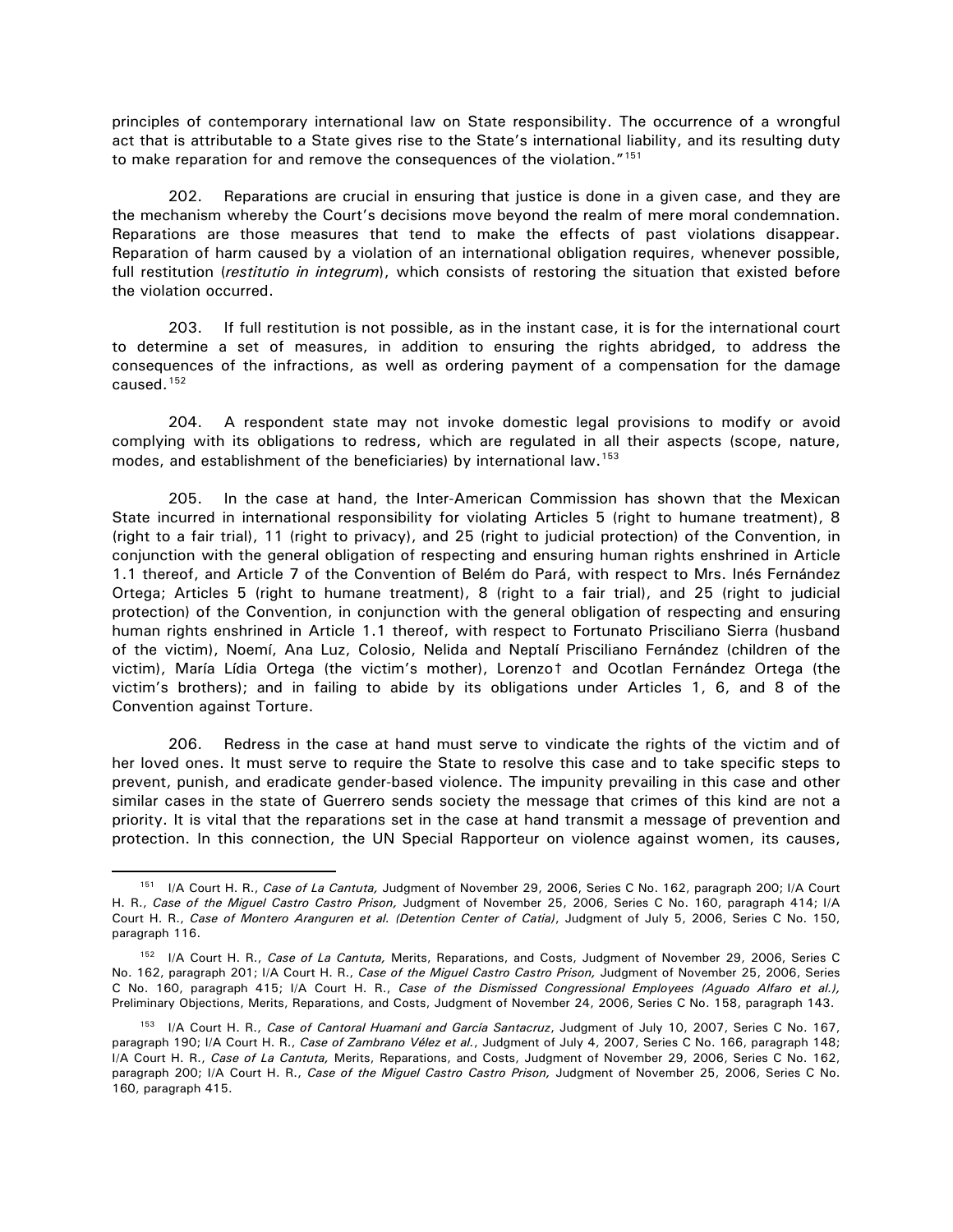<span id="page-46-0"></span>and consequences and the Special Rapporteurs on the rights of women of the Inter-American Commission on Human Rights and of the African Commission on Human and Peoples' Rights made the following statement in a joint declaration:

We reiterate that international standards of human rights protect women from violence and discrimination by private non-state actors. States have a duty to take all appropriate measures to eliminate discrimination against women by any person, organization, or enterprise. States are held to a due diligence standard to prevent, prosecute, and punish those who commit violence against women and to take measures to permanently eradicate violence against women in their societies […]

We highlight the fact that women who have been subjected to violence and discrimination generally lack access to effective judicial protection and remedies. Strategies must be implemented that involve law reform and, in particular, reform of the criminal justice system. Training is required for policy makers, police, judges, and prosecutors. There must also be provision of legal, medical and psychological counselling and adequate social services for the victims. States should use the education system and awareness-raising campaigns aimed at the general public to assist them in implementing international standards at the national  $level.<sup>154</sup>$  $level.<sup>154</sup>$  $level.<sup>154</sup>$ 

#### **B. Reparation measures**

 $\overline{a}$ 

207. In circumstances such as those at hand, to remedy the situation of the victim and her next-of-kin, the State must meet the following obligations: "obligation of investigating and disclosing the facts that can be reliably established (truth); obligation of prosecuting and punishing the guilty (justice); obligation of making comprehensive reparations for the moral and material injuries inflicted (redress); and obligation of removing from the security forces all individuals known to have committed, ordered, or tolerated such abuses (creation of security forces worthy of a democratic state). These obligations are neither mutual alternatives nor optional; the responsible state must comply with each of them to the extent that it can and in good faith."<sup>[155](#page-46-2)</sup>

208. The United Nations Special Rapporteur on the right to restitution, compensation, and rehabilitation for victims of gross violations of human rights has classified the components of that right into four general categories: restitution, compensation, rehabilitation, and satisfaction and guarantees of non-repetition.<sup>[156](#page-46-3)</sup> In the opinion of the United Nations Special Rapporteur on the impunity of perpetrators of human rights violations, these measures include: the cessation of continuing violations; verification of the facts and full and public disclosure of the truth; an official declaration or a judicial decision restoring the dignity, reputation, and legal rights of the victim and/or of persons connected with the victim; an apology, including public acknowledgement of the facts and acceptance of responsibility, judicial or administrative sanctions against persons responsible for the violations; and the prevention of further violations.

209. In addition, the United Nations Commission on Human Rights has stated that:

In accordance with international law, States have the duty to adopt special measures, where necessary, to permit expeditious and fully effective reparations. Reparation shall render justice

<span id="page-46-1"></span><sup>&</sup>lt;sup>154</sup> Joint declaration of the Special Rapporteurs on women's rights, available at: <http://www.cidh.org/women/declaracion.mujer.htm>.

<span id="page-46-2"></span><sup>155</sup> Méndez, Juan E., "The Right to Truth in Serious Human Rights Violations," in: *The Application of Human Rights Treaties by National Courts,* CELS, 1997, p. 517.

<span id="page-46-3"></span><sup>&</sup>lt;sup>156</sup> Principles and guidelines on the right to reparation for victims of gross violations of human rights and humanitarian law, prepared by Dr. Theodore Van Boven pursuant to Human Rights Sub-Commission decision 1995/117. E/CN.4/ sub.2/1997/17.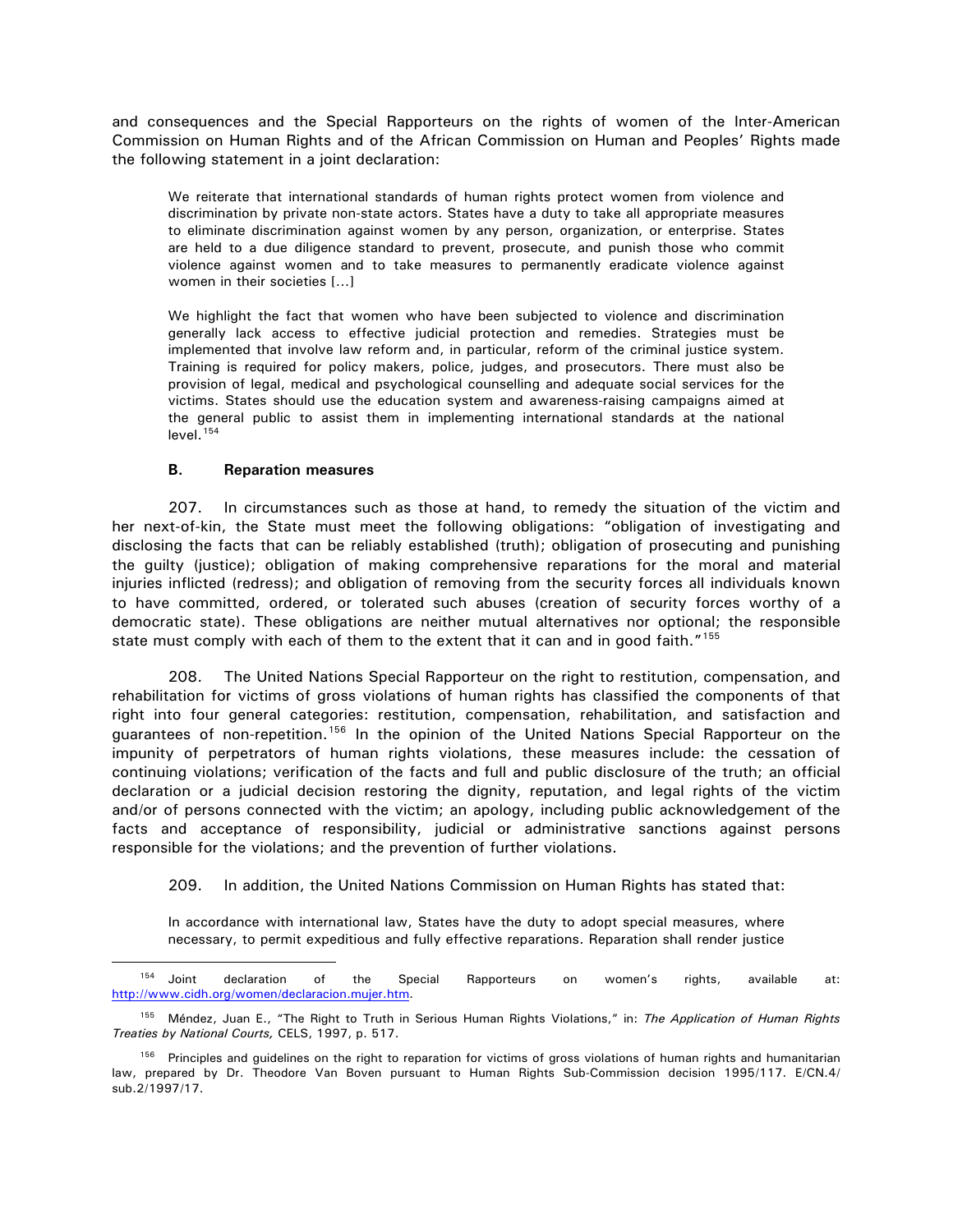<span id="page-47-0"></span>by removing or redressing the consequences of the wrongful acts and by preventing and deterring violations. Reparations shall be proportionate to the gravity of the violations and the resulting damage and shall include restitution, compensation, rehabilitation, satisfaction and guarantees of non-repetition.<sup>[157](#page-47-1)</sup>

210. Similarly, the Court has said that reparations tend to eliminate the effects of the violations committed.<sup>[158](#page-47-2)</sup> These measures cover the different ways in which a state can meet the international responsibility in which it incurred and, in accordance with international law, can be measures of restitution, compensation, rehabilitation, satisfaction, and guarantees of nonrepetition[.159](#page-47-3)

211. In light of the above remarks, the Inter-American Commission seeks for the Court to order comprehensive measures of reparation; these would, in turn, send a message against the impunity that surrounds the vast majority of human rights violations in the member countries of the Organization of American States. That demands establishing and strengthening the judicial and administrative mechanisms that enable victims to obtain redress through *ex officio*, swift, fair, affordable, and accessible procedures.

212. In consideration of the criteria established by inter-American and universal jurisprudence, the Commission presents its conclusions and aspirations regarding the forms of redress due in the case of Inés Fernández Ortega and her next-of-kin.

#### **1. Measures of cessation**

 $\overline{a}$ 

213. Cessation of the wrongful conduct is essential once a state is determined to be responsible for human rights violations.<sup>[160](#page-47-4)</sup>

214. The Court has consistently held that the identification of those responsible is a natural outcome of the obligations established by the Convention and a requirement for eliminating impunity.<sup>[161](#page-47-5)</sup>

215. The Court has also held that impunity is a violation of the state's duty, that it is harmful to victims, their next-of-kin, and society as a whole, and that it fosters chronic recidivism of the human rights violations in question.

<span id="page-47-1"></span><sup>157</sup> United Nations, Commission on Human Rights, Sub-Commission on Prevention of Discrimination and Protection of Minorities, E/CN.4/Sub.2/1996/17, *The Administration of Justice and the Human Rights of Detainees: Revised set of basic principles and guidelines on the right to reparation for victims of gross violations of human rights and humanitarian law,* prepared by Mr. Theo Van Boven pursuant to Sub-Commission decision 1995/117 of May 24, 1996, paragraph 7.

<span id="page-47-2"></span><sup>158</sup> I/A Court H. R., *Case of La Cantuta,* Merits, Reparations, and Costs, Judgment of November 29, 2006, Series C No. 162, paragraph 202; I/A Court H. R., *Case of the Miguel Castro Castro Prison,* Judgment of November 25, 2006, Series C No. 160, paragraph 416; I/A Court H. R., *Case of the Dismissed Congressional Employees (Aguado Alfaro et al.),*  Preliminary Objections, Merits, Reparations, and Costs, Judgment of November 24, 2006, Series C No. 158, paragraph 144.

<span id="page-47-3"></span><sup>&</sup>lt;sup>159</sup> See: United Nations, Final Report submitted by Theo Van Boven, Special Rapporteur on the Right to Reparation to Victims of Gross Violations of Human Rights, E/CN.4/Sub2/1990/10, July 26, 1990. See also: I/A Court H. R., *Blake Case*, Reparations (Art. 63.1 American Convention on Human Rights), Judgment of January 22, 1999, Series C No. 48, paragraph 31; I/A Court H. R., Case of *Suárez Rosero Case,* Reparations (Art. 63.1 American Convention on Human Rights), Judgment of January 20, 1999, Series C No. 44, paragraph 41.

<span id="page-47-4"></span><sup>160</sup> I/A Court H. R., *Castillo Páez Case*, Reparations (Art. 63.1 American Convention on Human Rights), Judgment of November 27, 1998, Series C No. 43, paragraph 52.

<span id="page-47-5"></span><sup>161</sup> In this regard, see: I/A Court H. R., *Case of Blanco Romero et al.*, Judgment of November 28, 2005, Series C No. 138, paragraph 94; I/A Court H. R., *Gómez Palomino Case*, Judgment of November 22, 2005, Series C No. 136, paragraph 76.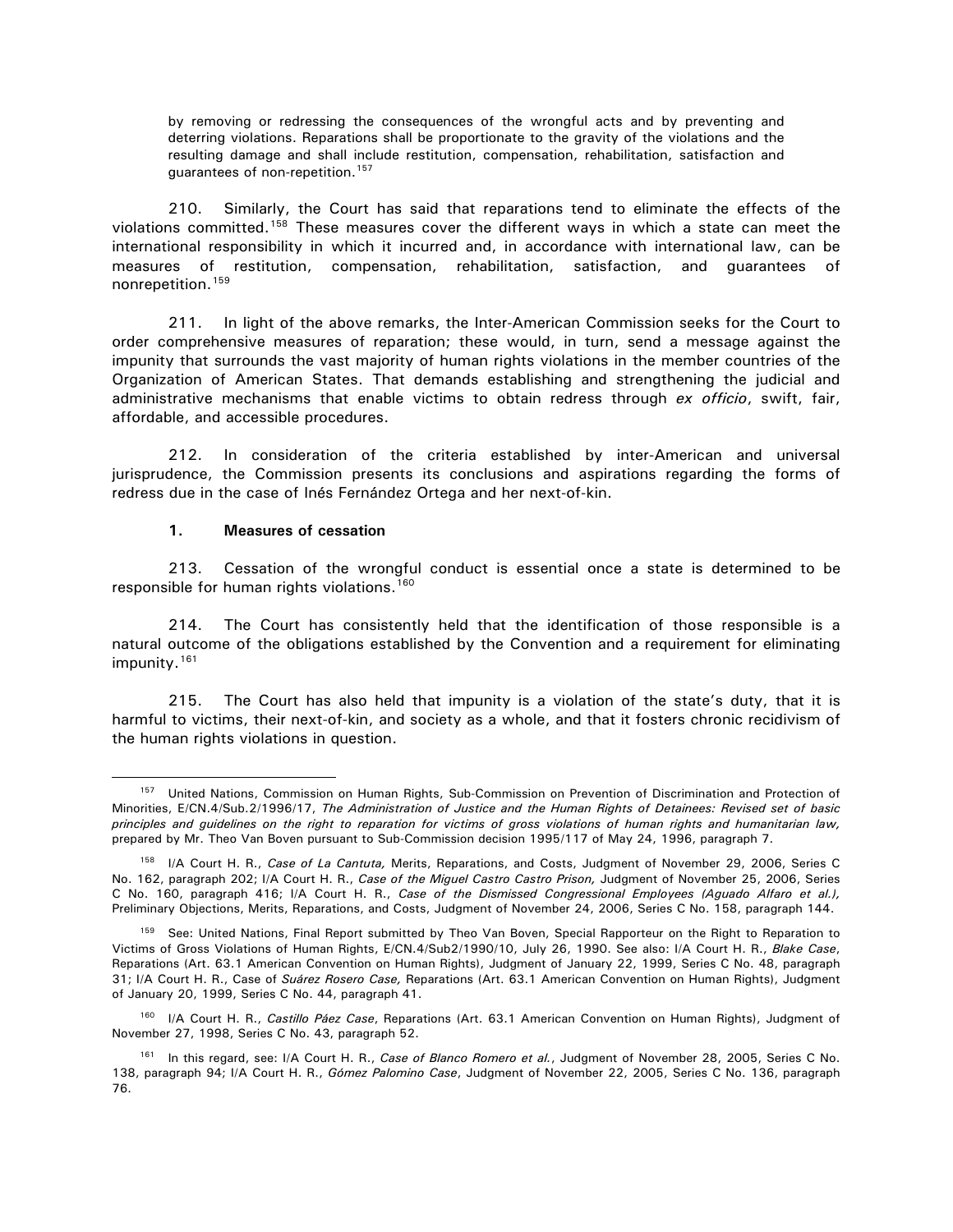216. The Commission thus believes that an investigation is not just a measure of satisfaction; it is also a measure of cessation, since so long as the State is in noncompliance with its obligation of duly investigating, prosecuting, and punishing the human rights violations committed in the instant case, it is in continuing violation of the right established in Articles 8.1 and 25 of the Convention and of its obligation under Article 1.1 thereof, and in continuing violation of its obligations under Articles 1, 6, and 8 of the Convention against Torture.

217. The Court has stated on repeated occasions that all individuals, and society as a whole, have the right to be informed about incidents involving human rights violations.<sup>[162](#page-48-0)</sup> Similarly, the United Nations Commission on Human Rights has recognized that for the victims of human rights violations, public knowledge of their suffering and the truth about the perpetrators and their accomplices are essential steps towards rehabilitation and reconciliation; consequently, it has urged states to intensify their efforts to provide victims of human rights violations with a fair and equitable process through which these violations can be investigated, and it has encouraged victims to participate in that process.<sup>[163](#page-48-1)</sup>

218. The Court has also ruled that:

The State must also remove all *de facto* and legal mechanisms and obstacles that maintain impunity [...] it must provide sufficient security measures to the judicial authorities, prosecutors, witnesses, legal operators, and victims, and use all means available to it so as to expedite the proceeding.<sup>164</sup>

219. Pursuant to the Court's jurisprudence, and in light of the particular seriousness of the human rights violations in the case at hand, full redress requires the Mexican State to investigate the rape and torture of Inés Fernández Ortega with due diligence and in a serious, impartial, and exhaustive way, in order to clarify the historical truth of the incident and to prosecute and punish all those responsible, both the physical perpetrators and the masterminds behind it. To this end, it must adopt all the judicial and administrative measures necessary to complete the investigation before the regular courts, to locate, prosecute, and punish all those who participated in the incident, and to report on the outcome thereof. The State is also obliged to investigate and punish those responsible for the impunity, obstructions of justice, and concealments that have characterized this case.

220. On November 29, 1985, the General Assembly of the United Nations adopted the Declaration of Basic Principles of Justice for Victims of Crime and Abuse of Power,<sup>[165](#page-48-3)</sup> according to

<span id="page-48-0"></span><sup>162</sup> I/A Court H. R., *Case of Bueno Alves*, Merits, Reparations, and Costs, Judgment of May 11, 2007, Series C No. 164, paragraph 90; I/A Court H. R., *Case of the Miguel Castro Castro Prison,* Judgment of November 25, 2006, Series C No. 160, paragraph 347.

<sup>163</sup> E/CN.4/RES/2001/70.

<span id="page-48-2"></span><span id="page-48-1"></span><sup>164</sup> I/A Court H. R., *Case of Heliodoro Portugal*, Judgment of August 12, 2008, Series C No. 186, paragraph 246; I/A Court H. R., *Case of La Cantuta,* Judgment of November 29, 2006, Series C No. 162, paragraph 226; I/A Court H. R., *Case of Carpio Nicolle et al*., Judgment of November 22, 2004, Series C No. 117, paragraph 134. See also: I/A Court H. R., *Case of Almonacid Arellano,* Preliminary Objections, Merits, Reparations, and Costs, Judgment of September 26, 2006, Series C No. 154, paragraph 156.

<span id="page-48-3"></span>Cont.… <sup>165</sup> A/RES/40/34, *Access to justice and fair treatment*. "4. Victims should be treated with compassion and respect for their dignity. They are entitled to access to the mechanisms of justice and to prompt redress, as provided for by national legislation, for the harm that they have suffered. 5. Judicial and administrative mechanisms should be established and strengthened where necessary to enable victims to obtain redress through formal or informal procedures that are expeditious, fair, inexpensive and accessible. Victims should be informed of their rights in seeking redress through such mechanisms. 6. The responsiveness of judicial and administrative processes to the needs of victims should be facilitated by: (a) Informing victims of their role and the scope, timing and progress of the proceedings and of the disposition of their cases, especially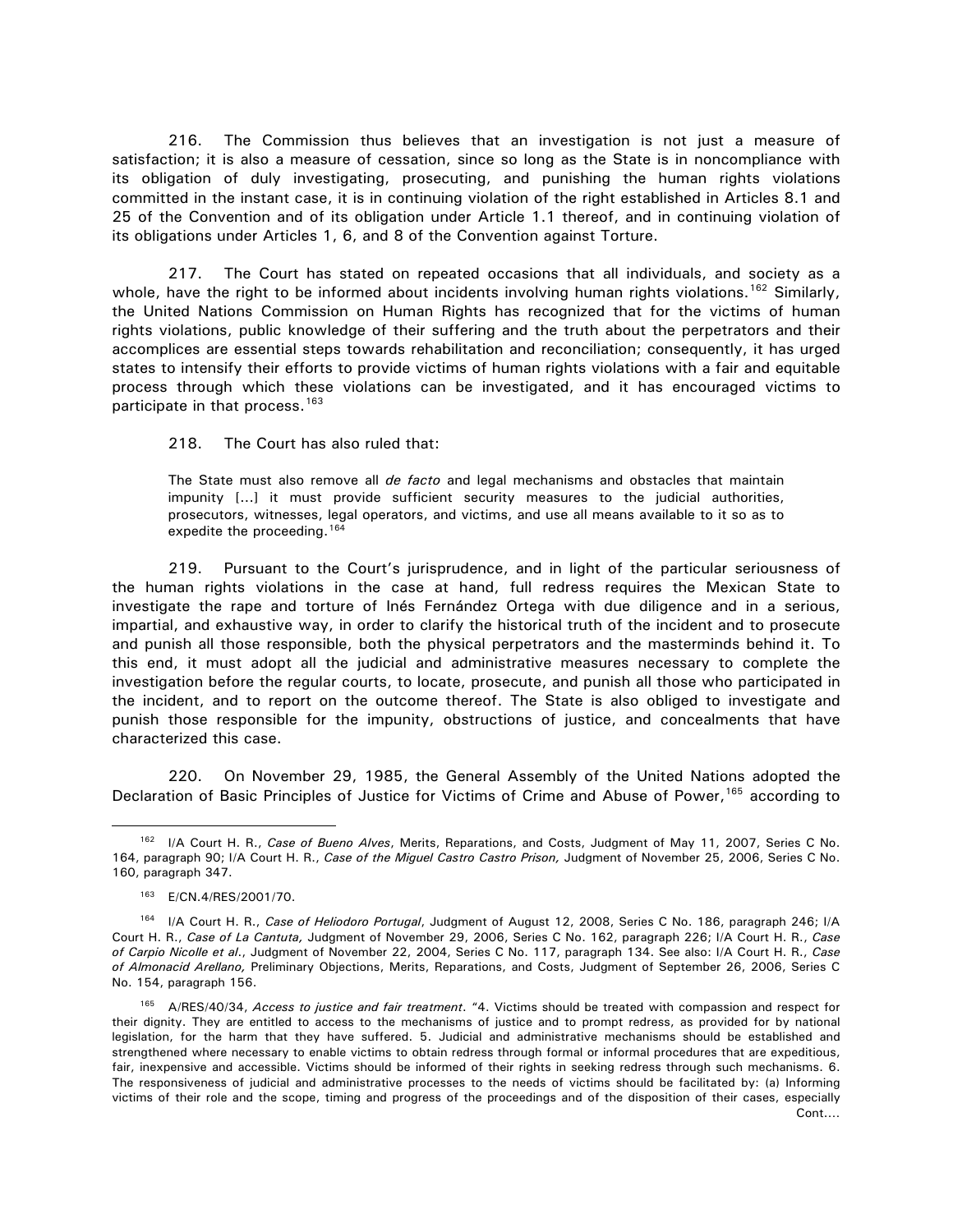<span id="page-49-0"></span>which victims "are entitled to access to the mechanisms of justice and to prompt redress," for which purpose "the views and concerns of victims [must] be presented and considered at appropriate stages of the proceedings where their personal interests are affected, without prejudice to the accused and consistent with the relevant national criminal justice system."

221. Accordingly, the victim and her next-of-kin must be given full access and authority to appear at all phases and stages of those investigations, in accordance with domestic law and the provisions of the American Convention. The State must also ensure effective compliance with the decisions adopted by the domestic courts under this obligation. The result of this process must be made public, to make Mexican society aware of the truth.<sup>[166](#page-49-1)</sup>

222. In addition, and as another means of cessation, the State must guarantee the security of the victim, her next-of-kin, and her representatives, since they have already suffered acts of harassment and persecution on account of their efforts to obtain justice in this case.

# **2. Measures of satisfaction**

223. Satisfaction has been defined as all measures that the perpetrator of a violation is required to adopt under international instruments or customary law with the purpose of acknowledging the commission of an illegal act.<sup>[167](#page-49-2)</sup> It takes place when, generally in sequential order, apologies or any other gesture showing acknowledgement of responsibility for the act in question are offered and, when applicable, the individuals responsible are prosecuted and punished.[168](#page-49-3)

224. The serious nature of the facts in this case demands that, in addition to conducting an investigation, the State take steps intended to restore the victim's dignity. Thus, the Commission asks the Court to order, *inter alia*:

- The public dissemination of the outcome of the domestic investigation and sanctioning process, in order to uphold the right to truth of the victim, her next-of-kin, and Mexican society as a whole;
- The publication, in a national newspaper, of whatever judgment the Court may hand down; and,
- A public acknowledgement of the State's responsibility in the harm inflicted and in the grave violations perpetrated.

# **3. Guarantees of nonrepetition**

<sup>…</sup>cont.

where serious crimes are involved and where they have requested such information; (b) Allowing the views and concerns of victims to be presented and considered at appropriate stages of the proceedings where their personal interests are affected, without prejudice to the accused and consistent with the relevant national criminal justice system; (c) Providing proper assistance to victims throughout the legal process; (d) Taking measures to minimize inconvenience to victims, protect their privacy, when necessary, and ensure their safety, as well as that of their families and witnesses on their behalf, from intimidation and retaliation; (e) Avoiding unnecessary delay in the disposition of cases and the execution of orders or decrees granting awards to victims."

<span id="page-49-2"></span><span id="page-49-1"></span><sup>166</sup> I/A Court H. R., *Case of Tiu Tojín*, Judgment of November 26, 2008, Series C No. 190, paragraph 72; I/A Court H. R., *Case of Heliodoro Portugal*, Judgment of August 12, 2008, Series C No. 186, paragraph 247; I/A Court H. R., *Case of Huilca Tecse*, Judgment of March 3, 2005, Series C No. 121, paragraph 107; I/A Court H. R., *Case of the Serrano Cru*z Sisters, Judgment of March 1, 2005, Series C No. 120, paragraph 175.

<sup>167</sup> Brownlie, *State Responsibility*, Part 1. Clarendon Press, Oxford, 1983, p. 208.

<span id="page-49-3"></span><sup>168</sup> *Ibid*.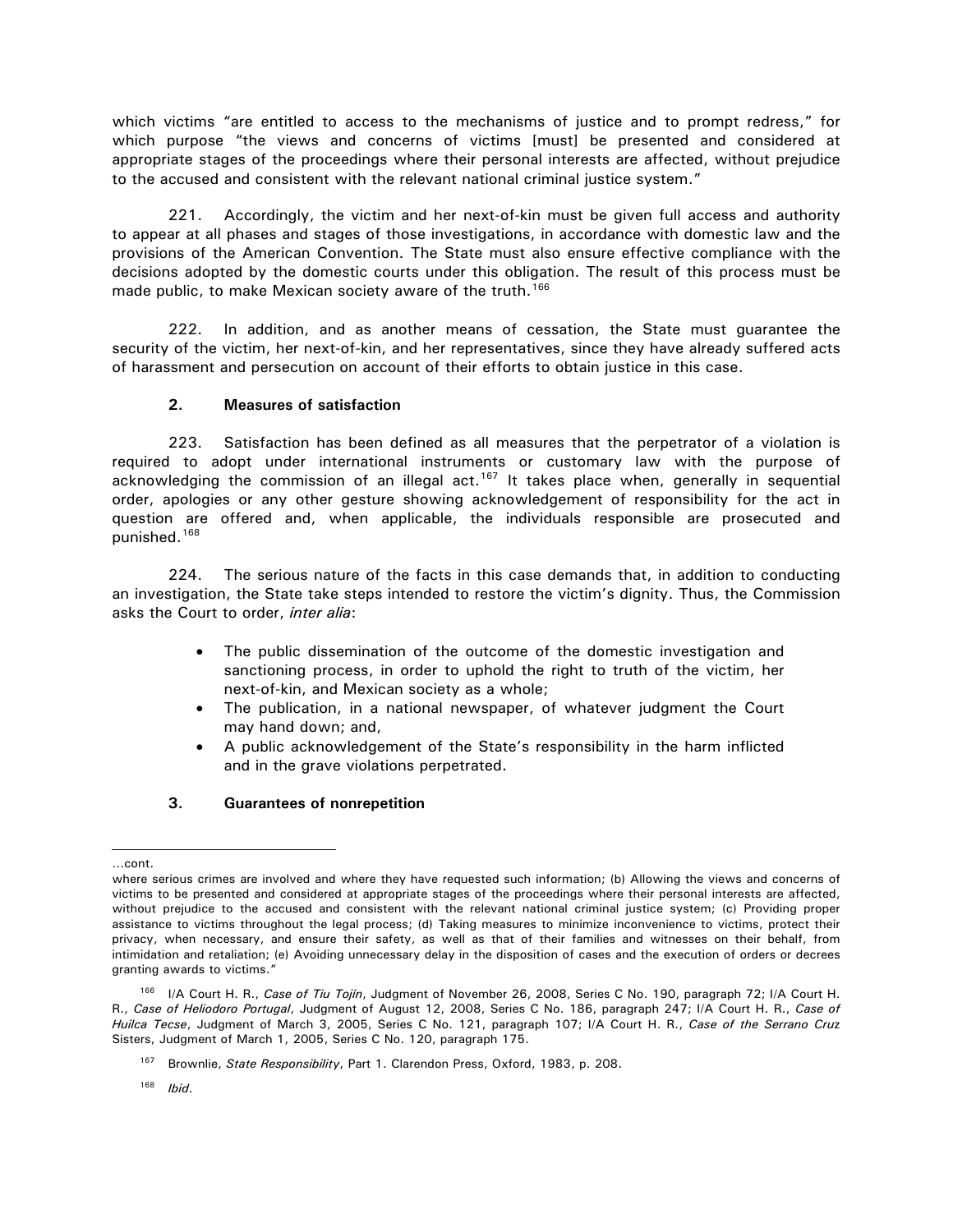<span id="page-50-0"></span>225. In addition, the Commission believes that the State is obliged to prevent the reoccurrence of human rights violations such as those in the instant case; consequently, it asks the Court to order Mexico to adopt, *inter alia*, the following measures:

- Impose on the military justice system a restrictive and exceptional scope, limited exclusively to the prosecution of members of the military for the commission of crimes or offenses that, by their nature, affect legal interests particular to the military order. In particular, take the legislative, administrative, and other measures necessary to ensure that the military justice system is disqualified from hearing human rights violations, particularly cases involving sexual violence;
- Design protocols to facilitate and encourage the effective, uniform, and transparent investigation of acts of physical, sexual, and psychological violence, including a description of the complexity of the evidence and a detailing of the minimum evidence that must be gathered to provide an adequate evidentiary grounding, in consideration of the international provisions set forth in the Istanbul Protocol;
- Develop training programs for state officials, taking into account the international provisions set forth in the Istanbul Protocol, to ensure those officials have the technical and scientific elements necessary for evaluating potential cases of torture or cruel, inhuman, or degrading treatment;
- Guarantee indigenous women access to justice through the design of a policy that respects their cultural identity; and,
- Implement permanent human rights education programs within all hierarchical levels of the Mexican Armed Forces, and include in the curriculum of those training programs a particular reference to international human rights instruments, specifically those related to the protection of the rights of women, particularly their right to a life free of violence and discrimination.

# **4. Measures of rehabilitation**

226. Mexico must adopt measures for the medical and psychological rehabilitation of the victim and her next-of-kin. Those measures must include the design and implementation of mental health plans, arrived at in consensus between mental health professionals and indigenous women who have suffered rape, for their recovery, rehabilitation, and full reincorporation into the community.

# **5. Measures of compensation**

 $\overline{a}$ 

227. The Court has established basic criteria that should guide fair compensation intended to make adequate and effective economic amends for harm arising from violations of human rights. The Court has also ruled that indemnification is merely compensatory in nature, and that it is to be granted in volume and fashion sufficient to repair both the material and the nonmaterial harm inflicted.<sup>169</sup>

<span id="page-50-1"></span><sup>169</sup> I/A Court H. R., *Case of La Cantuta,* Merits, Reparations, and Costs, Judgment of November 29, 2006, Series C No. 162, paragraph 210; I/A Court H. R., *Case of Hilaire, Constantine, Benjamin et al.*, Judgment of June 21, 2002, Series C No. 94, paragraph 204; I/A Court H. R., *Garrido and Baigorria Case,* Reparations (Art. 63.1 American Convention on Human Rights), Judgment of August 27, 1998, Series C No. 39, paragraph 41.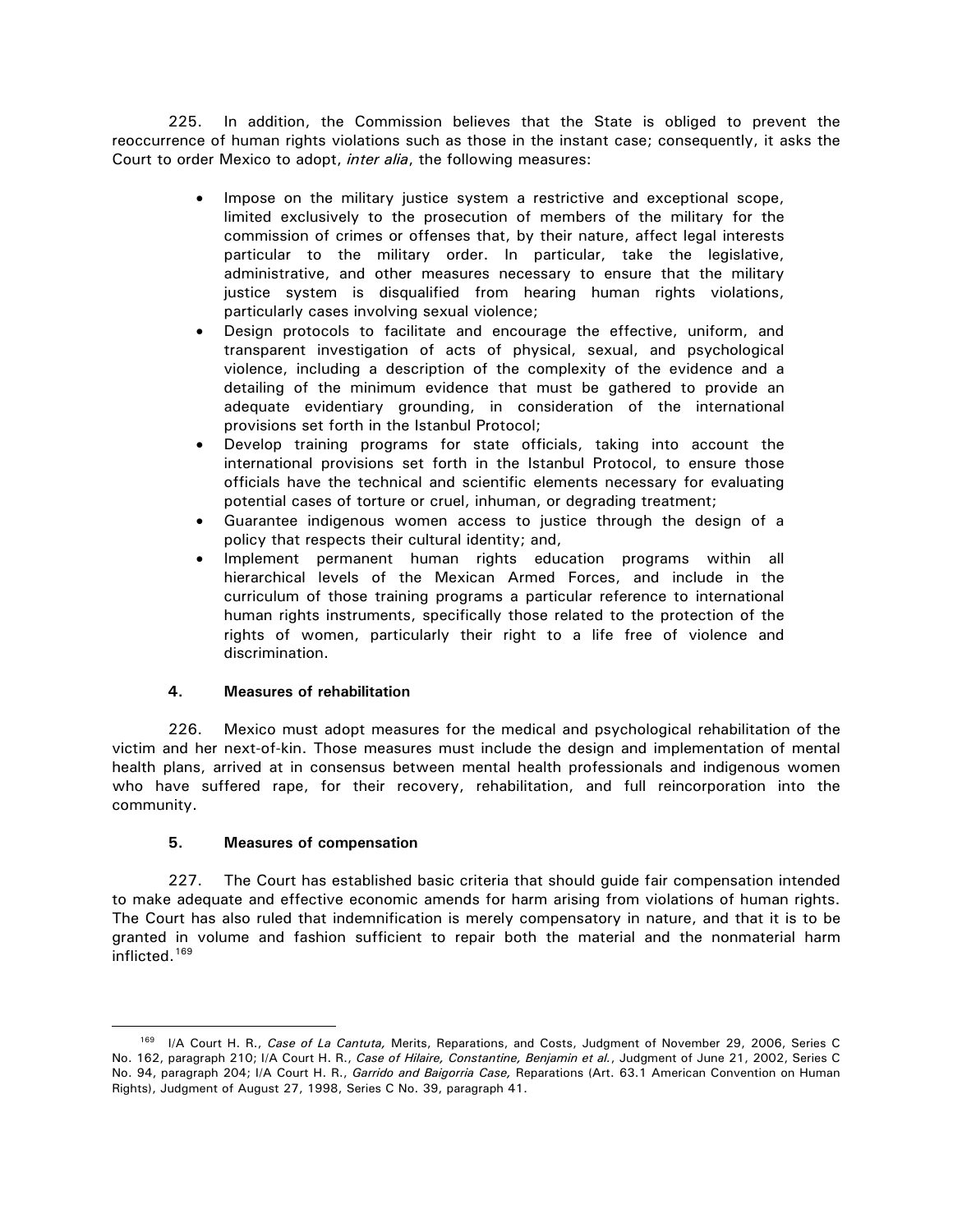<span id="page-51-0"></span>228. The Commission believes that the Court must establish the compensation due to the various victims in this case in accordance with the criteria of equity that have always guided its decisions regarding reparations and in line with its existing jurisprudence.

#### **5.1. Material damages**

229. In its jurisprudence on reparations, the Court has been consistent in maintaining that material damages include consequential damages and future losses, together with nonmaterial and moral damages, for both the victims and, in certain cases, their immediate families.<sup>[170](#page-51-1)</sup>

230. Consequential damages have been defined as the direct and immediate effect of the incident on property.[171](#page-51-2)

231. In contrast, future losses are understood as the loss of economic income or benefits not accrued on account of a given circumstance, which can be quantified using certain measurable and objective indicators.<sup>[172](#page-51-3)</sup>

232. Notwithstanding the claims that the representatives of the victim and her next-of-kin may submit at the appropriate point in the proceedings, the IACHR asks the Court to set an equitably determined sum of money as indemnification for the consequential damages and future losses, in exercise of its broad powers in this regard.

#### **5.2. Nonmaterial damages**

 $\overline{a}$ 

#### 233. With respect to nonmaterial damages, the Court has stated that:

Non-pecuniary damage may include the suffering and affliction caused to the direct victims and to their next-of-kin and the impairment of values that are very significant for a person, together with changes, of a non-pecuniary nature, in the living conditions of victims or their next-of-kin. As it is not possible to assign a precise monetary equivalent to non-pecuniary damages, for purposes of integral reparation to the victims all that can be done is for them to receive compensation, and this in two ways. First, by means of the payment of an amount of money or by providing goods or services that can be appraised in monetary terms, to be determined by the Court through reasonable use of judicial discretion and in terms of equity. Secondly, by carrying out acts or public works whose scope or public repercussion have an effect in terms of the remembrance of the victims, recovery of their dignity, consolation to their relatives or issuing a message of official reproof of the violations of human rights involved and of commitment to avoid their repetition.<sup>[173](#page-51-4)</sup>

<span id="page-51-3"></span>See, for example: I/A Court H. R., *Case of Carpio Nicolle et al.*, Judgment of November 22, 2004, Series C No. 117, paragraphs 105 *et seq.*; I/A Court H. R., *Case of De la Cruz Flores,* Judgment of November 18, 2004, Series C No. 115, paragraphs 151 and 152.

<span id="page-51-1"></span><sup>170</sup> I/A Court H. R., *Case of La Cantuta,* Merits, Reparations, and Costs, Judgment of November 29, 2006, Series C No. 162, paragraphs 213 and 214; I/A Court H. R., *Case of the Miguel Castro Castro Prison,* Judgment of November 25, 2006, Series C No. 160, paragraph 423; I/A Court H. R., *Case of Tibi,* Judgment of September 7, 2004, Series C No. 114.

<span id="page-51-2"></span><sup>171</sup> I/A Court H. R., *Case of La Cantuta,* Merits, Reparations, and Costs, Judgment of November 29, 2006, Series C No. 162, paragraph 215; I/A Court H. R., *Loayza Tamayo Case,* Reparations (Art. 63.1 American Convention on Human Rights), Judgment of November 27, 1998, Series C No. 42, paragraph 147; and I/A Court H. R., *Aloeboetoe et al. Case,*  Reparations (Art. 63.1 American Convention on Human Rights), Judgment of September 10, 1993, Series C No. 15, paragraph 50.

<span id="page-51-4"></span><sup>173</sup> I/A Court H. R., *Case of La Cantuta,* Merits, Reparations, and Costs, Judgment of November 29, 2006, Series C No. 162, paragraph 216; I/A Court H. R., *Case of the Miguel Castro Castro Prison,* Judgment of November 25, 2006, Series C No. 160, paragraph 430; I/A Court H. R., *Case of the Ituango Massacres,* Judgment of July 1, 2006, Series C No. 148, paragraph 383; I/A Court H. R., *Case of the Massacre of Pueblo Bello*, Judgment of January 31, 2006, Series C No. 140, paragraph 254.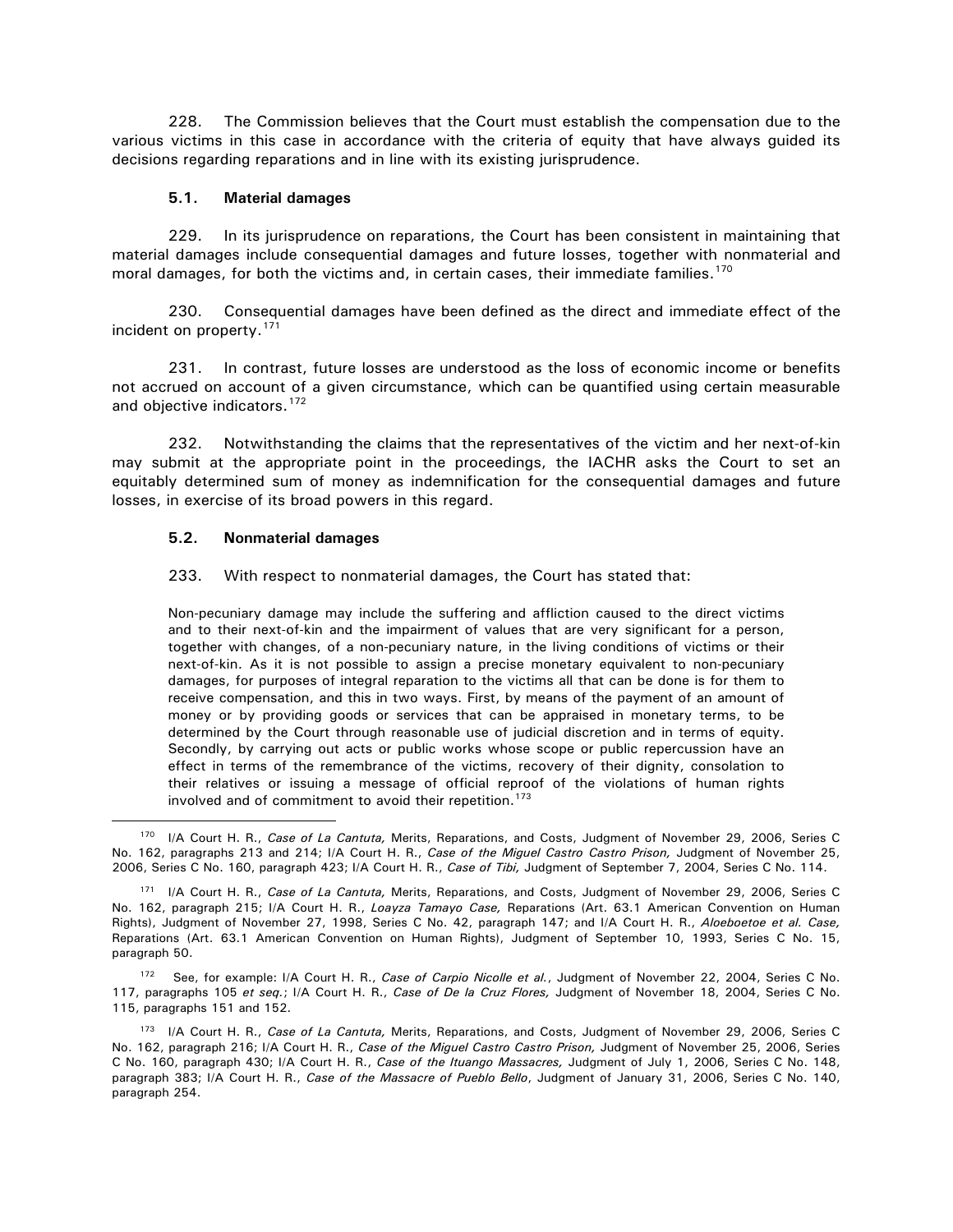<span id="page-52-0"></span>234. In the instant case, the Commission asks the Court, in light of the nature of the case, to set an equitably determined sum as compensation for nonmaterial damages.

#### **C. Beneficiaries**

235. Article 63.1 of the American Convention requires that the consequences of a violation be remedied and that "fair compensation be paid to the injured party." The persons entitled to this compensation are generally those who suffered direct harm as a result of the violation in question.

236. In accordance with the nature of the instant case, the beneficiaries of the reparations that the Court may order the Mexican State to provide are the victim, as already identified in this application, and her next-of-kin who suffered materials and/or nonmaterial harm as a consequence of the human rights violations described. According to information in the case file, her direct next-of-kin include:

- Fortunato Prisciliano Sierra (husband)
- Noemi Prisciliano Fernández (daughter)
- Ana Luz Prisciliano Fernández (daughter)
- Colosio Prisciliano Fernández (son)
- Nélida Prisciliano Fernández (daughter)
- Neptalí Prisciliano Fernández (son)
- María Lidia Ortega (mother)
- Lorenzo Fernández Ortega† (brother, deceased)
- Ocotlán Fernández Ortega (brother)

# **D. Costs and expenses**

237. In accordance with the Court's consistent jurisprudence, costs and expenses must be included in the reparations described in Article 63.1 of the American Convention. This is because the activities pursued by the injured parties, their heirs, or their representatives in securing access to international justice imply expenditures and financial commitments that must be compensated.<sup>[174](#page-52-1)</sup>

238. In the instant case the Commission requests that the Court, after hearing the representatives of the victim and her next-of-kin, order the reimbursement by the Mexican State of such reasonable and necessary costs and expenses as they duly evidence as originating from the processing of the case.

# **XI. CONCLUSION**

 $\overline{a}$ 

239. The rape and torture of Inés Fernández Ortega; the discrimination she suffered on account of her status as an indigenous woman; the lack of due diligence in investigating and punishing the people responsible for these facts; the use of the military justice system to investigate and prosecute human rights violations; the obstacles faced by indigenous people, women in particular, in securing access to justice; the failure to provide the victim and her next-of-kin with due redress; and the negative impact of the threats and harassment suffered by the victim, her next-ofkin, and her representatives constitute violations of the rights protected by Articles 5, 8, 11, and 25

<span id="page-52-1"></span><sup>174</sup> I/A Court H. R., *Case of Perozo et al.*, Judgment of January 28, 2009, Series C No. 195, paragraph 417; I/A Court H. R., *Case of Tristán Donoso*, Judgment of January 27, 2009, Series C No. 193, paragraph 212; I/A Court H. R., *Case of Valle Jaramillo et al.*, Judgment of November 27, 2008, Series C No. 192, paragraph 243.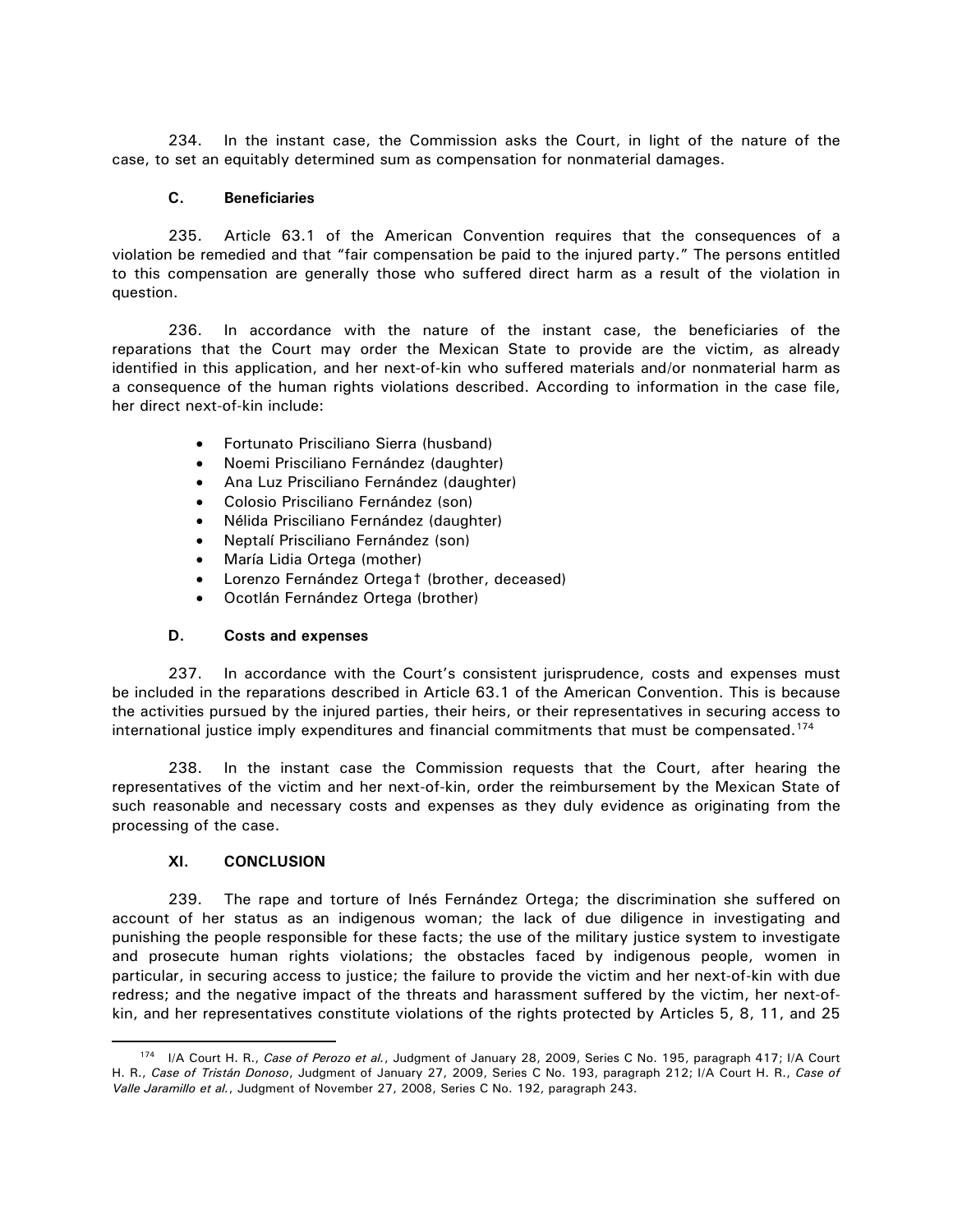<span id="page-53-0"></span>of the American Convention; failure to comply with the general obligation of respecting and ensuring those rights set forth in Article 1.1 thereof; a violation of Article 7 of the Convention of Belém do Pará; and noncompliance with the obligations established by Articles 1, 6, and 8 of the Convention against Torture.

#### **XII. PETITION**

240. Based on the considerations of fact and law set out above, the Inter-American Commission on Human Rights asks the Court to conclude and declare that:

- a) The Mexican State is responsible for violating Articles 5 (right to humane treatment), 8 (right to a fair trial), 11 (right to privacy), and 25 (right to judicial protection) of the Convention, in conjunction with the general obligation of respecting and ensuring human rights enshrined in Article 1.1 thereof, with respect to Mrs. Inés Fernández Ortega;
- b) The Mexican State is responsible for violating Articles 5 (right to humane treatment), 8 (right to a fair trial), and 25 (right to judicial protection) of the Convention, in conjunction with the general obligation of respecting and ensuring human rights enshrined in Article 1.1 thereof, with respect to the following members of Mrs. Inés Fernández Ortega's family: Fortunato Prisciliano Sierra (husband), Noemí, Ana Luz, Colosio, Nelida, and Neptalí Prisciliano Fernández (children), María Lídia Ortega (mother), and Lorenzo† and Ocotlan Fernández Ortega (brothers);
- c) The Mexican State is responsible for violating Article 7 of the Inter-American Convention on the Prevention, Punishment, and Eradication of Violence Against Women (Convention of Belém do Pará) with respect to Mrs. Inés Fernández Ortega; and,
- d) The Mexican State failed to meet its obligations under Articles 1, 6, and 8 of the Inter-American Convention to Prevent and Punish Torture (Convention against Torture).

And, consequently, to order that the State:

- a) Conduct a serious, impartial, and exhaustive investigation before the regular criminal courts to clarify the incident in which Mrs. Inés Fernández Ortega was a victim; to identify those responsible, be they members of the military or civilians; and to punish them accordingly. Also, to refer all previous proceedings conducted before the military justice system to the civilian courts;
- b) Adopt the measures necessary to impose on the military justice system a restrictive and exceptional scope, limited exclusively to the prosecution of members of the military for the commission of crimes or offenses that, by their nature, affect legal interests particular to the military order. In particular, take the legislative, administrative, and other measures necessary to ensure that the military justice system is disqualified from hearing human rights violations, particularly cases involving sexual violence;
- c) Extend rehabilitation measures to the victim and her next-of-kin;
- d) Design and implement mental health plans, agreed on in conjunction between mental health practitioners and indigenous women, for the recovery, rehabilitation, and full community reincorporation of indigenous women who have been victims of rape;
- e) Design protocols to facilitate and encourage the effective, uniform, and transparent investigation of acts of physical, sexual, and psychological violence, including a description of the complexity of the evidence and a detailing of the minimum evidence that must be gathered to provide an adequate evidentiary grounding, in consideration of the international provisions set forth in the Istanbul Protocol;
- f) Develop training programs for state officials, taking into account the international provisions set forth in the Istanbul Protocol, to ensure those officials have the technical and scientific elements necessary for evaluating potential cases of torture or cruel, inhuman, or degrading treatment;
- g) Guarantee indigenous women access to justice through the design of a policy that respects their cultural identity;
- h) Implement permanent human rights education programs within all hierarchical levels of the Mexican Armed Forces, and include in the curriculum of those training programs a particular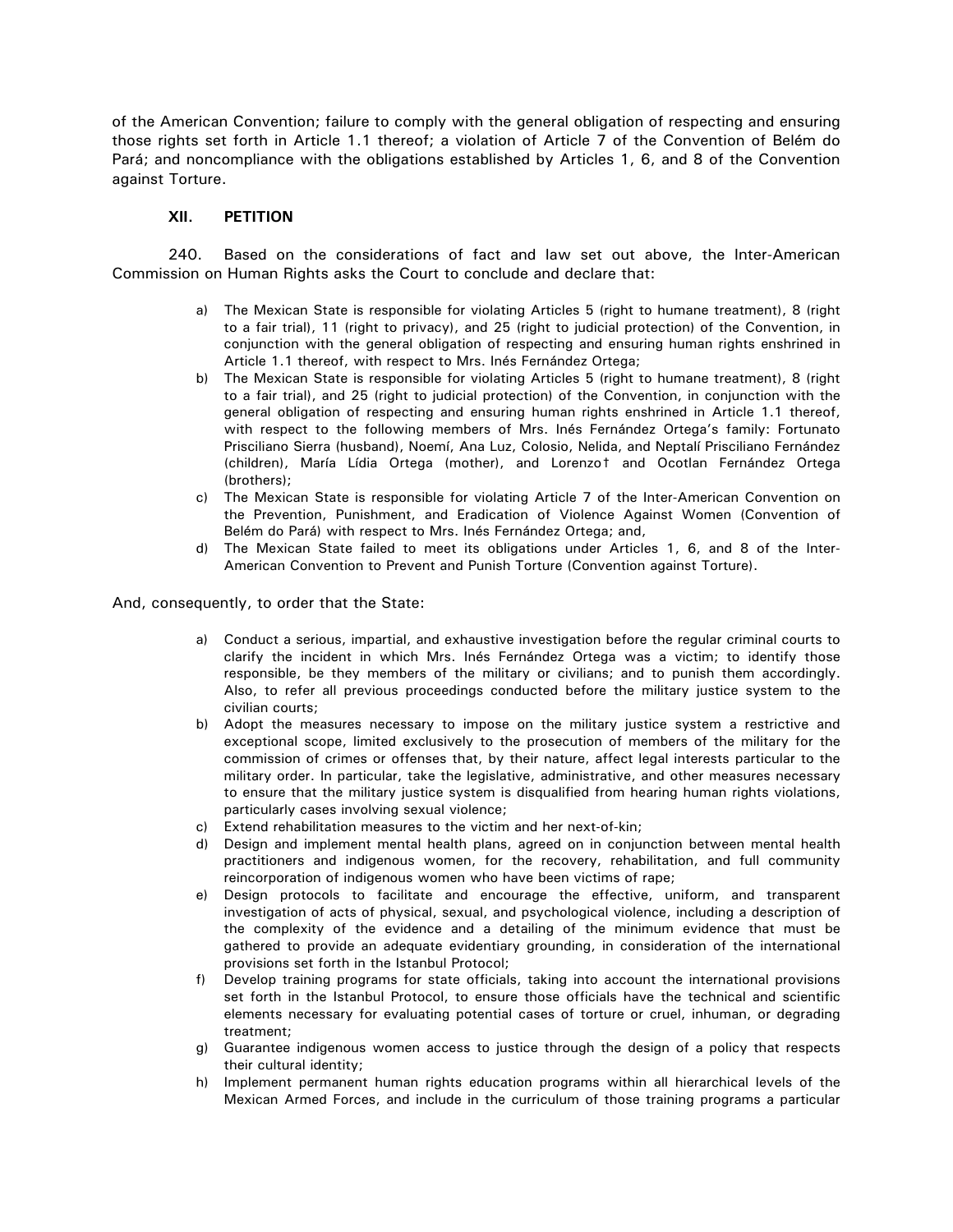reference to international human rights instruments, specifically those related to the protection of the rights of women, particularly their right to a life free of violence and discrimination;

- <span id="page-54-0"></span>i) Provide the victim and her next-of-kin with redress for the material and nonmaterial damages suffered, and adopt measures of satisfaction on their behalf;
- j) Guarantee the security of the victim, her next-of-kin, and her representatives against acts of persecution and harassment committed against them as a result of their quest for justice in the case at hand; and,
- k) Reimburse the legal costs and expenses incurred in processing this case.

#### **XIII. EVIDENCE**

#### **A. Documentary evidence**

- 241. The documentary evidence available at this time is listed below:
- **APPENDIX 1.** IACHR, Report No. 89/08 (Merits), Case 12.580, *Inés Fernández Ortega*, Mexico, October 30, 2008.
- **APPENDIX 2.** IACHR, Report No. 94/06 (Admissibility), Petition 540/04, *Inés Fernández Ortega*, Mexico, October 21, 2006.
- **APPENDIX 3.** Case file from the Inter-American Commission on Human Rights.
- **APPENDIX 4.** Documents submitted by the petitioner organizations following the adoption of the merits report, comprising:
	- 1. Office of the State Attorney General for Justice, Agency of the Public Prosecution Service for local jurisdiction crimes, Allende Judicial District, Prelim. enquiry No. ALLE/SC/03/001/2007. Complainant: Inés Fernández Ortega. Crime: Rape, breaking and entering, and abuse of authority. Suspect: Person or persons unknown. Commencement date: January 3, 2007. Place: Barranca Tecuani, municipality of Ayutla, Guerrero; and referral from the office of the Attorney General for Military Justice, XIV Investigating Agency, Preliminary inquiry No. SC/172/2005/XIV. Suspect: person or persons unknown. Crime: to be determined. That case file contains the following documents furnished as documentary evidence for the case:
		- a. Complaint lodged by Inés Fernández Ortega with the Public Prosecution Service for local jurisdiction crimes (pp. 265 to 269).
		- b. Expansion of statement by Inés Fernández Ortega, given to the Public Prosecution Service for local jurisdiction crimes (pp. 379 to 383).
		- c. Document requesting female personnel to perform the gynecological examination of Inés Fernández Ortega (pp. 269 and 353).
		- d. Opinion given by forensic chemist Estrellita Carrera Malago, concluding that after conducting spermatobioscopy and acid phosphatase studies, spermatozoids were found in Inés Fernández Ortega's vaginal cavity (pp. 436 and 437).
		- e. Document dated August 16, 2002, signed by the coordinator of forensic chemistry, Oscar Zepeda Castarena, and by the director of expert services of the office of the Guerrero Attorney General, Alejandro Toriz Díaz, reporting that the slides taken as samples from Inés Fernández Ortega's vaginal cavity had been exhausted during their analysis (pp. 444 and 445).
		- f. Document No. 555 of the Public Prosecution Service for local jurisdiction crimes, declining jurisdiction and referring preliminary inquiry ALLE/SC/03/76/2002 to the Military Prosecution Service attached to the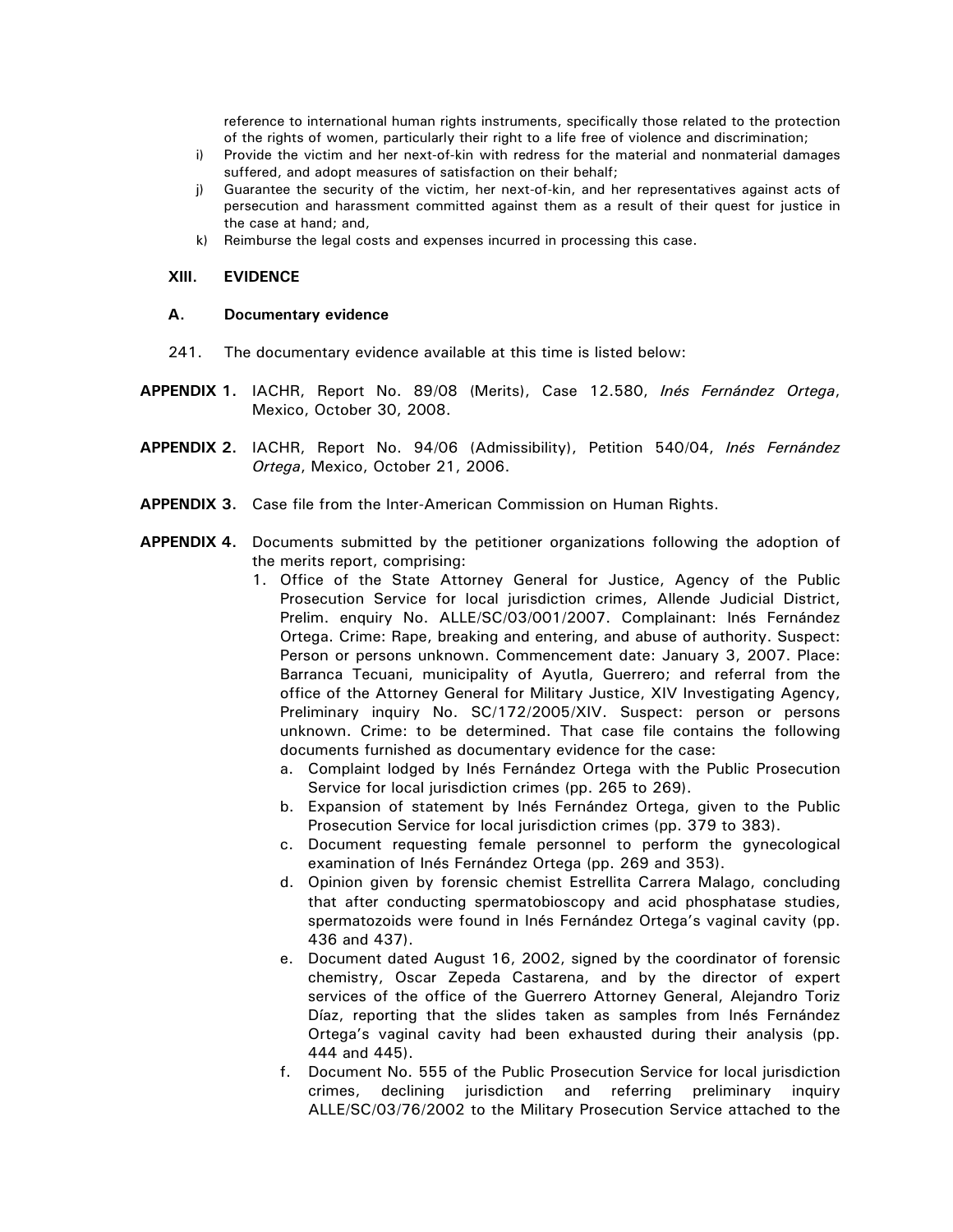35th Military Zone (pp. 340 and 341).

- g. Objection document, filed by Inés Fernández Ortega with the Military Prosecution Service attached to the 35th Military Zone, requesting it decline jurisdiction on the grounds that the regular justice system should investigate members of the military (pp. 567 to 576).
- h. Application for amparo No. 405/2002, filed by Inés Fernández Ortega with the First District Court in the state of Guerrero (pp. 582 to 612).
- i. Resolution adopted by the First District Court in the state of Guerrero, ruling amparo suit No. 405/2002 inadmissible (p. 1099; pp. 1044 to 1054).
- j. Filing for review of amparo filing, lodged by Inés Fernández Ortega with the Second Collegiate Circuit Court in the state of Guerrero as No. 200/2003 (pp. 1056 to 1064).
- 2. Recommendation 48/2003, adopted by the National Human Rights Commission in the case of Inés Fernández Ortega.
- 3. Press reports. Newspaper *El Sur*, February 11, 2004, citing statements made by Gen. Mario López Gutiérrez of the Ninth Military Region.
- 4. Office of the United Nations High Commissioner for Human Rights, *Diagnosis of the Situation of Human Rights in Mexico*, 2003.
- 5. Global Exchange, Center for Economic and Political Research for Community Action (CIEPAC), and National Center for Social Communication, *Always Near, Always Far: The Armed Forces in Mexico*, Mexico, 2000.
- 6. Amnesty International, *Mexico: Indigenous Women and Military Injustice*, AI: AMR 41/033/2004, November 23, 2004.
- 7. Economic and Social Council, Civil and Political Rights, Including the Question of Torture and Detention, Report of the Working Group on Arbitrary Detention on its Visit to Mexico, December 17, 2002.
- 8. Economic and Social Council, Report of Rapporteur Asma Jahangir on extrajudicial, summary, or arbitrary killings, submitted pursuant to resolution 1999/35 of the Commission on Human Rights, November 25, 1999.
- 9. First Chamber of the Supreme Court of Justice of Mexico, Contradiction of thesis 105/2005-PS held by the First and Second Collegiate Criminal Courts of the first circuit, Registration No. 19321, Location: Ninth Period. Source: Judicial Weekly and Gazette of the Federation. Volume XXII, February 2006.
- **ANNEX 1:** IACHR, *Access to Justice for Women Victims of Violence in the Americas,* OEA/Ser. L/V/II. doc.68, January 20, 2007.
- **ANNEX 2:** *Diagnosis of the Situation of Human Rights in Mexico*, Office of the United Nations High Commissioner for Human Rights in Mexico, 2003, available at: <http://www.sre.gob.mx/derechoshumanos/docs/Diagnostico.pdf>.
- **ANNEX 3:** Amnesty International, *Mexico: Indigenous Women and Military Injustice*, AI: AMR 41/033/2004, November 23, 2004, available at: [http://www.amnesty.org/es/library/asset/AMR41/033/2004/es/c9fa2e2d-d57c-](http://www.amnesty.org/es/library/asset/AMR41/033/2004/es/c9fa2e2d-d57c-11dd-bb24-1fb85fe8fa05/amr410332004es.pdf)[11dd-bb24-1fb85fe8fa05/amr410332004es.pdf](http://www.amnesty.org/es/library/asset/AMR41/033/2004/es/c9fa2e2d-d57c-11dd-bb24-1fb85fe8fa05/amr410332004es.pdf).
- **ANNEX 4:** CD containing the recording of the hearing held at the Inter-American Commission on Human Rights on October 12, 2007, Case 12.580, Inés Fernández Ortega.
- **ANNEX 5:** Complaint filed on March 24, 2002, by Inés Fernández Ortega with the Public Prosecution Service for local jurisdiction crimes of the Allende Judicial District.
- **ANNEX 6:** Expansion of statement given by Inés Fernández Ortega to the Public Prosecution Service for local jurisdiction crimes of the Allende Judicial District, April 18, 2002.
- **ANNEX 7:** Medical examination report dated March 25, 2002, issued by Dr. Radilla López.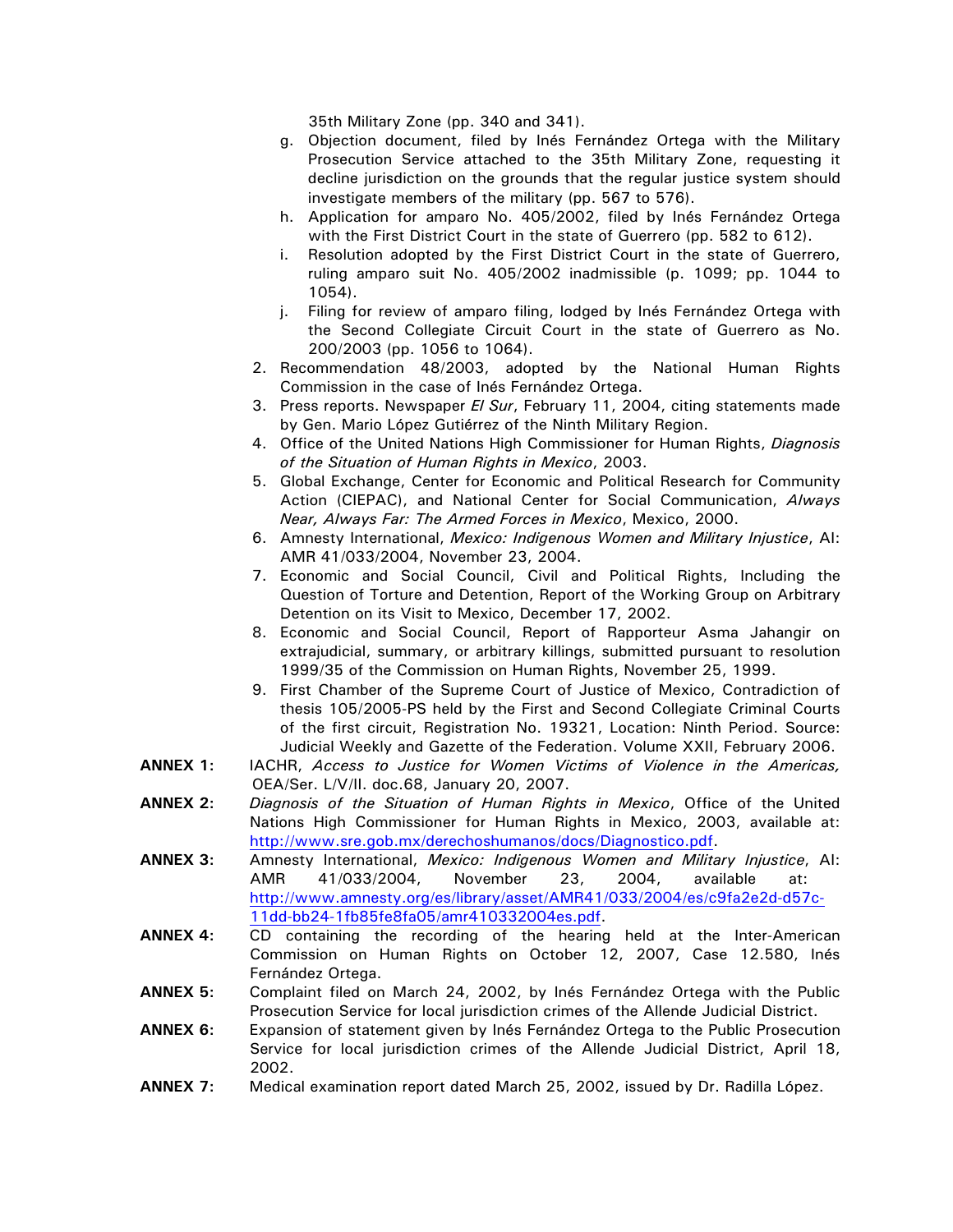- **ANNEX 8:** Document 0176/02 of March 26, 2002, from the director of the General Hospital of Ayutla, Guerrero, to the agent of the civilian Public Prosecution Service of the Allende Judicial District.
- **ANNEX 9:** Partial transcript of Noemí Prisciliano Fernández's statement, submitted by the Mexican State in note OEA-01761 of July 4, 2007.
- **ANNEX 10:** Opinion No. PJGE/DGSP/XXVI-II/305/02, dated July 9, 2002, by expert chemist Estrella Carrera Malagón, addressed to the agent of the Military Prosecution Service attached to the 35th Military Zone.
- **ANNEX 11:** Communication dated August 16, 2002, from Oscar Zepeda Castarena, coordinator of forensic chemistry, to the agent of the Military Prosecution Service attached to the 35th Military Zone.
- **ANNEX 12:** Communication dated September 25, 2002, signed by Oscar Zepeda Castarena, coordinator of forensic chemistry.
- **ANNEX 13:** Document No. 555 of May 17, 2002, sent from the Public Prosecution Service for local jurisdiction crimes to the Military Prosecution Service attached to the 35th Military Zone, declining jurisdiction and referring preliminary inquiry ALLE/SC/03/76/2002.
- **ANNEX 14:** Objection document, filed by Inés Fernández Ortega with the Military Prosecution Service attached to the 35th Military Zone, requesting it decline jurisdiction on the grounds that the regular justice system should investigate members of the military.
- **ANNEX 15:** Application for amparo No. 405/2002, filed by Inés Fernández Ortega with the First District Court in the state of Guerrero.
- **ANNEX 16:** Resolution adopted on September 3, 2003, by the First District Court in the state of Guerrero, ruling amparo suit No. 405/2002 inadmissible.
- **ANNEX 17:** Filing for review of amparo filing, lodged by Inés Fernández Ortega with the Second Collegiate Circuit Court in the state of Guerrero as No. 200/2003.
- **ANNEX 18:** Resolution issued on November 27, 2003, by the Second Collegiate Court, Twenty-first Circuit, state of Guerrero, dismissing amparo review filing No. 200/2003 and upholding the inadmissibility of the amparo proceedings.
- **ANNEX 19:** Partial transcript of the recommendations issued by the fourth and twelfth agents of the Military Prosecution Service attached to the office of the Attorney General for Military Justice, in the State's reply No. OEA-01761 of July 4, 2007.
- **ANNEX 20:** Recommendation 48/2003, adopted by the National Human Rights Commission in the case of Inés Fernández Ortega.
- **ANNEX 21:** Press report published in newspaper *El Sur*, February 11, 2004, citing statements made by Gen. Mario López Gutiérrez of the Ninth Military Region.
- **ANNEX 22:** World Organization Against Torture, article "Alleged rape of an elderly indigenous woman by members of the military results in her death," Geneva, March 8, 2007, available at: [http://www.omct.org/index.php?id=EQL&lang=es&articleSet=Appeal&articleId](http://www.omct.org/index.php?id=EQL&lang=es&articleSet=Appeal&articleId=6913)

 $=6913.$ **ANNEX 23:** Juan Méndez, Guillermo O'Donnell, Paulo Sergio Pinheiro, *The (Un)Rule of Law &* 

- *the Underprivileged in Latin America*, "Overcoming the Discrimination of Women in Mexico: A Task for Sisyphus," Mariclaire Acosta, University of Notre Dame Press, 1999.
- **ANNEX 24:** Precautionary measures No. MC 6-05, granted by the Commission on January 14, 2005.
- **ANNEX 25:** Precautionary measures No. MC 167-07, granted by the Commission on September 20, 2007.
- **ANNEX 26:** CV of Rodolfo Stavenhagen, expert called by the Commission.
- **ANNEX 27:** CV of Jan Perlin, expert called by the Commission.
- **ANNEX 28:** CV of Paloma Bonfil Sánchez, expert called by the Commission.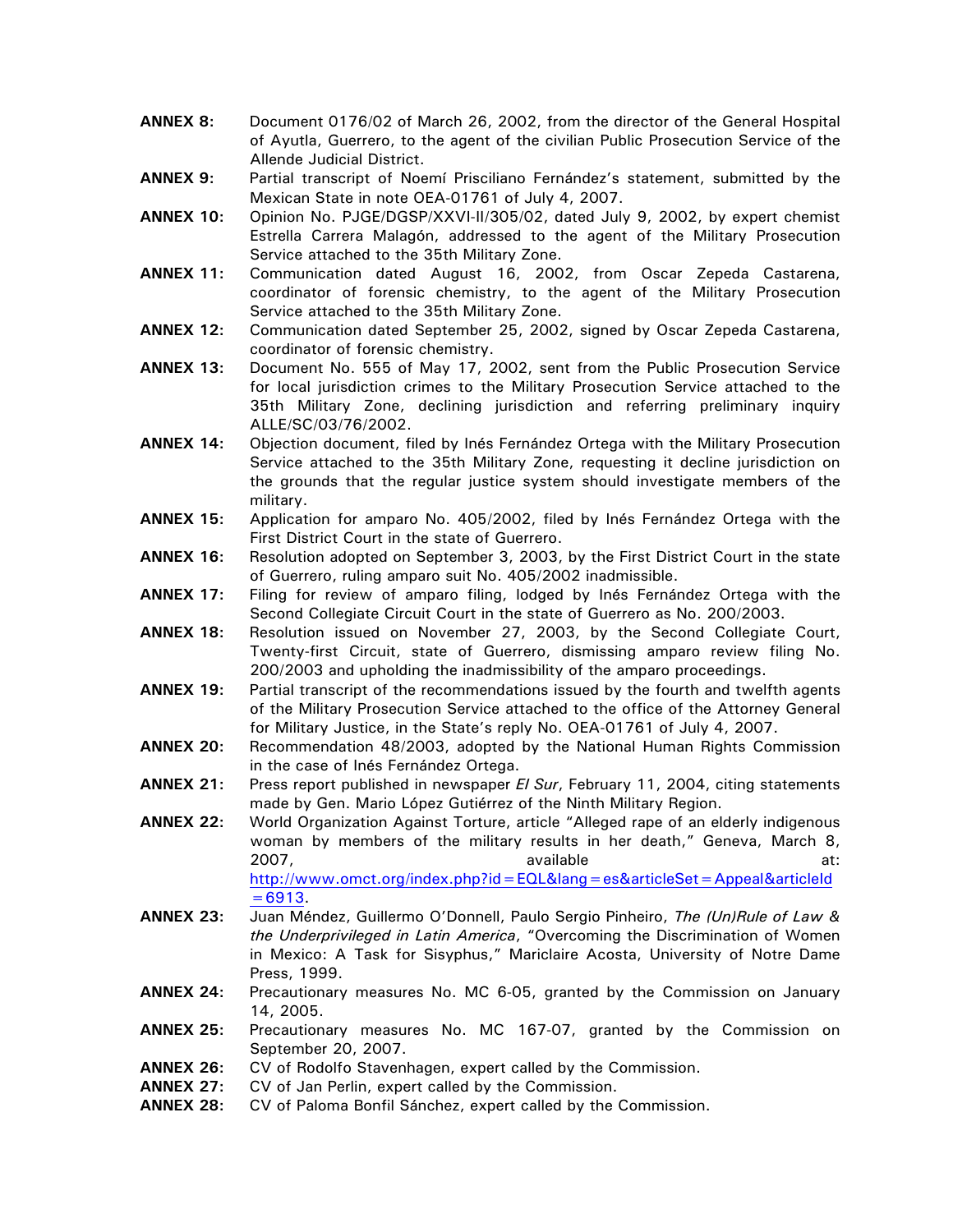<span id="page-57-0"></span>

| ANNEX 29:  | CV of Lorena Fríes Monleón, expert called by the Commission. |
|------------|--------------------------------------------------------------|
| ANINIEV OO |                                                              |

**ANNEX 30:** CV of Federico Andreu Guzmán, expert called by the Commission.

**ANNEX 31:** Power of attorney extended by Mrs. Inés Fernández Ortega.

242. The Commission notes at this juncture that the copies of the documents it is sending as annexes and appendices are the best that it has and has been able to obtain to date.

243. The Commission believes it is essential and expressly requests the Mexican State, in order to ensure the Court has all the elements needed to reach a decision, to submit certified copies of all documents relating to the judicial, administrative, and other investigations conducted at the domestic level in connection with these facts, together with authenticated copies of the applicable laws and regulatory provisions.

# **B. Witness evidence**

244. The Commission asks the Court to hear statements from the following persons:

- Inés Fernández Ortega, the victim, who will give testify regarding: the events of March 22, 2002; the steps taken to clarify the historical truth of the incident and to identify, prosecute, and punish the perpetrators; the response of the authorities to those efforts, and the attitude they adopted; the obstacles encountered in the search for justice; the threats and acts of harassment made against her, against her family, and against her representatives during the search for justice in this case; the impact of the human rights violations described in this application on her personal life and on her family; and other issues of relevance to the purpose and scope of this application.
- Noemí Prisciliano Fernández, the victim's daughter and eyewitness, to give testimony regarding: the events of March 22 2002; the steps taken to clarify the truth about what happened to her mother and to identify, prosecute, and punish the perpetrators; the response of the authorities to those efforts, and the attitude they adopted; the obstacles encountered in the search for justice; the threats and acts of harassment made against her family during the search for justice in this case; the impact of the human rights violations described in this application on her personal life and on her family; and other issues of relevance to the purpose and scope of this application.
- Obtilia Eugenio Manuel, a member of the Indigenous Organization of the Tlapanec People, to give testimony regarding: the steps taken to clarify the truth about what happened to Inés Fernández Ortega and to identify, prosecute, and punish the perpetrators; the response of the authorities to those efforts, and the attitude they adopted; the obstacles encountered in the search for justice; the threats and acts of harassment made against her and other persons during the search for justice in this case; and other issues of relevance to the purpose and scope of this application.
- An officer from the NGO Amnesty International, whose name will be communicated to the Court in due course, to give testimony on: the research on which it based the report *Indigenous Women and Military Injustice* of November 23, 2004; the militarization of the state of Guerrero; the behavior of the armed forces deployed in Guerrero toward the indigenous population; discrimination against indigenous women in this context; the rape of indigenous women by members of the armed forces in this context; the involvement of the military justice system in investigating those human rights violations; and other issues of relevance to the purpose and scope of this application.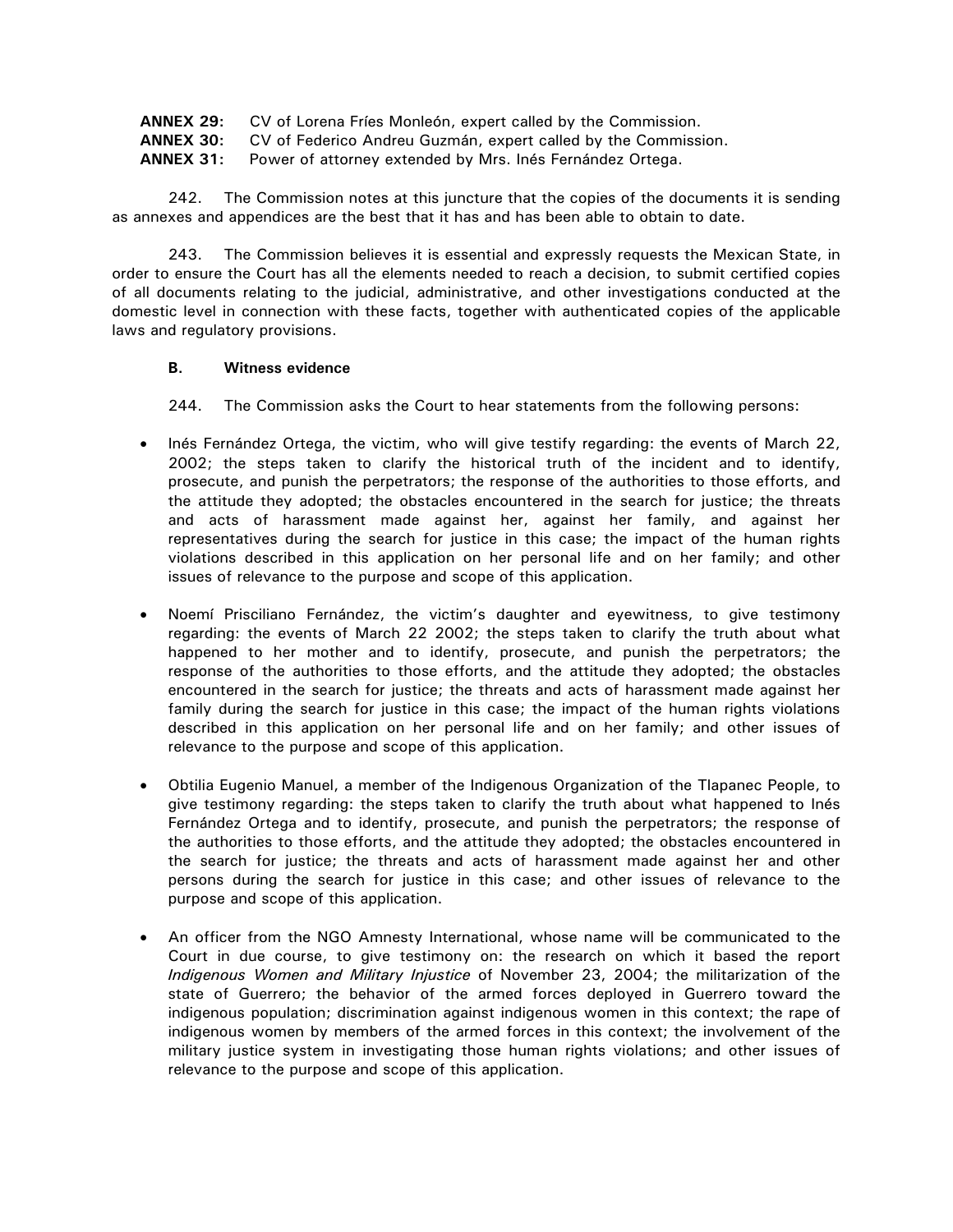# **C. Expert evidence**

<span id="page-58-0"></span>245. The Commission asks the Court to hear the opinions of the following expert witnesses:

- Rodolfo Stavenhagen, an anthropologist and sociologist, former United Nations Special Rapporteur on the human rights and fundamental freedoms of indigenous peoples, to present an expert opinion on: the situation of the indigenous population in the state of Guerrero; the behavior of the Mexican armed forces toward the indigenous population; the impact on indigenous Mexicans of the constraints on access to justice and of the impunity that surrounds human rights violations; and other issues of relevance to the purpose and scope of this application.
- Jan Perlin, a lawyer and former director of the project for a diagnosis on access to justice by indigenous people in Mexico of the Office of the United Nations High Commissioner for Human Rights, to present an expert opinion on the access to justice of indigenous people in Mexico and the corrective measures that should be adopted in that regard, and on other issues of relevance to the purpose and scope of this application.
- Paloma Bonfil Sánchez, an ethnohistorian, researcher, and consultant on topics related to gender and indigenous women, to present an expert opinion on discrimination against indigenous women in Mexico and on other issues of relevance to the purpose and scope of this application.
- Lorena Fries Monleón, a lawyer specializing in women's rights and gender violence, to present an expert opinion on: the problem of violence against women in general; its relationship with the discrimination suffered in the past; rape as a form of torture; the challenges faced by women in securing access to justice in cases involving sexual violence; evidence gathering in sexual violence cases; reparations in cases of sexual violence; and other issues of relevance to the purpose and scope of this application.
- Federico Andreu Guzmán, a lawyer specializing in human rights, to present an expert opinion on the use of military courts to investigate and prosecute military non-service crimes and, in particular, human rights violations; and other issues of relevance to the purpose and scope of this application.

# **XIV. INFORMATION ON THE VICTIMS AND THEIR REPRESENTATIVES**

246. In accordance with the provisions of Article 34 of the Rules of Procedure of the Court, the Inter-American Commission holds the victims in the case at hand to be Mrs. Inés Fernández Ortega and the members of her family: Fortunato Prisciliano Sierra (husband), Noemí, Ana Luz, Colosio, Nelida and Neptalí Prisciliano Fernández (children), María Lídia Ortega (mother), Lorenzot and Ocotlan Fernández Ortega (brothers).

247. Mrs. Inés Fernández Ortega extended a power of attorney to the Organization of the Tlapanec (Me'phaa) Indigenous People, A.C., the Tlachinollan Human Rights Center of the Mountain, A.C., and the Center for Justice and International Law (CEJIL) for them to represent her in the judicial phase of proceedings before the System, as indicated in the enclosed document.<sup>[175](#page-58-1)</sup>

<span id="page-58-1"></span><sup>175</sup> See: Annex 31, power of attorney.